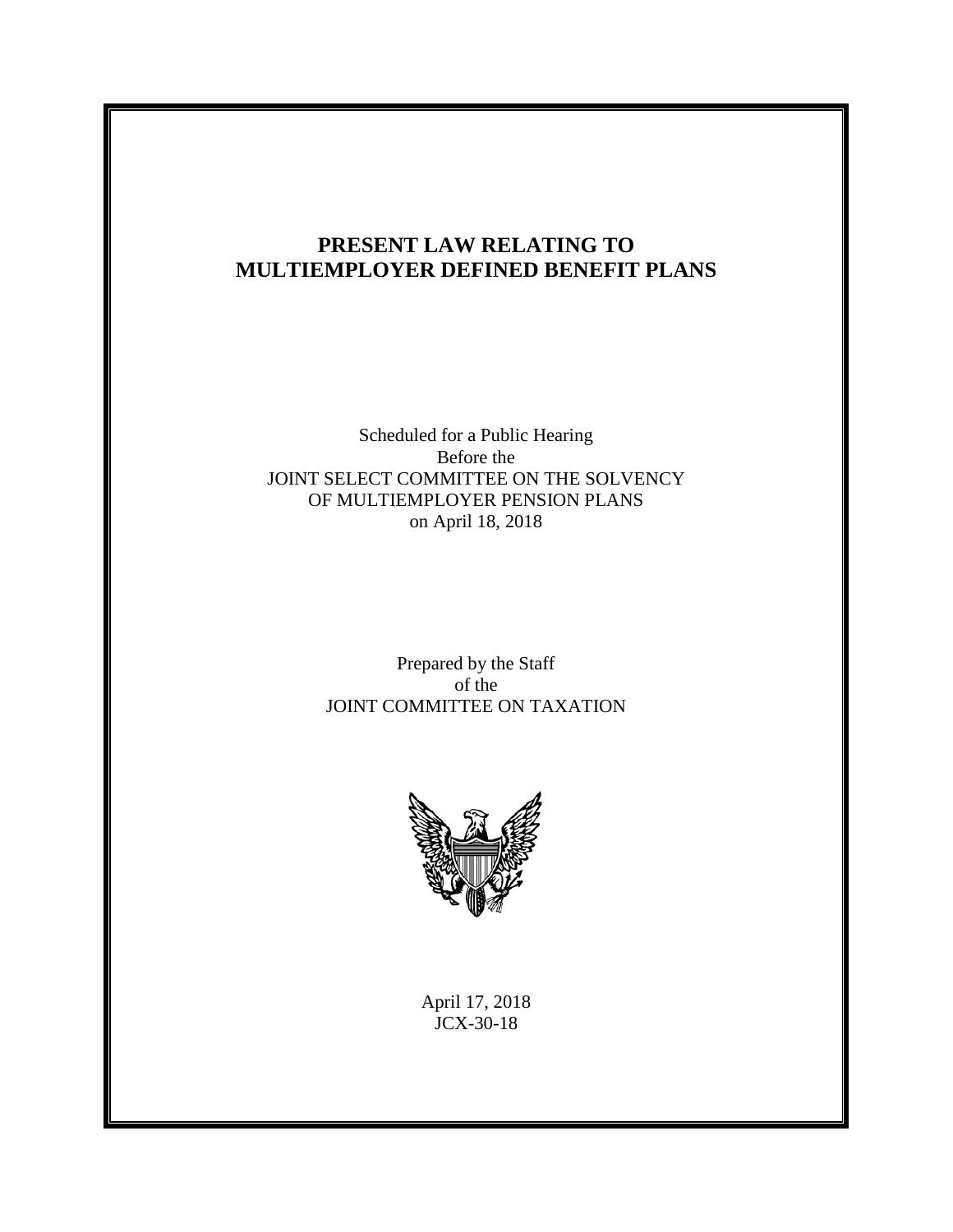# **CONTENTS**

Page

|    | 1.                                                                                |  |
|----|-----------------------------------------------------------------------------------|--|
|    |                                                                                   |  |
|    |                                                                                   |  |
|    |                                                                                   |  |
|    | B. Selected Requirements for Benefits Under a Defined Benefit Plan  18            |  |
|    |                                                                                   |  |
|    |                                                                                   |  |
|    | C. Exceptions to the Anti-Cutback Requirements for Certain Multiemployer Plans 24 |  |
|    |                                                                                   |  |
|    |                                                                                   |  |
|    | 3. Multiemployer plans in critical and declining status under the Multiemployer   |  |
|    |                                                                                   |  |
|    | D. Funding and Deduction Rules for Multiemployer Defined Benefit Plans 38         |  |
|    | 1.                                                                                |  |
|    |                                                                                   |  |
|    | Additional requirements for multiemployer plans in endangered or critical<br>3.   |  |
|    |                                                                                   |  |
|    |                                                                                   |  |
| Е. |                                                                                   |  |
|    | 1.                                                                                |  |
|    |                                                                                   |  |
|    | 3.                                                                                |  |
| F. | Data on Funded Status of Multiemployer Plans and Status of PBGC Programs  53      |  |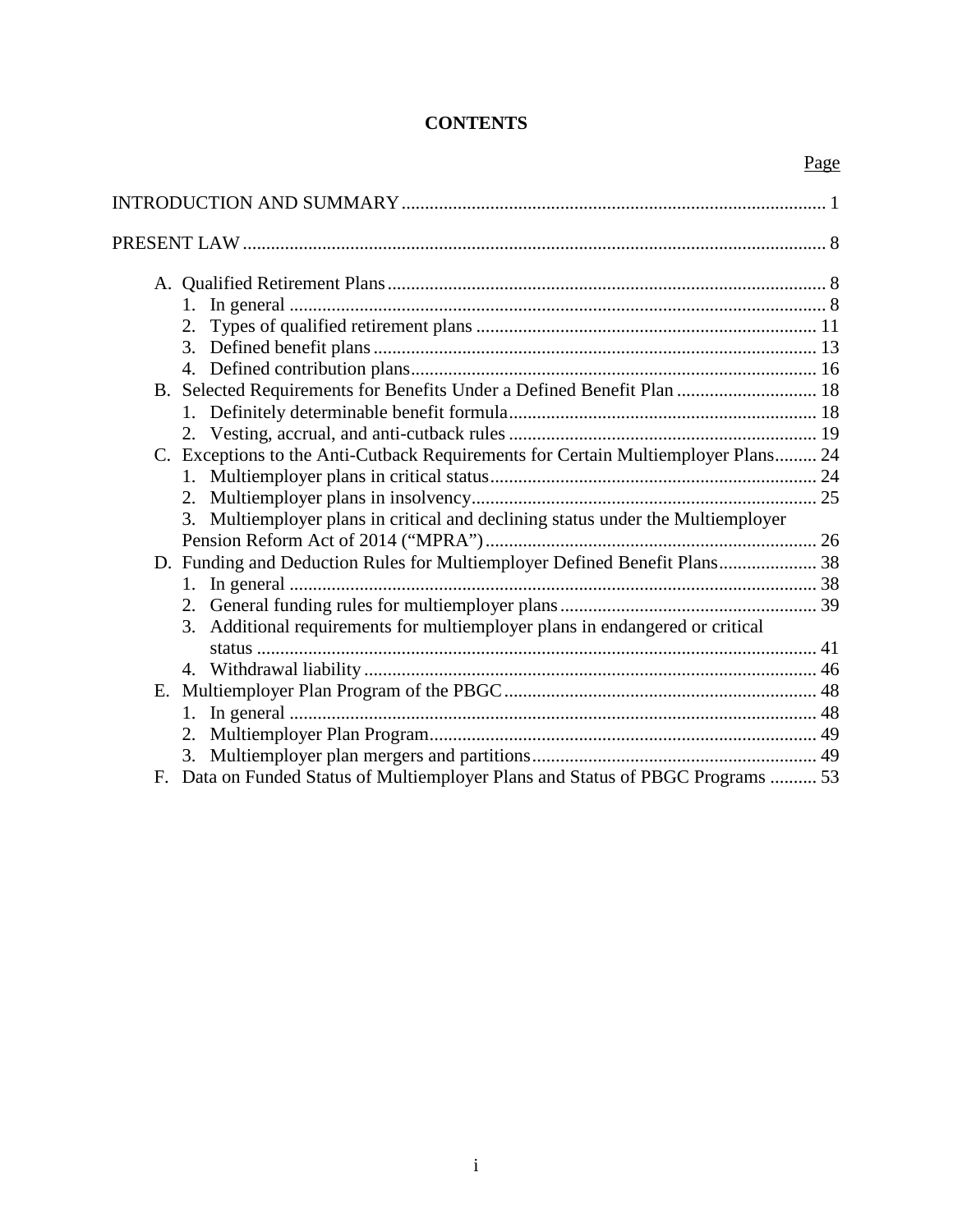#### **INTRODUCTION AND SUMMARY**

<span id="page-2-0"></span>The Joint Select Committee on the Solvency of Multiemployer Pension Plans has scheduled a public hearing on April 18, 2018, on an overview of the multiemployer pension system. This document, $<sup>1</sup>$  $<sup>1</sup>$  $<sup>1</sup>$  prepared by the staff of the Joint Committee on Taxation, provides a</sup> discussion of present law relating to retirement plans generally and to multiemployer defined benefit plans in particular, as well as selected data relating to multiemployer defined benefit plans.

### **Present Law**

#### Qualified retirement plans

A plan of deferred compensation that meets the qualification requirements under the Internal Revenue Code of 1986 ("Code")<sup>[2](#page-2-2)</sup> (a "qualified retirement plan") is accorded tax-favored treatment.

Tax-favored treatment for these vehicles generally consists of pretax treatment of contributions, tax-exempt status of the trust or account holding assets, and income inclusion by an individual only at the time of distribution, with the option of deferring income inclusion by rolling the distribution over to another tax-favored retirement vehicle. Any after-tax contributions, including Roth contributions, result in basis, which reduces the portion of a subsequent distribution that is included in income. Certain distributions from Roth arrangements are fully excluded from income. Tax-favored treatment includes a current deduction for contributions by a taxable employer.

Some requirements applicable to qualified retirement plans define participant rights and provide participant protections and generally have parallels under ERISA, which is within the jurisdiction of the Department of Labor ("DOL"). Some Code requirements limit tax benefits; some are aimed at providing retirement security for both lower-paid and higher-paid employees.

Enforcement of a qualified retirement plan requirement depends on the source of the requirement. Failure to meet a qualification requirement may mean the loss of tax-favored status; certain Code requirements are enforced through an excise tax. ERISA requirements are generally enforced by the DOL or participant suit.

Qualified retirement plans are of two general types: defined contribution plans, under which benefits are based on a separate account for each participant, to which are allocated contributions, earnings and losses; and defined benefit plans, under which benefits are determined under a plan formula and paid from general plan assets, rather than individual

<span id="page-2-2"></span><span id="page-2-1"></span> <sup>1</sup> This document may be cited as follows: Joint Committee on Taxation, *Present Law Relating to Multiemployer Defined Benefit Plans* (JCX-30-18), April 17, 2018. This document can also be found on the Joint Committee on Taxation website at [www.jct.gov.](http://www.jct.gov/)

 $2$  Except as otherwise indicated, all section references herein are to the Code.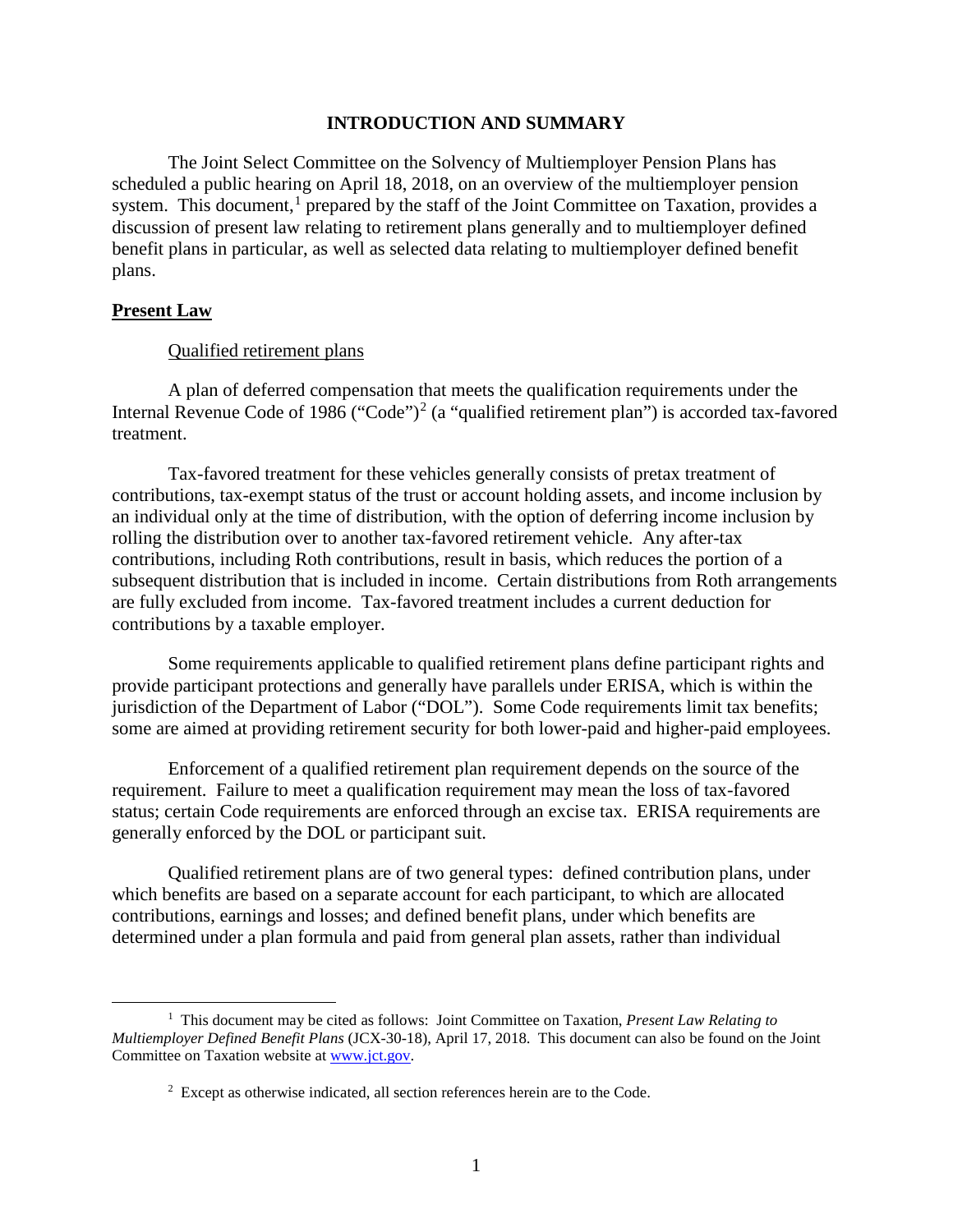accounts. Some qualified retirement plans are referred to as hybrid plans because they have features of both a defined benefit plan and a defined contribution plan.

Qualified retirement plans are also categorized by the number of employers that maintain the plan and the type of employees covered by the plan. A single-employer plan is a plan maintained by one employer (treating members of controlled groups and affiliated service groups as one employer) and may cover collectively bargained employees (employees covered by a collective bargaining agreement), noncollectively bargained employees, or both. A multipleemployer plan is a single plan in which two or more unrelated employers (not members of the same controlled group or affiliated service group) participate. Multiemployer plans (also known as "Taft-Hartley" plans) are maintained pursuant to one or more collective bargaining agreements with two or more unrelated employers; the collective bargaining agreements require the employers to contribute to the plan. Multiemployer plans are operated by a board of trustees (the "joint board" or "plan sponsor" for Code and ERISA purposes).

### Defined benefit plans

Benefits under a defined benefit plan are generally determined under a plan formula that generally takes into account compensation and service, referred to as a traditional defined benefit plan. However, hybrid defined benefit plans, such as cash balance plans, under which a participant's benefit is expressed as a hypothetical account balance, are also common. The employer generally determines the benefit formula under a defined benefit plan, and benefits vary among plans. In the case of a multiemployer plan, the relevant collective bargaining agreements and the board of trustees determine the contributions and benefit formula.

Defined benefit plans are generally funded by employer contributions. Private defined benefit plans are subject to minimum funding requirements (and withdrawal liability rules in the case of multiemployer plans), and benefits under most private plans are guaranteed, within limits, by the Pension Benefit Guaranty Corporation ("PBGC").

Defined benefit plans are generally subject to the same qualification requirements as defined contribution plans, though some requirements apply to the two types of plans differently. Defined benefit plans are also subject to some requirements that do not apply to defined contribution plans.

Defined benefit plans must provide benefits in the form of an annuity. In addition, a defined benefit plan generally cannot make in-service distributions before the earliest of normal retirement age, age 62, or plan termination.

Under the Code, annuity distributions from a defined benefit plan for a year generally cannot exceed the lesser of \$220,000 (for 2018) or the employee's high-three-year average compensation. The dollar limit is generally reduced if distributions begin before age 62 and increased if distributions begin after age 65, and an actuarially adjusted limit applies to benefits paid in other forms, such as lump sums.

Spousal protections applicable to defined benefit plans generally require that benefits be paid in the form of a qualified joint and survivor annuity ("QJSA") unless the participant elects a different form of distribution and the participant's spouse consents to the election. A QJSA is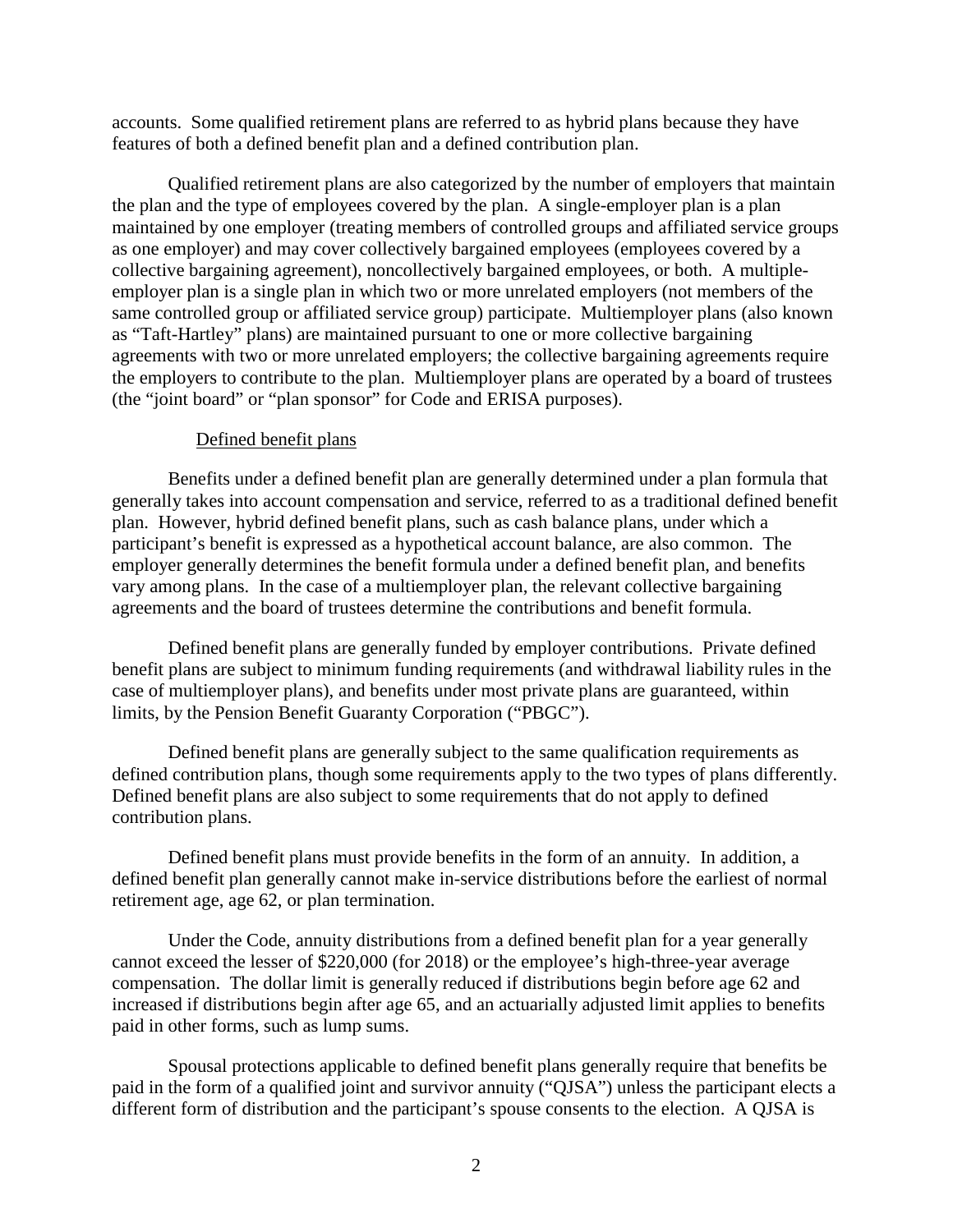generally a life annuity for the participant with an annuity of at least 50 percent of the participant's annuity amount payable to the surviving spouse after the participant's death. Other forms of benefit offered to a married participant may not be actuarially more valuable than the QJSA. If a married participant dies before benefits begin, the plan must offer a survivor benefit for the spouse in the form of a qualified preretirement survivor annuity ("QPSA"), which is a survivor annuity for the spouse that is at least 50 percent of the employee's accrued benefit.

### Defined contribution plans

Defined contribution plans may provide for nonelective contributions and matching contributions by employers and pretax or after-tax contributions by employees, generally subject to a limit of the lesser of \$55,000 (for 2018) or the employee's compensation. Defined contribution plans may themselves be of different types (profit-sharing plans, stock bonus plans, or money purchase plans) and may include special features, such as a qualified cash or deferred arrangement (a section 401(k) plan) or an employee stock ownership plan ("ESOP"). A target benefit plan is a type of money purchase pension plan under which contributions are determined by reference to the amount necessary, on an actuarially determined basis, to fund a "target" annuity benefit determined under a formula contained in the plan.

### Selected Qualification Requirements Applicable to Multiemployer Defined Benefit Plans

### Definitely determinable requirement

The formula under a defined benefit plan must provide benefits that are definitely determinable; that is, the plan must contain an express formula for determining benefits that is not subject to the discretion of the employer (or joint board in the case of a multiemployer plan). Any actuarial assumptions relevant in determining benefits must be specified in the plan.

#### Vesting, accrual, and anti-cutback rules

In the case of a defined benefit plan, a participant's accrued benefit is the portion of the normal retirement benefit (that is, the annuity payable at normal retirement age under the plan's benefit formula) that has accrued under the accrual method provided under the plan. A participant must be vested at all times in the portion of the accrued benefit under a defined benefit plan attributable to his or her own contributions, if any. With respect to the employer-provided portion of the accrued benefit under a defined benefit plan using a traditional benefit formula, minimum vesting must occur under one of two vesting schedules: 100 percent vesting after five years of service, or 20 percent, 40 percent, 60 percent, 80 percent, and 100 percent, respectively, over the period of three to seven years of service. Under a hybrid plan, full vesting must occur after three years of service. Full vesting must also occur at normal retirement age and, generally, on plan termination.

Under the accrual (or anti-backloading) rules, benefits must accrue in one of three permissible patterns over a participant's period of service in order to prevent significant accruals to be delayed until later years of service. Reductions in an employee's rate of accrual due to increasing age generally are prohibited.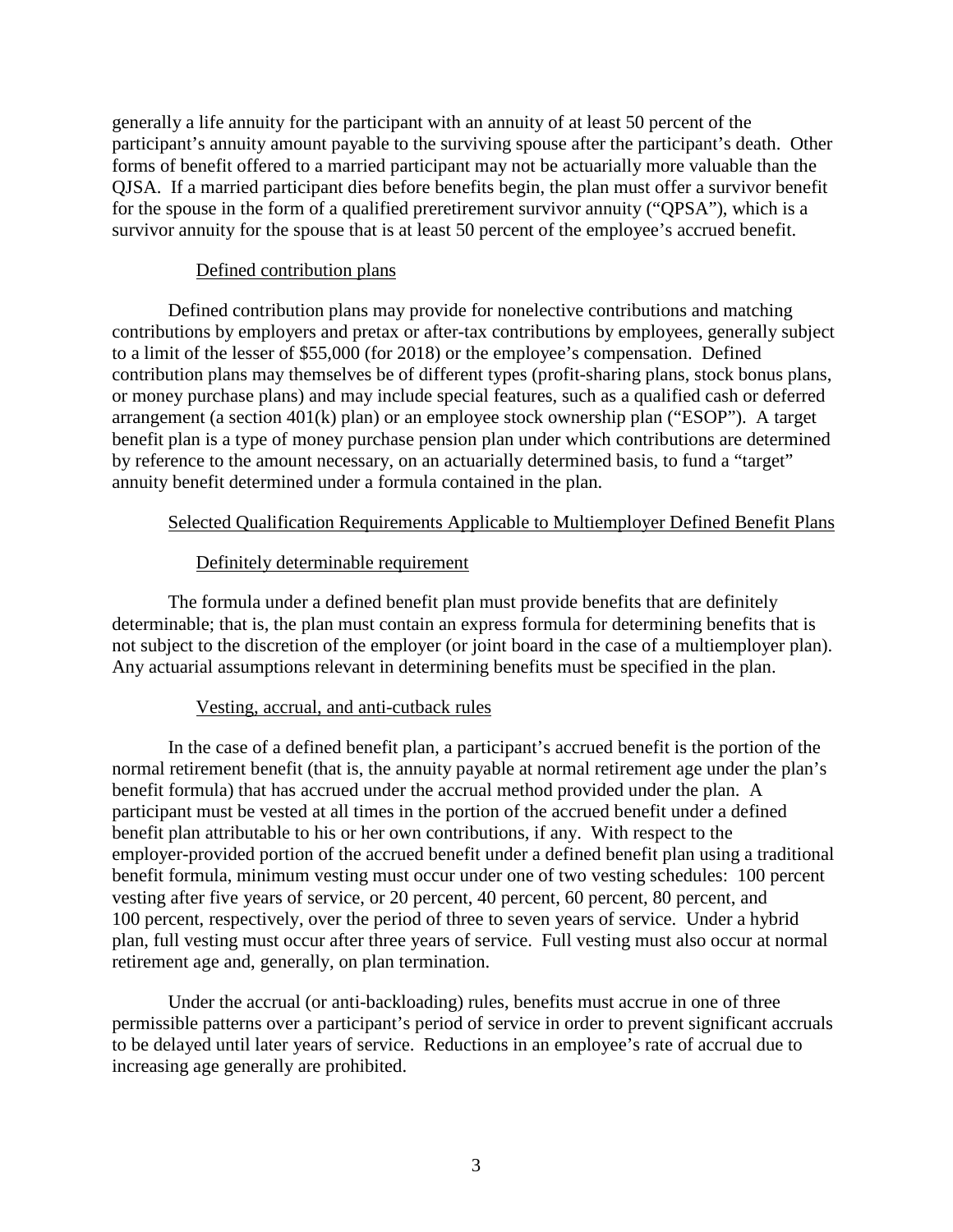Various forms of benefits under a defined benefit plan (referred to as optional forms of benefit) must generally be actuarially equivalent to the normal retirement benefit or may be provided on an actuarially subsidized basis. Lump-sum benefits must be no less than the amount determined using certain specified interest and mortality assumptions.

Under the anti-cutback rules, a plan amendment generally may not reduce accrued benefits or reduce or eliminate an optional form of benefit, early retirement benefit or retirement-type subsidy with respect to accrued benefits. Amendments are generally permitted only to reduce future rates of accrual, eliminate optional forms of benefits, or eliminate or reduce early retirement benefits or retirement-type subsidies only with respect to future accruals; and, in those cases, notice must be provided.

#### Anti-cutback exceptions for multiemployer plans

In the case of a multiemployer defined benefit plan that is in critical status<sup>[3](#page-5-0)</sup> or critical and declining status,<sup>[4](#page-5-1)</sup> or is insolvent,<sup>[5](#page-5-2)</sup> subject to notice and other procedural requirements, certain plan benefits that would otherwise be protected under the anti-cutback rules are required or permitted to be reduced or eliminated.

In the case of a multiemployer plan in critical status, payments in excess of a single life annuity (plus any social security supplement, if applicable) may not be made to a participant or beneficiary who begins receiving benefits after notice that the plan is in critical status is provided. In addition, the plan sponsor may reduce certain benefits ("adjustable benefits") that the plan sponsor deems appropriate, but not for a participant or beneficiary who began to receive benefits before receiving notice that the plan is in critical status. Adjustable benefits generally include disability benefits not in pay status, early retirement benefits or retirement-type subsidies, and most benefit payment options, but not the amount of an accrued benefit payable at normal retirement age.

In general, a multiemployer plan is insolvent when its available resources in a plan year are not sufficient to pay the plan benefits for that plan year. In that case, benefits must be reduced to the level that can be covered by the plan's assets, but not below the level of benefits that are eligible for guarantee under the PBGC's multiemployer plan program. If plan assets are insufficient to pay benefits at the guarantee level, the PBGC provides financial assistance to the plan in the form of loans.

A multiemployer plan is in critical and declining status if the plan (1) is in critical status and (2) is projected to become insolvent during the current plan year or any of the 14 succeeding plan years (19 succeeding plan years if either the ratio of inactive plan participants to active plan participants is more than two to one or the plan's funded percentage is less than 80 percent). In that case, subject to certain conditions, limitations, and procedural requirements, including the

<span id="page-5-0"></span> <sup>3</sup> See Part I.D.3 for the definition of critical status.

<span id="page-5-1"></span><sup>4</sup> See Part I.C.3 for the definition of critical and declining status.

<span id="page-5-2"></span><sup>5</sup> See Part I.C.2 for the definition of insolvent status.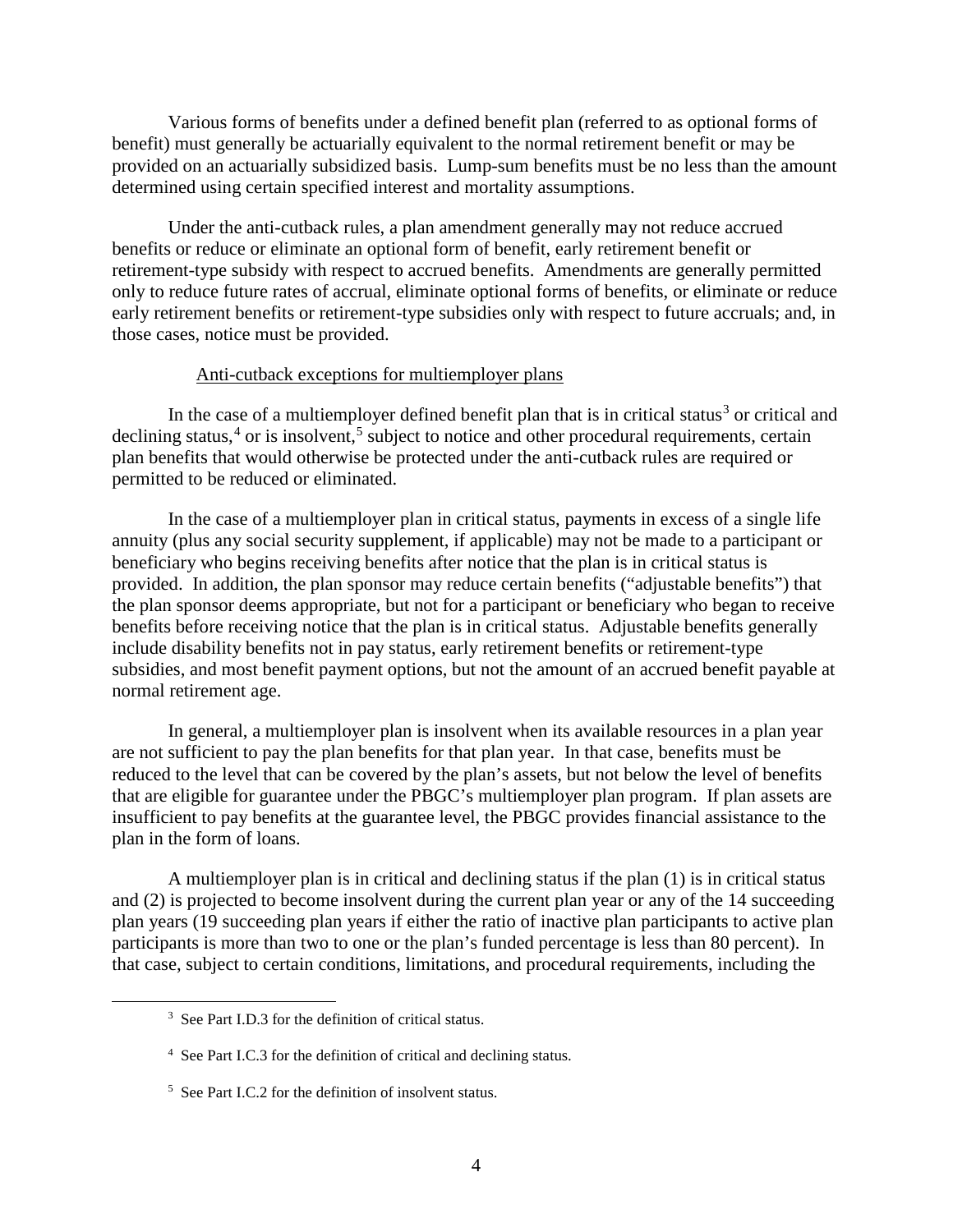appointment of a retiree representative in some cases and approval by the Secretary of Treasury, previously earned benefits may be reduced (referred to as benefit suspensions), including benefits of some participants and beneficiaries in pay status.

Benefit suspensions are permitted only if the plan actuary certifies that, taking the benefit suspensions into account, the plan is projected to avoid insolvency, and the plan sponsor determines that, despite all reasonable measures to avoid insolvency, the plan is projected to become insolvent unless benefits are suspended.

The plan sponsor generally determines the amount of the benefit suspensions and how the suspensions apply to plan participants and beneficiaries. However, benefits cannot be reduced below 110 percent of the monthly PBGC guarantee level; disability benefits cannot be suspended; benefit reductions for a participant or beneficiary between the ages of 75 and 80 are limited; benefit reductions are not permitted for a participant or beneficiary age 80 or over; and benefit suspensions in the aggregate must be at the level reasonably estimated to achieve, but not materially exceed, the level that is necessary to avoid insolvency.

## Funding and Deduction Rules for Multiemployer Defined Benefit Plans

### In general

Employer contributions to a defined benefit plan are generally subject to minimum funding requirements, the details of which depend on whether the plan is a single-employer plan or a multiemployer plan. Unless a funding waiver is obtained, an employer may be subject to a two-tier excise tax if the funding requirements are not met.

In general, the annual deduction limit on employer contributions to a multiemployer defined benefit plan for a year is the excess of (1) 140 percent of the plan's current liability (the present value of all benefits earned under the plan), over (2) the value of plan assets. However, the deduction limit is never less than the amount of contributions required under the funding rules. If contributions exceed the amount deductible, the employers that contribute to the multiemployer plan are generally subject to an excise tax.

## General funding rules for multiemployer plans

General funding requirements apply to all multiemployer plans. Additional funding requirements apply to plans in endangered<sup>[6](#page-6-0)</sup> or critical status. An employer that withdraws from a multiemployer plan is generally liable to the plan for a portion of the plan's unfunded vested benefits, referred to as withdrawal liability. Various provisions limit the amount of an employer's withdrawal liability.

<span id="page-6-0"></span>Under the general funding requirements, a multiemployer defined benefit plan maintains a funding standard account, to which charges (such as for benefit accruals and negative plan experience) and credits (such as for positive plan experience and contributions) are made. The minimum required contribution for a plan year is the amount, if any, needed to balance

 <sup>6</sup> See Part I.D.3 for the definition of endangered status.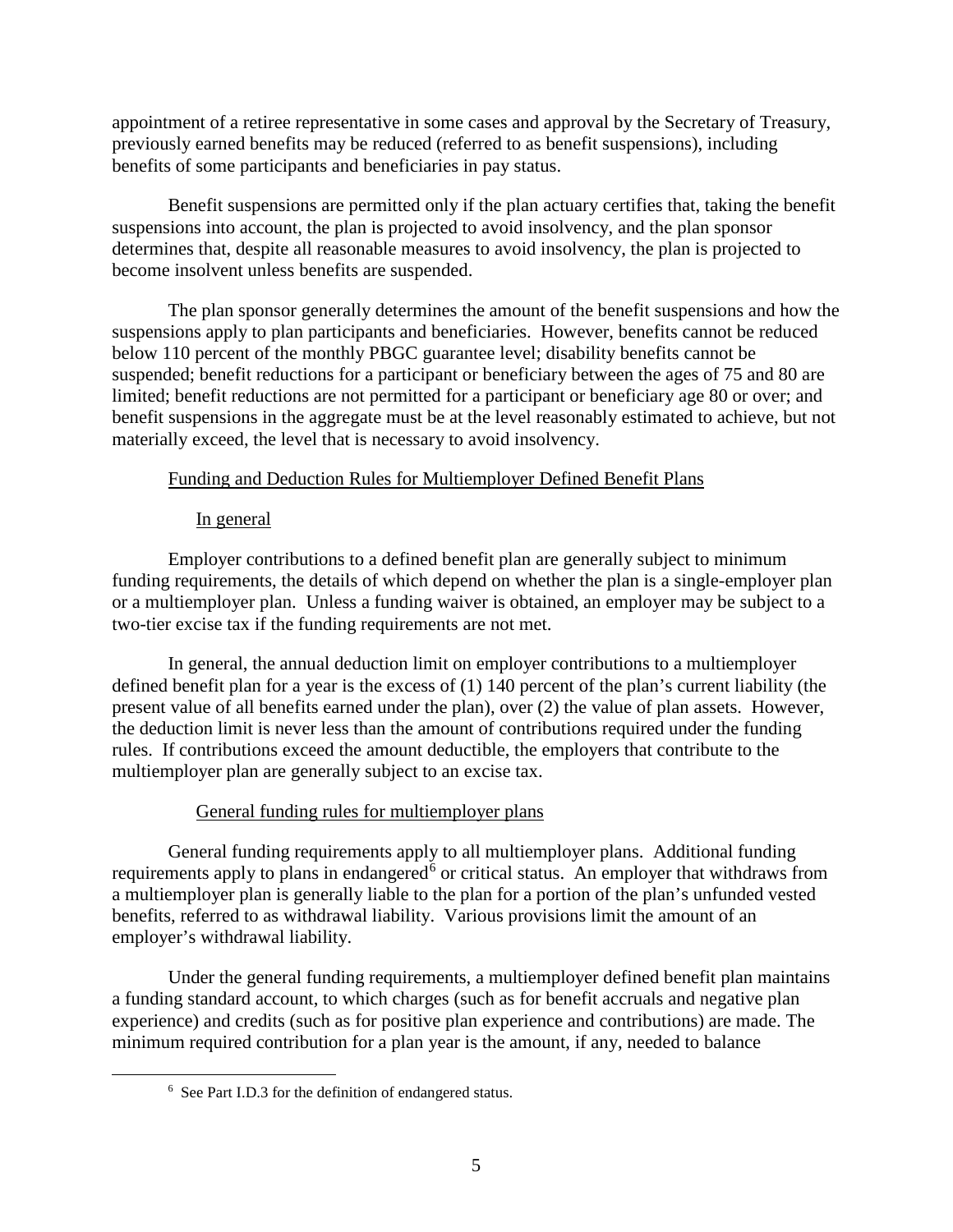accumulated credits and accumulated charges to the funding standard account. If required contributions are not made, so the funding standard account has a negative balance, an accumulated funding deficiency results.

A multiemployer plan is required to use an acceptable actuarial cost method (referred to as the plan's funding method) to determine the elements included in its funding standard account for a year, including normal cost and supplemental cost. Normal cost generally represents the cost of future benefits allocated to the year under the plan's funding method. The supplemental cost for a plan year is the cost of future benefits that would not be met by future normal costs, future employee contributions, or plan assets. Supplemental costs may be attributable to past service liability or to worse than expected plan experience. Supplemental costs are amortized (that is, recognized for funding purposes) over a specified number of years (generally 15 years) by annual charges to the funding standard account over that period. Factors that result in a supplemental loss can alternatively result in a gain that is recognized by annual credits to the funding standard account over a 15-year amortization period (in addition to a credit for contributions made for the plan year).

Actuarial assumptions used under the multiemployer plan funding rules must be reasonable. The interest rate (which represents the expected return on plan assets over time) and mortality assumptions used in funding computations are subject to these general standards; the funding rules do not specify the interest rate or mortality tables that must be used. For funding purposes, the actuarial value of plan assets may be used, rather than fair market value, subject to certain conditions.

#### Additional requirements for multiemployer plans in endangered or critical status

Additional funding rules apply to a multiemployer defined benefit pension plan that is in endangered or critical status, which is determined by reference to several funding-related factors, such as the plan's funded percentage (generally the ratio of the actuarial value of plan liabilities over the value of plan assets). These rules require the adoption of and compliance with: (1) a funding improvement plan in the case of a multiemployer plan in endangered status; and (2) a rehabilitation plan in the case of a multiemployer plan in critical status. In the case of a plan in critical status, additional required contributions apply, certain benefit reductions are permitted, and employers are relieved of liability for minimum required contributions under the otherwise applicable funding rules, provided that a rehabilitation plan is adopted and followed.

#### Multiemployer Plan Program of the Pension Benefit Guaranty Corporation

The PBGC, a corporation within DOL, provides an insurance program for benefits under most defined benefit plans maintained by private employers. The PBGC is administered by a director. Its board of directors consists of the Secretary of the Treasury, the Secretary of Labor, and the Secretary of Commerce.

The PBGC is financed through the payment of premiums by covered defined benefit plans, assets from terminated single-employer defined benefit plans trusteed by the PBGC, and investment income on PBGC assets. The PBGC insures pension benefits under separate programs for single-employer and multiemployer defined benefit plans.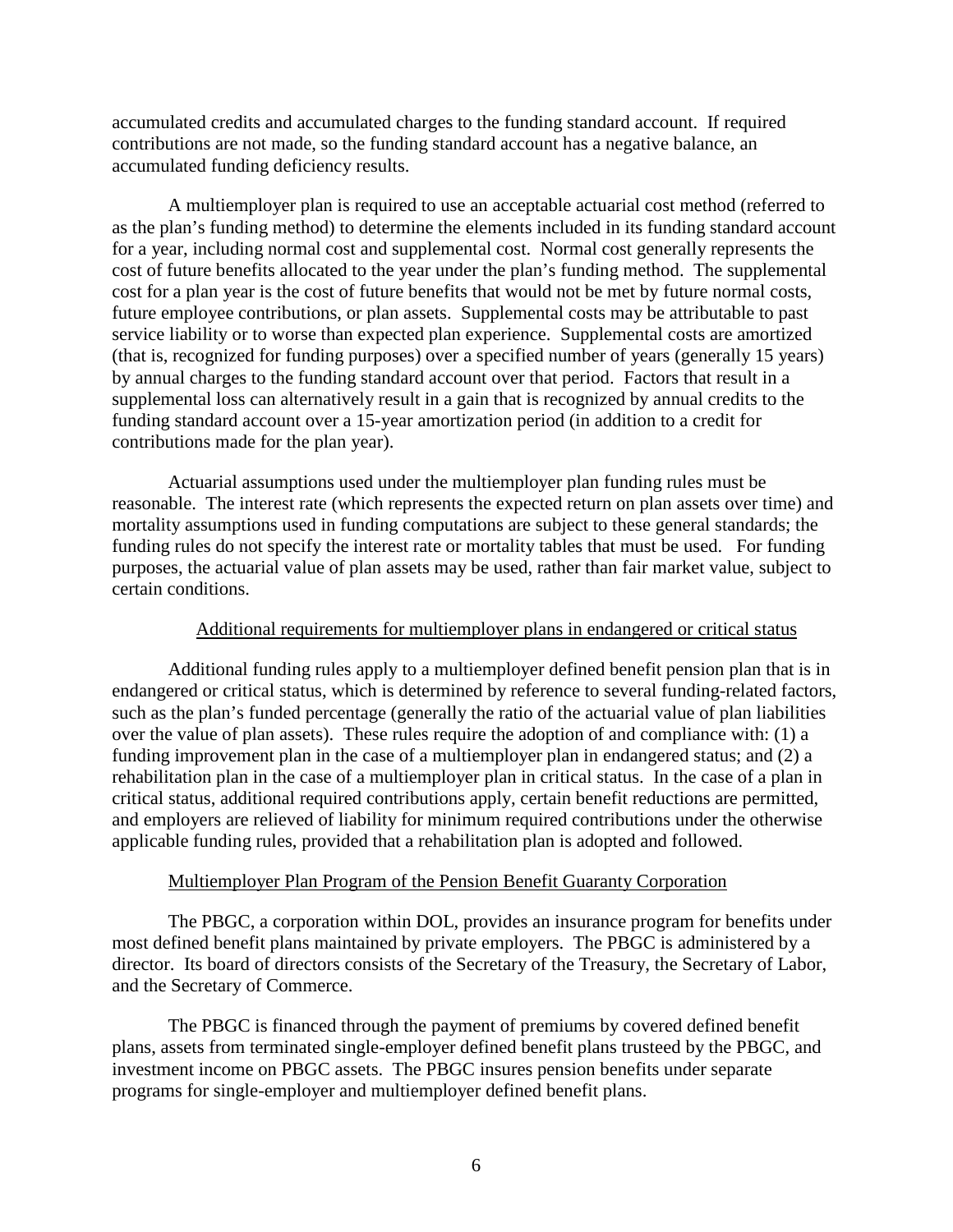In the case of a multiemployer plan, flat-rate premiums apply at a rate of \$28 per participant for 2018. The PBGC provides financial assistance to insolvent multiemployer plans in the amount needed to pay benefits at the guarantee limit, which is the sum of 100 percent of the first \$11 of monthly benefits plus 75 percent of the next \$33 of monthly benefits multiplied by the participant's years of service.

In order to avoid plan insolvency, the PBGC may provide support and financial assistance in connection with a merger of multiemployer plans, or may order the partition of a multiemployer plan and provide financial assistance to the new plan created by the partition, subject to various conditions, including a determination that the PBGC's ability to meet financial assistance obligations to other plans will not be impaired and the provision of notice to the House Committees on Education and the Workforce and on Ways and Means and the Senate Committees on Finance and on Health, Education, Labor, and Pensions.

### Data on Funding of Multiemployer Plans and Status of PBGC Multiemployer Program

As of 2016, 1,375 defined benefit plans were insured under the PBGC multiemployer program with a total of about 10.5 million participants. The aggregate funded status of multiemployer plans as of 2014 was 49 percent, with total plan assets of about \$468 billion and liabilities of about \$963 billion. Among underfunded multiemployer plans, the 50 plans with the highest levels of underfunding accounted for about 54 percent of the total underfunding (about \$307 billion in underfunding).

As of September 30, 2017, PBGC's multiemployer plan insurance program had total assets of about \$2.3 billion and total liabilities of about \$67 billion (including the present value of future nonrecoverable financial assistance provided to multiemployer plans), for a net negative position of about \$65 billion, reflecting sharp increases in liabilities in recent years.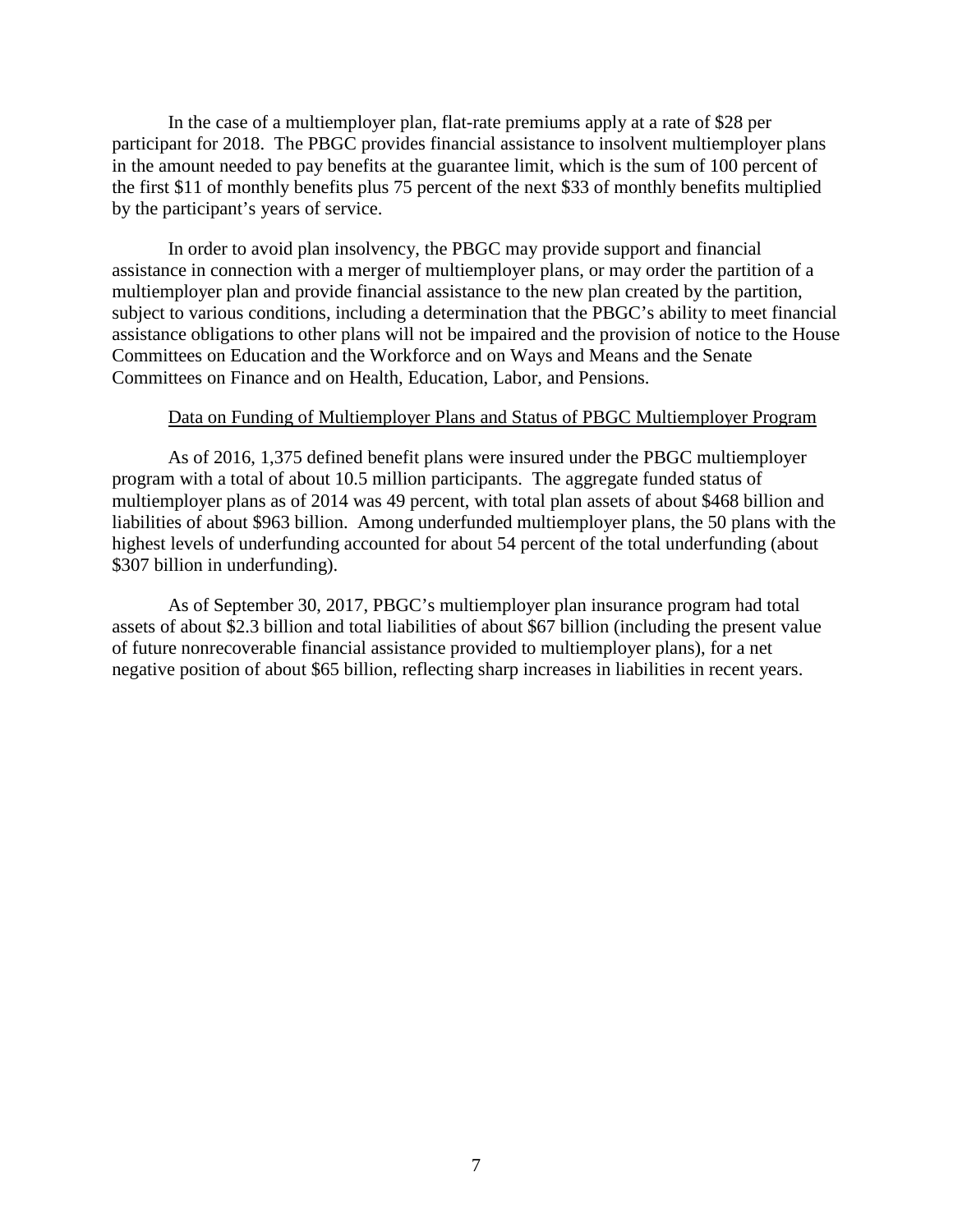#### **PRESENT LAW**

#### **A. Qualified Retirement Plans[7](#page-9-3)**

#### <span id="page-9-2"></span><span id="page-9-1"></span><span id="page-9-0"></span>**1. In general**

A qualified retirement plan is a plan of deferred compensation that meets the qualification requirements under the Code and, as a result, is accorded tax-favored treatment.<sup>[8](#page-9-4)</sup> Tax-favored treatment generally consists of pretax treatment of employer and some employee contributions,<sup>[9](#page-9-5)</sup> tax-exempt status of the trust or account holding assets, and income inclusion by a participant or beneficiary only at the time of benefit distributions from the plan, with the option of deferring income inclusion by rolling the distribution over to another tax-favored retirement vehicle.[10](#page-9-6) To the extent employee contributions are made on an after-tax basis, the contributions result in basis, which reduces the amount included in income at the time of distribution. In the case of Roth contributions made to an employer-sponsored plan, contributions are always made on an after-tax basis, and certain distributions are fully excluded from income.<sup>11</sup> In addition, in the case of a taxable employer, the employer is entitled to a current deduction (within limits) for contributions even though the contributions are not currently included in an employee's income.

<span id="page-9-5"></span><sup>9</sup> Employer contributions to tax-favored retirement plans are also exempt from Social Security and Medicare taxes applicable to wages under the Federal Insurance Contributions Act ("FICA"), sections 3101-3128; the Railroad Retirement Tax Act ("RRTA"), sections 3201-3241; and the Federal Unemployment Tax Act ("FUTA"), sections 3301-3311.

<span id="page-9-6"></span> $10\,$  Subject to some exceptions, a distribution from a tax-favored retirement savings arrangement before age 59½ that is includible in income is also subject to an additional 10-percent early withdrawal tax. Under the minimum distribution requirements, distributions from a tax-favored retirement savings arrangement (other than a Roth IRA) are generally required to begin within a certain period after attainment of age 70½ and must be taken over the individual's life or life expectancy. Minimum distribution requirements also apply after a participant's death (including to Roth IRAs). An excise tax may apply if required minimum distributions are not made.

<span id="page-9-3"></span> <sup>7</sup>  $\frac{7}{10}$  For a more detailed discussion of tax-favored retirement savings generally, including individual retirement arrangements ("IRAs"), see Joint Committee on Taxation, *Present Law and Background Relating to Tax-Favored Retirement Saving and Certain Related Legislative Proposals* (JCX-3-16), January 26, 2016, available at [www.jct.gov.](http://www.jct.gov/)

<span id="page-9-4"></span> $8$  Qualification requirements under section 401(a) apply to qualified retirement plans. A qualified annuity plan under section 403(a) is similar to a qualified retirement plan (and subject to similar requirements) except that plan assets consist of annuity contracts, rather than investments held in a trust or custodial account. References herein to a qualified retirement plan include a qualified annuity plan. Additional options for tax-favored retirement plans are available to certain tax-exempt or State or local government employers: tax-deferred annuities under section 403(b) for organizations exempt from tax under section  $501(c)(3)$  and public schools (called section 403(b) plans) and State and local government eligible deferred compensation plans under section 457(b) (called governmental section 457(b) plans). Certain small employers have the option of maintaining a SIMPLE IRA plan under section 408(p), or an employer may maintain simplified employee pension ("SEP") under section 408(k), either of which is funded through direct contributions by the employer to an IRA established for each employee.

<span id="page-9-7"></span><sup>11</sup> Sec. 402A.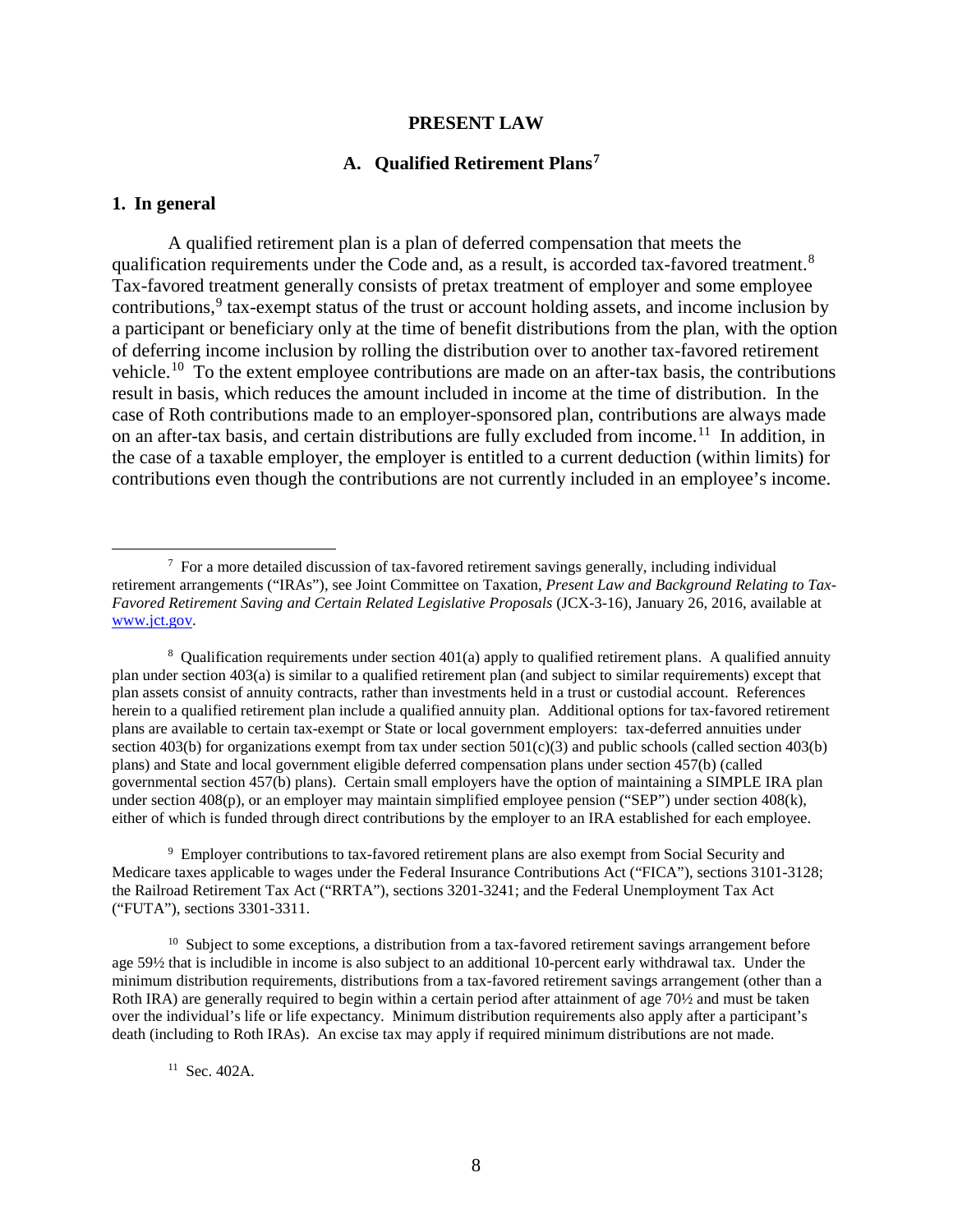Present law imposes a number of requirements on qualified retirement plans that must be satisfied for favorable tax treatment to apply.<sup>[12](#page-10-0)</sup> Some of these requirements define the rights of plan participants and beneficiaries, such as the minimum participation and vesting requirements.

Under the minimum participation rules, a plan generally cannot delay an employee's participation in the plan beyond the later of completion of one year of service (that is, a 12-month period with at least 1,000 hours of service) or attainment of age  $21<sup>13</sup>$  In addition, a plan cannot exclude an employee from participation on the basis of attainment of a specified age. Employees can be excluded from plan participation on other bases, such as job classification, as long as the other basis is not an indirect age or service requirement.

Under the vesting rules, a participant's right to the benefits he or she has accrued under a plan ("accrued benefit") generally must become nonforfeitable after a specified period of service and at attainment of normal retirement age under the plan.<sup>14</sup> Benefits attributable to employee contributions must be fully vested at all times. The period of service after which benefits attributable to employer contributions must be vested depends on the type of plan (defined benefit or defined contribution), as discussed below.

The amount of an employee's compensation taken into account in determining plan contributions and benefits cannot exceed an annual limit (\$275,000 for 2018). A qualified retirement plan is prohibited from discriminating in favor of highly compensated employees, referred to as the nondiscrimination requirements. These requirements are intended to ensure that a qualified retirement plan provides meaningful benefits to an employer's rank-and-file employees as well as highly compensated employees, so that qualified retirement plans achieve the goal of retirement security for both lower-paid and higher-paid employees. The nondiscrimination requirements consist of a minimum coverage requirement and general nondiscrimination requirements.<sup>15</sup> For purposes of these requirements, an employee generally is treated as highly compensated if the employee (1) was a five-percent owner of the employer at any time during the year or the preceding year, or (2) had compensation for the preceding year in

14 Sec. 411.

<span id="page-10-1"></span><span id="page-10-0"></span><sup>&</sup>lt;sup>12</sup> In general, for purposes of these requirements, members of controlled groups under section 414(b) or (c) and affiliated service groups under section  $414(m)$  or (o) are treated as a single employer.

 $13$  Sec. 410(a).

<span id="page-10-3"></span><span id="page-10-2"></span><sup>&</sup>lt;sup>15</sup> Sections  $401(a)(3)$  and  $410(b)$  deal with the minimum coverage requirement; section  $401(a)(4)$  deals with the general nondiscrimination requirements, with related rules in section  $401(a)(5)$ . Detailed regulations implement the statutory requirements. In addition to the minimum coverage and general nondiscrimination requirements, the group employees who accrue benefits under a defined benefit plan for a year must consist of at least 50 employees, or, if less, 40 percent of the workforce, subject to a minimum of two employees accruing benefits. Governmental plans are not subject to these requirements.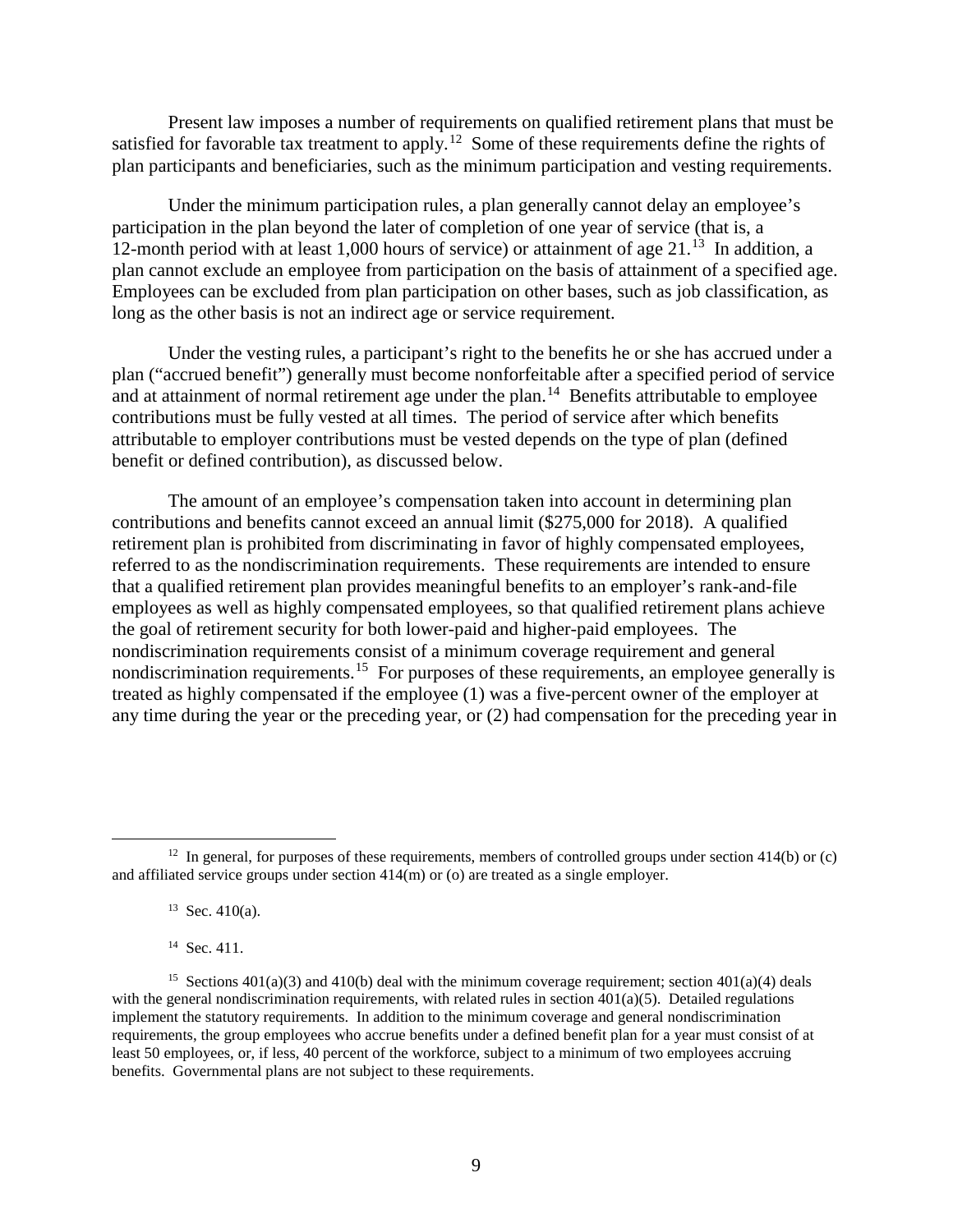excess of \$120,000 (for 2018).<sup>[16](#page-11-0)</sup> A plan covering collectively bargained employees, including a multiemployer plan, is generally deemed to satisfy the nondiscrimination requirements.

Assets of a qualified retirement plan must be held in a trust or custodial account for the exclusive benefit of plan participants, and prohibited transaction rules (that is, rules prohibiting self-dealing by employers and plan fiduciaries) apply to plan assets.<sup>17</sup> Defined benefit plans and some defined contribution plans are subject to minimum funding requirements.

Qualified retirement plans of private employers are generally also subject to regulation under Title I of the Employee Retirement Income Security Act of 1974 ("ERISA"), which is under the jurisdiction of the DOL. The ERISA rules generally relate to the rights of plan participants and beneficiaries, reporting and disclosure, and the obligations of plan fiduciaries. Some of the provisions of the Code and ERISA that apply to qualified retirement plans are identical or very similar.<sup>18</sup> For example, ERISA includes minimum participation and vesting requirements that parallel those under the Code.<sup>[19](#page-11-3)</sup>

#### **Enforcement of qualified retirement plan requirements**

Enforcement of a qualified retirement plan requirement depends on the source of the requirement. The qualification requirements under the Code are enforced by the IRS. If a plan fails to meet the qualification requirements, then the favorable tax treatment for such plan may be denied; that is, the employer may lose tax deductions and employees may have current income taxation. As a practical matter, the IRS rarely disqualifies a plan. Instead, the IRS may impose sanctions short of disqualification and require the employer to correct any violation of the qualification rules.

Certain Code requirements for qualified plans are enforced through an excise tax rather than through disqualification. For example, a failure to satisfy the minimum funding requirements for defined benefit plans, discussed below, does not result in disqualification of the plan. Instead, in general, an excise tax is imposed on the employer, subject to exceptions in the case of certain multiemployer plans. Employees do not have a right to sue to enforce the qualified retirement plan requirements under the Code.

<span id="page-11-0"></span><sup>&</sup>lt;sup>16</sup> Sec. 414(q). At the election of the employer, employees who are highly compensated based on compensation may be limited to the top 20 percent highest paid employees. A nonhighly compensated employee is an employee other than a highly compensated employee.

<span id="page-11-1"></span><sup>&</sup>lt;sup>17</sup> Secs.  $401(a)(2)$  and  $4975$ . Under this exclusive benefit requirement, prior to satisfaction of all liabilities under the plan with respect to employees and their beneficiaries, assets are not allowed to be used for or diverted to purposes other than the exclusive benefit of employees or their beneficiaries.

<span id="page-11-3"></span><span id="page-11-2"></span><sup>&</sup>lt;sup>18</sup> Governmental plans and church plans are generally exempt from ERISA and from the Code requirements that correspond to ERISA requirements.

<sup>19</sup> ERISA secs. 202 and 203.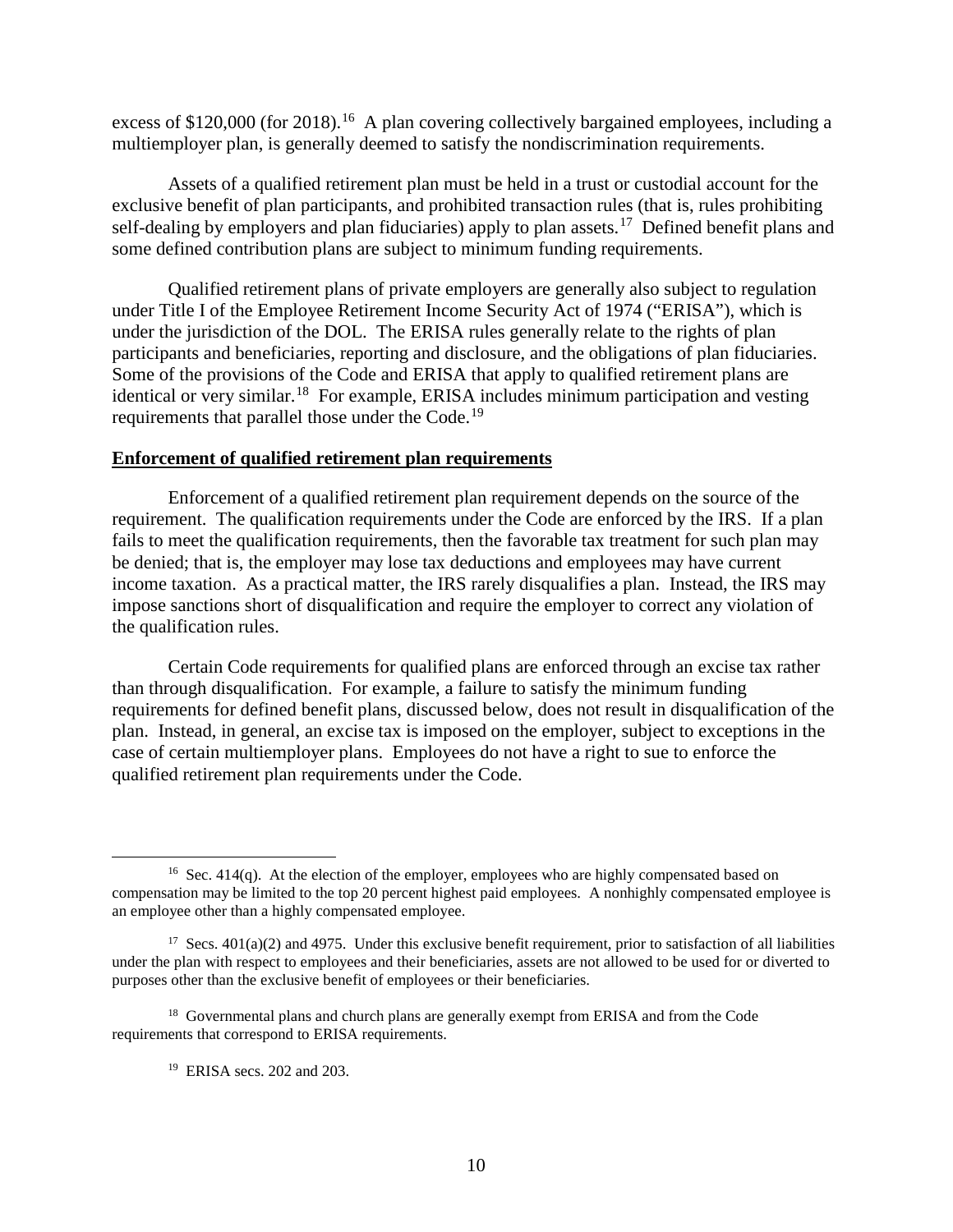ERISA's requirements generally may be enforced through administrative actions by DOL or by lawsuits brought by plan participants, DOL, or plan fiduciaries.

### <span id="page-12-0"></span>**2. Types of qualified retirement plans**

### **Defined benefit and defined contribution plans**

Qualified retirement plans are broadly classified into two categories, defined contribution plans and defined benefit plans, based on the nature of the benefits provided.<sup>[20](#page-12-1)</sup> Although both types of plans are subject to the qualification requirements, the requirements differ somewhat for the two types of plans.

Under a defined contribution plan, a separate account is maintained for each participant, to which contributions are allocated and investment earnings (and losses) are credited, and a participant's benefits are based solely on the participant's account balance.<sup>21</sup> Defined contribution plans commonly allow participants to direct the investment of their accounts. Because the account balance, and thus the participant's benefits, depends on the rate of return on the account, the risk of investment loss (and reward of investment gain) under a defined contribution plan lies with the participant rather than the employer.

Under a defined benefit plan, benefits are determined under a plan formula.<sup>22</sup> Benefits under a defined benefit plan are funded by the general assets of the trust established under the plan, which are invested by plan fiduciaries in accordance with plan terms; individual accounts are not maintained for employees participating in the plan. Defined benefit plans maintained by one or more private employers are generally subject to minimum funding requirements intended to ensure that plan assets are sufficient to pay the benefits under the plan. Benefits under private defined benefit plans are generally guaranteed (within limits) by the PBGC under Title IV of ERISA.

<span id="page-12-1"></span><sup>&</sup>lt;sup>20</sup> Under the Code as in effect since before ERISA, retirement plans fall into three general types - pension plans, profit-sharing plans, and stock bonus plans, defined respectively at Treas. Reg. sec.  $1.401-1(b)(1)(i)$ , (ii), and (iii). Defined benefit plans and money purchase pension plans (a type of defined contribution plan, discussed below) are pension plans under the Code; other defined contribution plans are either profit-sharing plans or stock bonus plans (discussed below). The application of some Code and ERISA requirements depends on whether the plan is a pension plan, a profit-sharing plan, or a stock bonus plan. Under ERISA, the term "pension plan," defined at ERISA section 3(2)(A), includes both defined benefit plans and defined contribution plans.

<span id="page-12-2"></span><sup>&</sup>lt;sup>21</sup> Defined contribution plan is defined at Code section  $414(i)$  and ERISA section  $3(34)$ . Under ERISA, defined contribution plans are also referred to as individual account plans.

<span id="page-12-3"></span><sup>&</sup>lt;sup>22</sup> As defined in Code section  $414(j)$  and ERISA section  $3(35)$ , a defined benefit plan is any plan that is not a defined contribution plan. As discussed further below, the Code requires benefits under a defined benefit plan to be determined under a formula specified in the plan.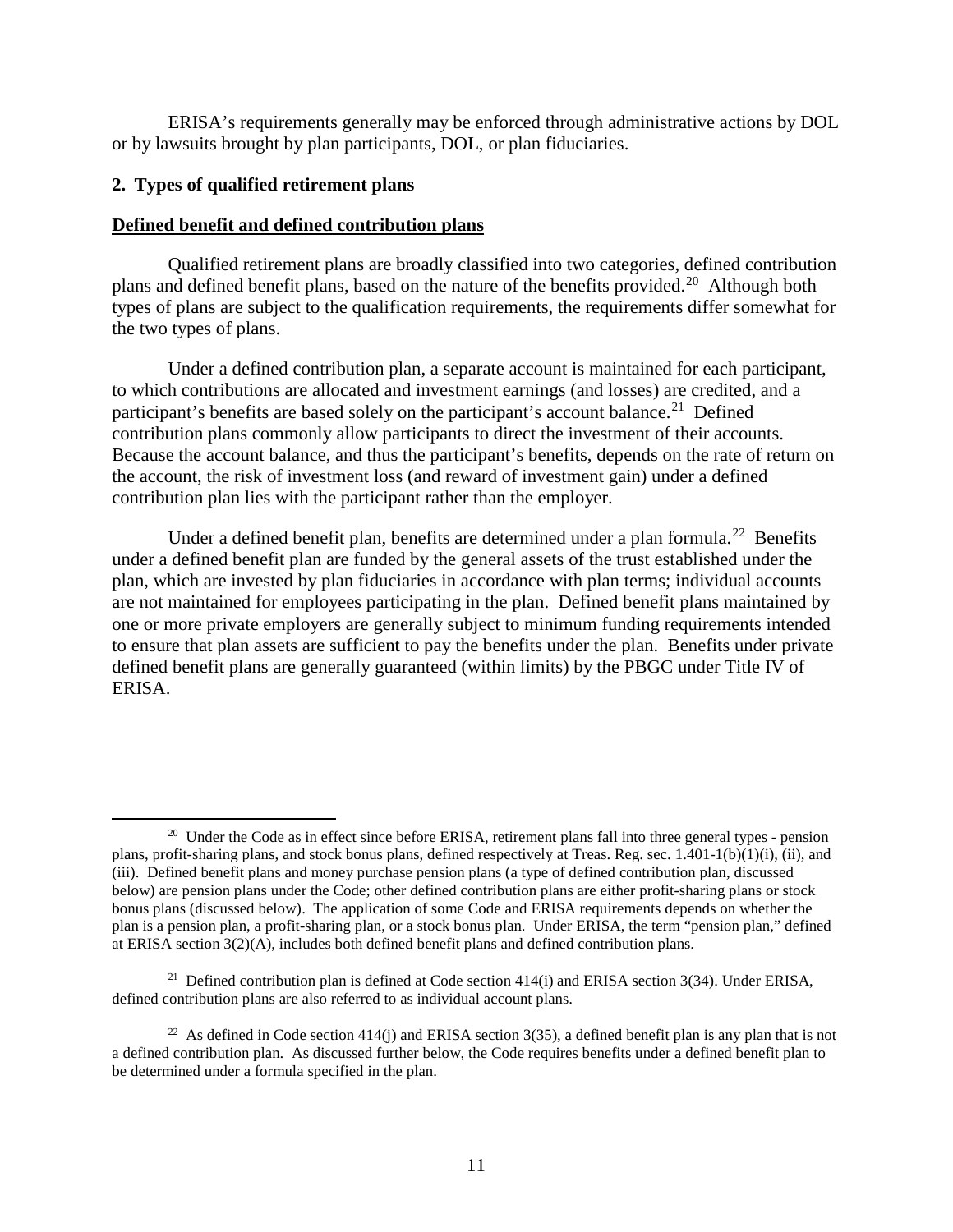Certain types of qualified retirement plans are referred to as hybrid plans because they have features of both a defined benefit plan and a defined contribution plan. However, legally, the plan is either a defined contribution plan or a defined benefit plan.<sup>[23](#page-13-0)</sup>

#### **Single-employer, multiple-employer, and multiemployer plans**

Qualified retirement plans are categorized for some purposes as one of three types, based on the number of employers that maintain the plan and the type of employees covered by the plan. The three types are single-employer plans, multiple-employer plans, and multiemployer plans.

A single-employer plan is a plan maintained by one employer. For this purpose, businesses and organizations that are members of a controlled group, a group under common control, or an affiliated service group are treated as one employer (referred to as "aggregation"). A single-employer plan may cover employees who are also covered by a collective bargaining agreement ("collectively bargained employees"), pursuant to which the plan is maintained (a "collectively bargained plan"). An employer may maintain separate single-employer plans for collectively and noncollectively bargained employees, or cover both types of employees under the same plan.

A multiple-employer plan is a single plan maintained by two or more unrelated employers (that is, employers that are not treated as a single employer under the aggregation rules) and that is not a multiemployer plan (as defined below).<sup>24</sup> Multiple-employer plans are commonly maintained by employers in the same industry. A multiple-employer plan may cover collectively bargained employees or noncollectively bargained employees.

A multiemployer plan (also known as a "Taft-Hartley" plan, and distinct from a multipleemployer plan) is a plan maintained pursuant to one or more collective bargaining agreements with two or more unrelated employers and to which the employers are required to contribute under the collective bargaining agreement(s).<sup>[25](#page-13-2)</sup> Multiemployer plans commonly cover collectively bargained employees in a particular industry. A multiemployer plan is not operated by the contributing employers; instead, it is governed by a board of trustees ("joint board") consisting of labor and employer representatives. In applying Code and ERISA requirements, the joint board has a status similar to an employer maintaining a single-employer plan and is referred to as the "plan sponsor."

<span id="page-13-0"></span><sup>&</sup>lt;sup>23</sup> Under section  $414(k)$  and ERISA section  $3(35)$ , a defined benefit plan that provides a benefit based partly on the balance of a separate account for a participant is treated as a defined contribution plan for certain purposes.

<sup>&</sup>lt;sup>24</sup> Sec. 413(c) and ERISA sec. 210(a).

<span id="page-13-2"></span><span id="page-13-1"></span><sup>&</sup>lt;sup>25</sup> Sec. 414(f) and ERISA sec. 2(37). The terms of the relevant collective bargaining agreements specify the amounts employers are required to contribute to a multiemployer plan.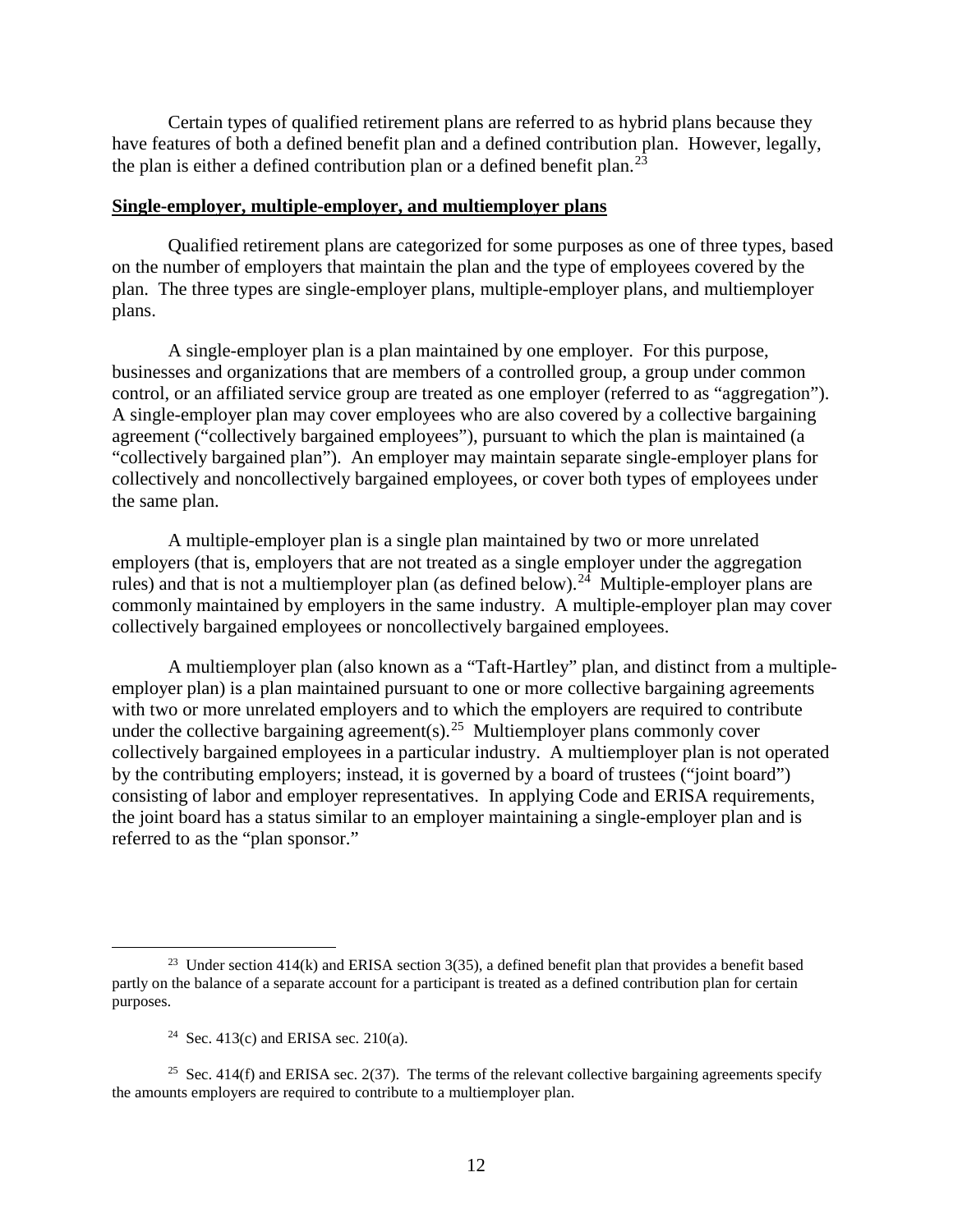### <span id="page-14-0"></span>**3. Defined benefit plans**

#### **In general**

As discussed above, benefits under defined benefit plan are based on a plan formula, rather than based on assets in an actual account balance maintained for a participant or actual plan assets. Traditionally, a defined benefit plan formula has provided benefits expressed as a life annuity commencing at normal retirement age, based on a formula that takes into account an employee's compensation and years of service or provides a dollar amount of benefit per year of service (often referred to as a traditional defined benefit plan formula or a traditional defined benefit plan). However, under some defined benefit plans, such as cash balance plans, benefits are determined by reference to hypothetical account balances that resemble accounts maintained for participants under a defined contribution plan. These plans are commonly referred to as hybrid plans because they have features of both a defined benefit plan and a defined contribution plan. However, legally, they are defined benefit plans.<sup>[26](#page-14-1)</sup>

Subject to the applicable qualification rules, the employer (and, in the case of collectively bargained plans, employee representatives) generally determines the benefit formula under a defined benefit plan, as well as other plan features. Thus, benefits under such plans vary from employer to employer, and, in some cases, from plan to plan of the same employer. In the case of a multiemployer plan, the plan may include more than one benefit formula, with the benefit formula applicable to a group of employees determined by the employer contribution rate under the collective bargaining agreement covering the group.

Benefits under a defined benefit plan are funded by the general assets of the trust established under the plan, which are invested by plan fiduciaries. Defined benefit plans are generally funded by employer contributions, in an amount determined on an actuarial basis to be needed over time to provide the benefits under the plan, and, as discussed below, employers are generally subject to minimum funding requirements with respect to defined benefit plans.

The common view has been that, because benefits under a defined benefit plan are funded by trust assets generally and the funding rules require employer contributions to fund the promised benefits, investment risk under a defined benefit plan is born by the employer. However, participants in an underfunded defined benefit plan also bear the risk of losing benefits in the case of a distress termination of a single-employer defined benefit plan or, in the case of a multiemployer defined benefit plan, as a result of benefit reductions under a plan in critical or critical and declining status or as a result of plan insolvency, as discussed below. In addition, as discussed below, the PBGC bears some of the risk associated with underfunded defined benefit plans.

<span id="page-14-1"></span><sup>&</sup>lt;sup>26</sup> Under section 411(a)(13)(C) and ERISA 203(f)(3), these plans are called "applicable defined benefit plans."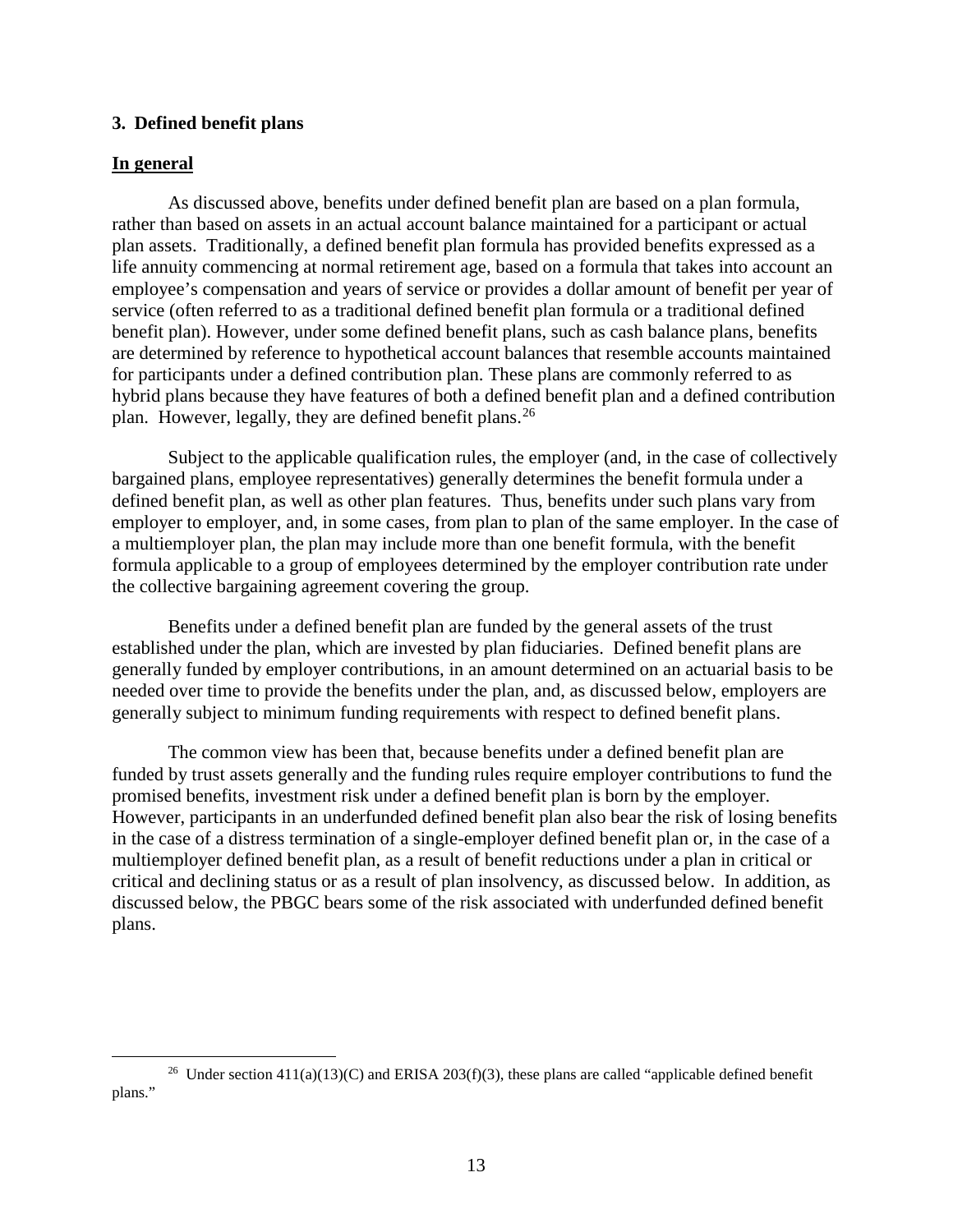### **Qualification requirements**

#### In general

The specifics of some qualification requirements vary between defined benefit plans and defined contribution plans. In some cases, such as the vesting requirements, some aspects apply only to defined benefit plans. In addition, some qualification requirements apply only to defined benefit plans. For example, under a defined benefit plan, forfeitures cannot be used to increase benefits. [27](#page-15-0) 

Defined benefit plans are subject to certain additional distribution requirements under the Code, including a requirement that the plan provide benefits in the form of an annuity after retirement.<sup>28</sup> These requirements apply to all qualified defined benefit plans, including governmental plans and church plans. Defined benefit plans may not provide for distributions to a participant during employment (referred to as in-service distributions) unless the participant has attained normal retirement age (or age 62, if earlier) or in the case of plan termination.<sup>29</sup>

#### Benefit limits applicable to defined benefit plans

A participant's annual benefit under a defined benefit plan generally must be limited to the lesser of a dollar amount (\$220,000 for 2018) and the participant's average compensation for the three years resulting in the highest average.<sup>[30](#page-15-3)</sup> The compensation limit does not apply to benefits under certain plans, including a multiemployer plan. The benefit limit applies to the aggregate of all benefits accrued by an employee under all defined benefit plans maintained by the same employer, other than multiemployer plans.<sup>31</sup> In general, the dollar limit is prorated in the case of a participant with fewer than 10 years of participation in a plan, and the compensation limit is prorated in the case of a participant with fewer than 10 years of service with the employer.

The dollar limit applies to benefits commencing between age 62 and age 65 in the form of a straight life annuity for the life of the employee. For this purpose, a straight life annuity is an annuity payable in equal installments for the life of the participant that terminates upon the participant's death. If benefits under a plan are paid in a form other than a straight life annuity commencing between age 62 and age 65, the benefits payable under the other form (including any benefit subsidies) generally cannot exceed the dollar limit when actuarially converted to a

<sup>27</sup> Sec.  $401(a)(8)$ .

 $30$  Sec. 415(b).

<span id="page-15-4"></span><span id="page-15-3"></span><sup>31</sup> For purposes of aggregating plans, members of a controlled group or affiliated service group are treated as a single employer, except a 50-percent ownership test is used.

<span id="page-15-2"></span><span id="page-15-1"></span><span id="page-15-0"></span><sup>&</sup>lt;sup>28</sup> Treas. Reg. secs.  $1.401-1(b)(1)(i)$  and  $1.401(a)-1(b)(1)(i)$ . The plan may also provide benefits in other distribution forms.

<sup>&</sup>lt;sup>29</sup> Sec. 401(a)(36); Treas. Reg. secs. 1.401-1(b)(1)(i) and 1.401(a)-1(b)(1)(i).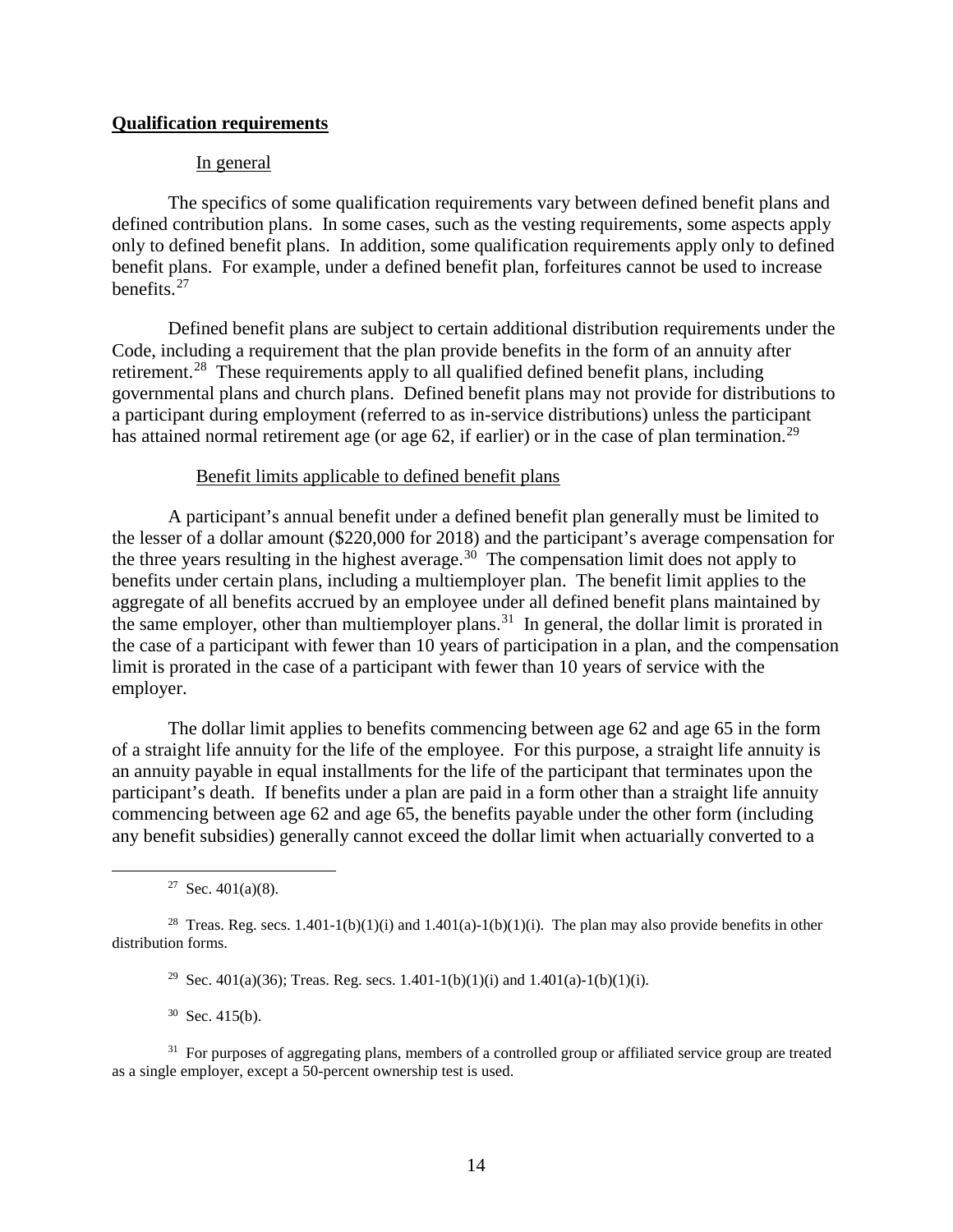straight life annuity commencing at age  $62<sup>32</sup>$ . Thus, the dollar limit is effectively reduced for distributions commencing before age 62, or for a form of benefit more valuable than a straight life annuity, and increased for distributions commencing after age 65. However, if benefits are paid in the form of a QJSA (discussed below), no actuarial reduction is required to reflect the value of the survivor benefit, even if the surviving spouse annuity is 100 percent of the participant's benefit.

#### QJSA and QPSA requirements

Defined benefit plans must comply with requirements that provide certain annuity benefits to the participant and to the spouse of a married participant.<sup>33</sup> In particular, defined benefit plans must provide that, whenever a distribution is permitted under the plan, the default form of benefit under the plan is a QJSA. For an unmarried employee, a QJSA is a life annuity; for a married employee, a QJSA generally is a life annuity for the employee with a survivor annuity of at least 50 percent (and not more than 100 percent) for the employee's spouse.<sup>34</sup> The benefit must be paid in the form of a QJSA unless, after receiving a notice explaining the relative value of the QJSA to other forms of distribution, the employee elects another form of distribution and, if the employee is married, the employee's spouse provides notarized consent to the alternative form of distribution elected, as well as to any other beneficiary designated by the employee with respect to the form of distribution elected by the employee.

If a married employee dies before beginning the payment of benefits, the plan must offer a survivor benefit for the spouse in the form of a QPSA, which is a survivor annuity for the spouse that is at least 50 percent of the employee's accrued benefit. Notarized spousal consent by the employee's spouse is required also for the employee to waive the QPSA or elect a different beneficiary or a different form of survivor benefit.

In the case of a defined benefit plan, the other forms of benefit offered to a married participant under the plan are not permitted to be actuarially more valuable than the QJSA payable at the time of the distribution. Finally, the QJSA and QPSA requirements only apply if the actuarial present value of the employee's accrued benefit at the time of the distribution (calculated using the same actuarial assumptions that apply in determining minimum lump-sum benefits) is more than \$5,000. [35](#page-16-3)

 $32$  Specified interest and, in some cases, mortality assumptions apply in making these adjustments.

 $33$  Secs.  $401(a)(11)$  and  $417$  and ERISA sec. 205.

<span id="page-16-2"></span><span id="page-16-1"></span><span id="page-16-0"></span><sup>&</sup>lt;sup>34</sup> The plan generally must provide a second joint and survivor annuity option for married participants, a qualified optional survivor annuity ("QOSA") with a survivor annuity rate (as a percentage of the annuity during the participant's lifetime) of 50 percent or 75 percent, depending on the survivor annuity rate under the plan's QJSA.

<span id="page-16-3"></span><sup>&</sup>lt;sup>35</sup> The portion of an accrued benefit attributable to amounts that were rolled over to the plan may be disregarded in determining whether present value exceeds \$5,000.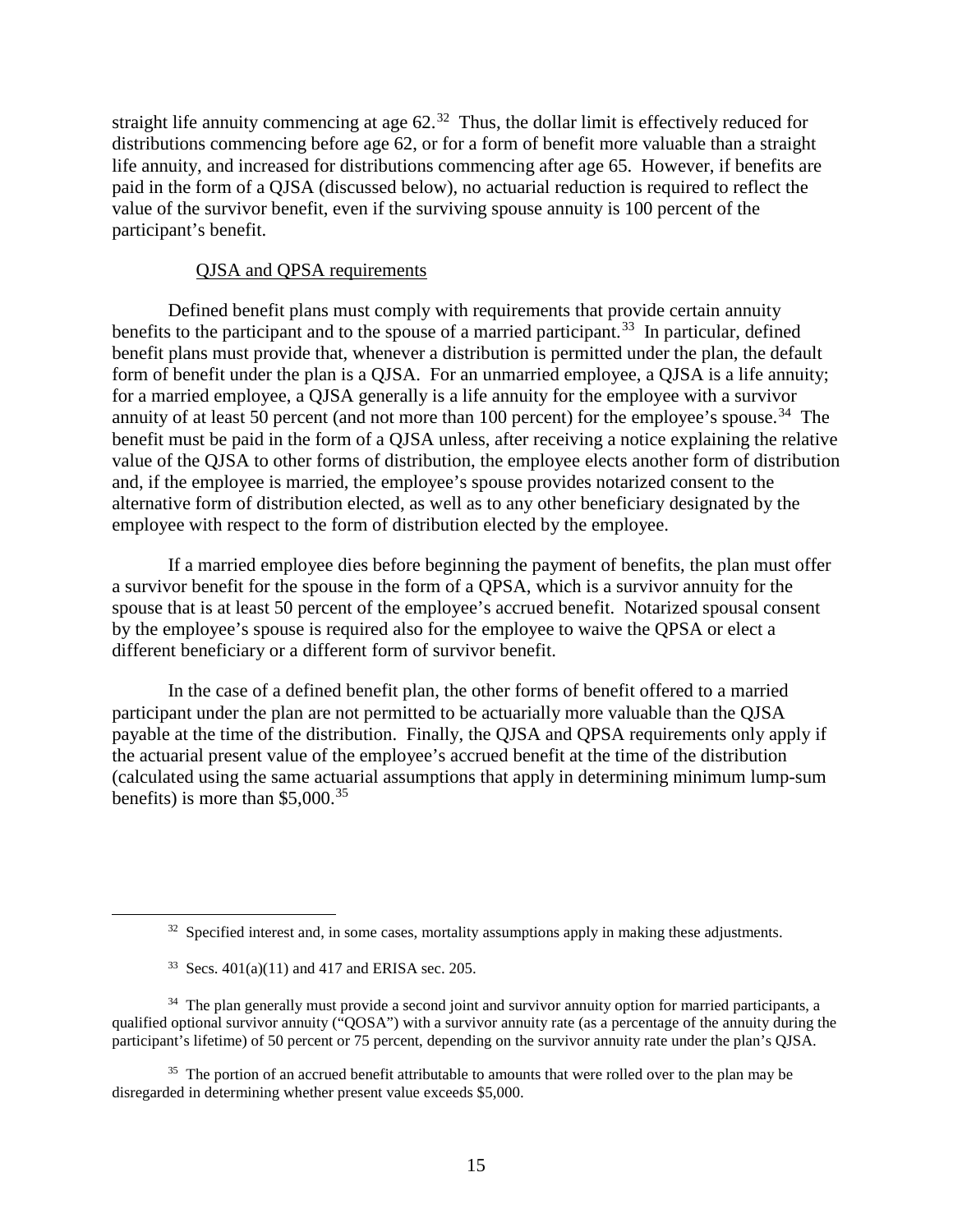### <span id="page-17-0"></span>**4. Defined contribution plans**

Defined contribution plans may provide for nonelective contributions and matching contributions by employers and pretax or after-tax contributions by employees. Total contributions made to an employee's account for a year cannot exceed the lesser of \$55,000 (for 2018) or the employee's compensation. A participant must at all times be fully vested in his or her own contributions to a defined contribution plan and must vest in employer contributions under three-year cliff vesting or two-to-six-year graduated vesting.

Defined contribution plans may themselves be of different types, specifically, profitsharing plans, stock bonus plans, or money purchase plans, and may include special features, such as a qualified cash or deferred arrangement (a section 401(k) plan) or an employee stock ownership plan ("ESOP").

Profit-sharing plans were originally intended as a means of enabling employees to share in the profits of the employer's business. However, under present law, contributions to a profitsharing plan are permitted regardless of whether the business has profits. A profit-sharing plan may provide for regular employer contributions each year or may provide that contributions are made each year at the discretion of the employer (called a "discretionary" profit-sharing plan). A profit-sharing plan must provide a definite formula under which contributions are allocated to participant accounts and must specify the events upon which distributions will be made to participants, such as severance from employment.

A stock bonus plan is similar to a profit-sharing plan except that benefits are distributable in stock of the employer. The plan may provide for cash distributions, but must also allow participants to take distributions in the form of employer stock. In the case of employer stock that is not publicly traded, participants generally must be given the right to require the employer to repurchase the stock under a fair valuation formula.

An ESOP is a stock bonus plan that is designated as an ESOP and is designed to invest primarily in employer stock.<sup>[36](#page-17-1)</sup> An ESOP can be an entire plan or it can be a portion of a defined contribution plan. ESOPs are subject to additional requirements that do not apply to other plans that hold employer stock. In addition, certain benefits are available to ESOPs that are not available to other types of qualified retirement plans, including an exception to the prohibited transaction rules for certain loans and, in the case of a C corporation, higher deduction limits.

A profit-sharing plan or a stock bonus plan may be a section 401(k) plan, under which an employee may elect to have contributions (elective deferrals) made to the plan, rather than receive the same amount in cash.<sup>[37](#page-17-2)</sup> For 2018, elective deferrals of up to \$18,500 may be made, plus up to \$6,000 in catch-up contributions for employees aged 50 or older, or, if less, the employee's compensation. Elective deferrals are generally made on a pretax basis. However, a section 401(k) plan may include a qualified Roth contribution program under which elective

<span id="page-17-1"></span> $36$  Sec. 4975(e)(7).

<span id="page-17-2"></span> $37$  Sec. 401(k).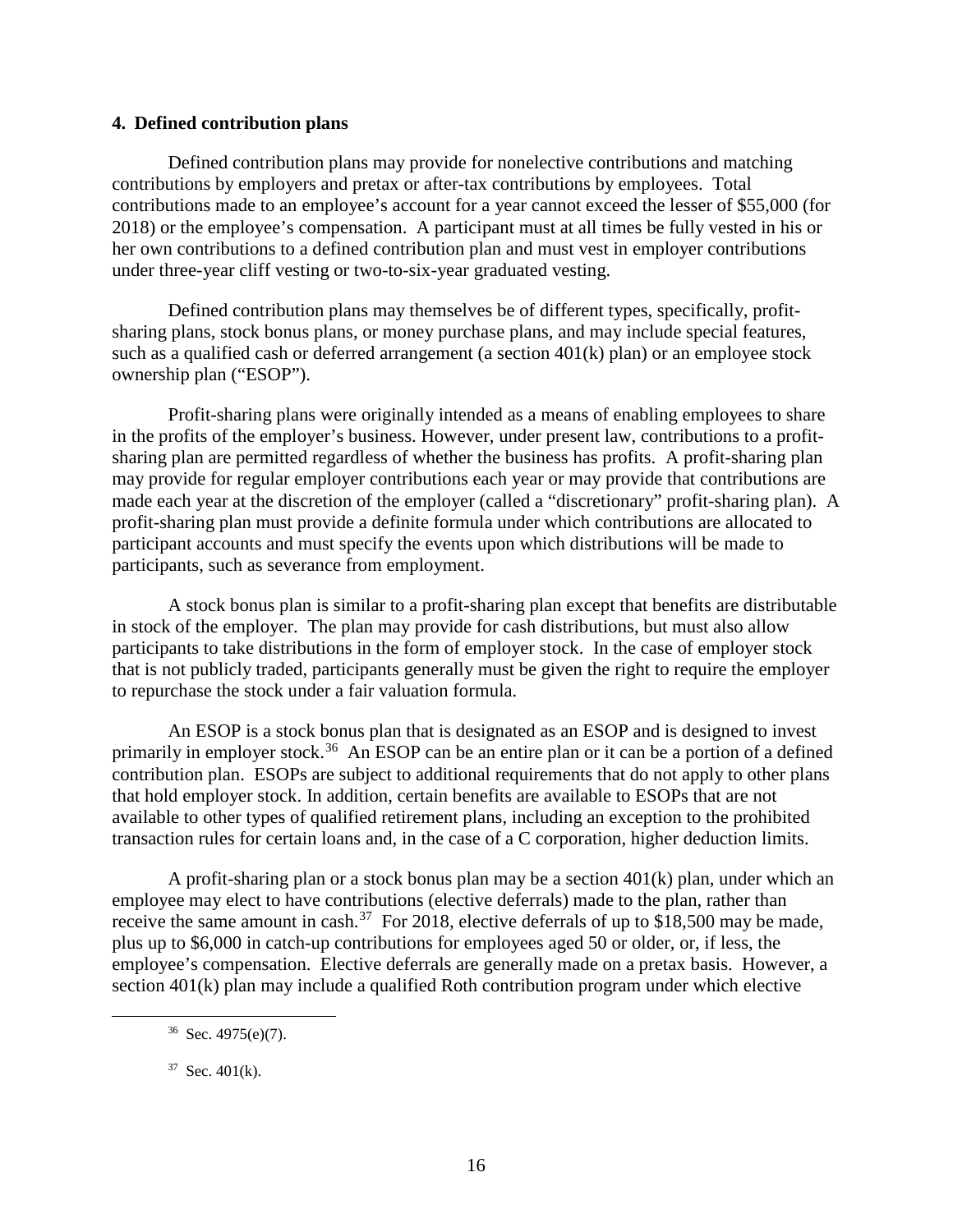deferrals are made on an after-tax basis (designated Roth contributions), and certain distributions ("qualified distributions") are excluded from income.<sup>38</sup> Many section  $401(k)$  plans provide for matching contributions and may also provide for employer nonelective contributions and aftertax employee contributions.

A money purchase pension plan must provide for a set level of required employer contributions (that is, employer contributions may not be discretionary), generally as a specified percentage of participants' compensation. A money purchase pension plan is subject to the minimum funding requirements, and the employer is generally subject to an excise tax if it fails to make the contributions required under the plan. Similar to defined benefit plans, a money purchase pension plan must offer benefits payable in the form of an annuity and may not provide for in-service distributions except at normal retirement age (or age 62, if earlier) or in the case of plan termination. Money purchase pension plans are subject to the QJSA and QPSA requirements described above.<sup>[39](#page-18-1)</sup>

A target benefit plan is a money purchase pension plan under which contributions to an employee's account are determined by reference to the amount necessary, on an actuarially determined basis, to fund a "target" benefit for the employee in the amount of an annuity commencing at normal retirement age determined under a formula contained in the plan. However, as in the case of defined contribution plans generally, an employee's benefit under a target benefit plan is based on the employee's account balance, which, depending on investment experience, may be more or less than the target benefit.

 <sup>38</sup> Sec. 402A.

<span id="page-18-1"></span><span id="page-18-0"></span><sup>&</sup>lt;sup>39</sup> Profit-sharing plans and stock bonus plans are generally not subject to the QJSA and QPSA requirements unless the participant elects an annuity form of distribution. However, a profit-sharing or stock bonus plan must provide that a participant's entire vested account balance under the plan will be paid to the participant's surviving spouse unless the spouse consents in writing to a different beneficiary.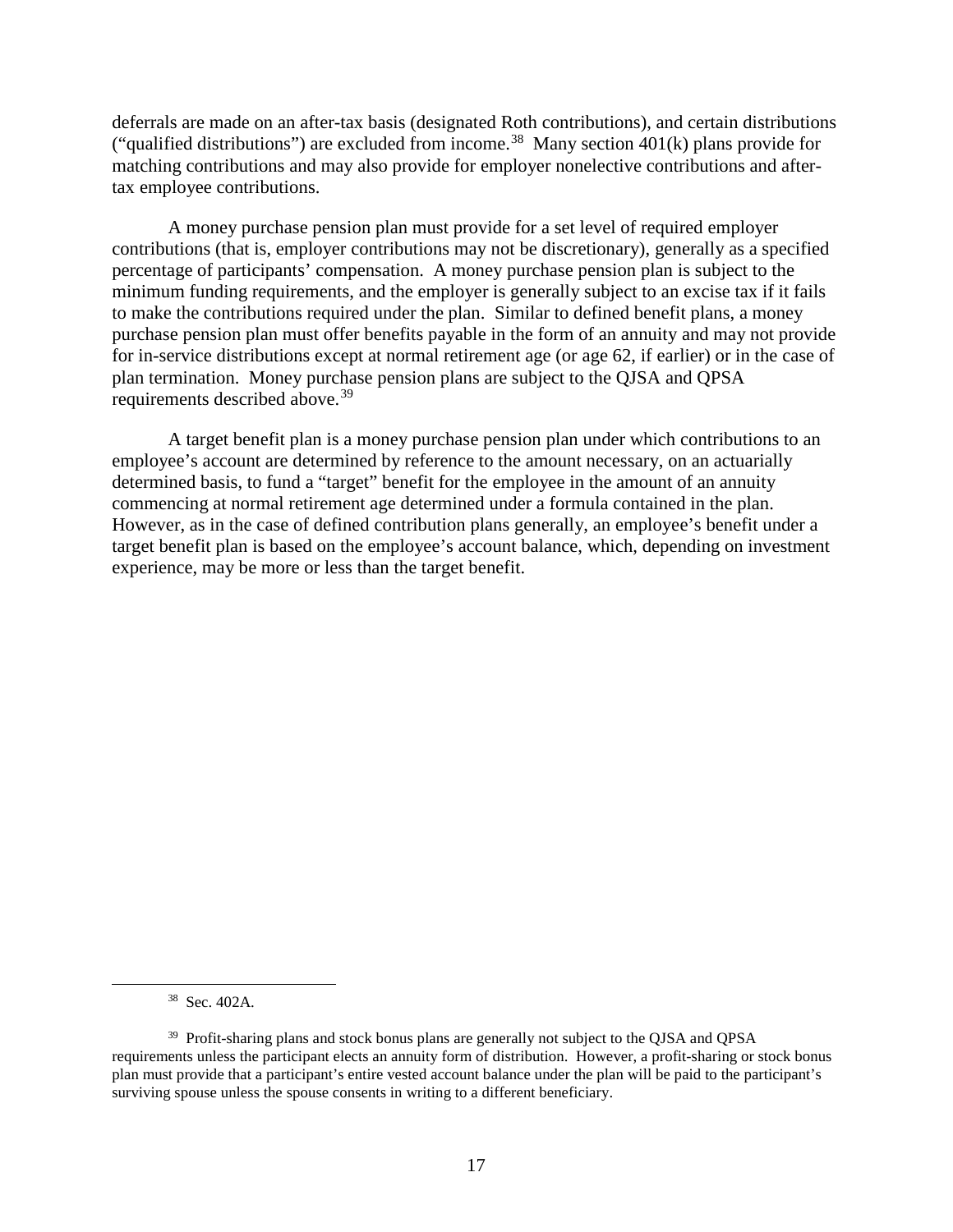#### **B. Selected Requirements for Benefits Under a Defined Benefit Plan**

### <span id="page-19-1"></span><span id="page-19-0"></span>**1. Definitely determinable benefit formula**

As noted above, a defined benefit plan is required to provide benefits in the form of an annuity and may offer other forms of distributions as options. The benefit formula under a defined benefit plan must provide benefits that are definitely determinable (referred to as the "definitely determinable requirement").[40](#page-19-2) In order to meet the definitely determinable requirement, the plan must contain an express formula under which participants' benefits can be computed and that is not subject to the discretion of the employer or, in the case of a multiemployer plan, the plan sponsor.<sup>41</sup> A formula may include a variable factor that provides for self-adjusting changes that are independent of employer or plan sponsor discretion.<sup>[42](#page-19-4)</sup>

In order to satisfy the definitely determinable requirement, if the amount of a benefit under a defined benefit plan is determined on the basis of actuarial assumptions, the assumptions must be specified in the plan in a way that precludes employer or plan sponsor discretion.<sup>43</sup> For example, a plan may specify that a variable interest rate will be used in determining actuarial equivalent forms of benefit, but may not give the employer discretion to choose the interest rate.

IRS guidance considers a plan under which benefits payable to participants are determined on the basis of a number of shares or units of interest in the total assets of the plan (from which benefits are to be paid), with the dollar amount of the benefit payable varying from time to time to the extent of variation in the market value of plan assets (determined as of the date of a benefit payment or as of a specified date preceding the date of payment by no more than a year).<sup>[44](#page-19-6)</sup> As described in the guidance, the number of shares or units on which a benefit is based is definitely determinable under the plan. The guidance holds that the plan provides for definitely determinable benefits.<sup>[45](#page-19-7)</sup>

- 43 Sec. 401(a)(25); Rev. Rul. 79-90.
- 44 Rev. Rul. 185, 1953-2 C.B. 202.

<span id="page-19-7"></span><span id="page-19-6"></span><span id="page-19-5"></span><sup>45</sup> The guidance deals with the application of the definitely determinable requirement under Treas. Reg. sec. 29.165-1(a), the predecessor to Treas. Reg. sec. 1.401-1(b)(1)(i). The guidance also holds that a plan provides for definitely determinable benefits when, under the plan, benefits that are otherwise definitely determinable in amount are subject to increase or decrease in amount at the time of payment to the extent (but only to the extent) of the fluctuation of a specified and generally recognized cost-of-living index.

<span id="page-19-4"></span><span id="page-19-3"></span><span id="page-19-2"></span><sup>&</sup>lt;sup>40</sup> Treas. Reg. sec. 1.401-1(b)(1)(i). Under the regulations and section 401(a)(8), funds resulting from benefit forfeitures may not be used to increase benefits under the plan.

<sup>41</sup> Rev. Rul. 79-90, 1979-1 C.B. 155; Rev. Rul. 74-385, 1974-2 C.B. 130.

<sup>42</sup> Rev. Rul. 79-90.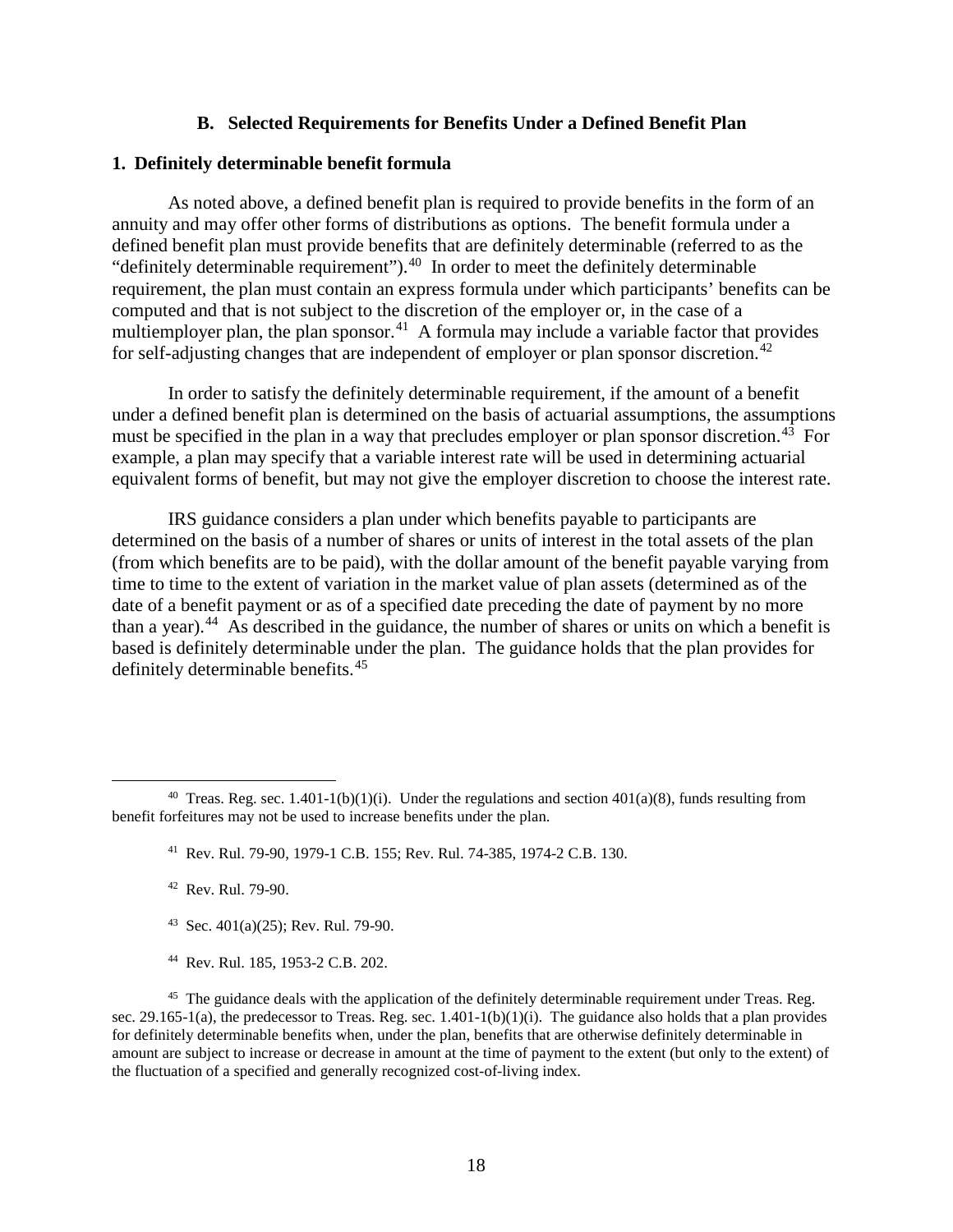#### <span id="page-20-0"></span>**2. Vesting, accrual, and anti-cutback rules**

### **Vesting**

The vesting and related requirements applicable under the Code and ERISA generally provide protection for the participant's accrued benefit and optional forms of benefit, including subsidized optional forms of benefit under a defined benefit plan.<sup>[46](#page-20-1)</sup> In the case of a defined benefit plan, a participant's accrued benefit is generally the portion of the normal retirement benefit (that is, the annuity payable at normal retirement age under the plan's benefit formula, based on the participant's compensation and years of service) that has accrued under the accrual method provided under the plan. For purposes of these rules, normal retirement age is generally the age specified for normal retirement under the plan, but may not be later than age 65 or, if later, the fifth anniversary of the time a participant commences participation in the plan.<sup>[47](#page-20-2)</sup>

Generally, an employee's accrued benefit must become nonforfeitable (that is, vested) after the completion of a specified number of years of service in accordance with a vesting schedule, or, if earlier, at normal retirement age or on plan termination (to the extent benefits are funded).<sup>48</sup> In the case of a defined benefit plan (other than a hybrid plan), the plan can use one of two vesting schedules with respect to a participant's accrued benefit derived from employer contributions. Under the first vesting schedule, the participant's accrued benefit derived from employer contributions must become 100-percent vested upon completion of no more than five years of service (referred to as five-year cliff vesting). Under the second vesting schedule, the participant's accrued benefit derived from employer contributions must become vested ratably over the period from three to seven years of service. Under a hybrid plan (that is, an "applicable defined benefit plan"), the participant's accrued benefit generally must be 100 percent vested after completion of three years of service (three-year cliff vesting).<sup>[49](#page-20-4)</sup> A plan may provide for the employer-provided portion of the accrued benefit to become fully vested after fewer years of service than under one of the required vesting schedules or to become immediately vested when accrued.

Accrued benefits attributable to employee contributions must be nonforfeitable at all times. Specific rules apply for determining the portion of any accrued benefit under a defined benefit plan that is attributable to mandatory employee contributions.<sup>[50](#page-20-5)</sup>

A defined benefit plan may also provide for certain ancillary benefits, which are not part of the participant's accrued benefit, such as disability or death benefits. Ancillary benefits are not

<sup>47</sup> Sec.  $411(a)(8)$  and ERISA sec. 3(24).

<span id="page-20-5"></span><span id="page-20-4"></span><span id="page-20-3"></span><span id="page-20-2"></span><span id="page-20-1"></span>48 Certain forfeitures are permitted for accrued benefits that are otherwise fully vested; for example, forfeiture upon the participant's death or withdrawal of mandatory employee contributions and suspension of benefits upon reemployment.

- <sup>49</sup> Sec. 411(a)(13) and ERISA sec. 203(f).
- $50$  Sec. 411(c) and ERISA sec. 204(c).

 <sup>46</sup> Sec. 411 and ERISA secs. 203-204.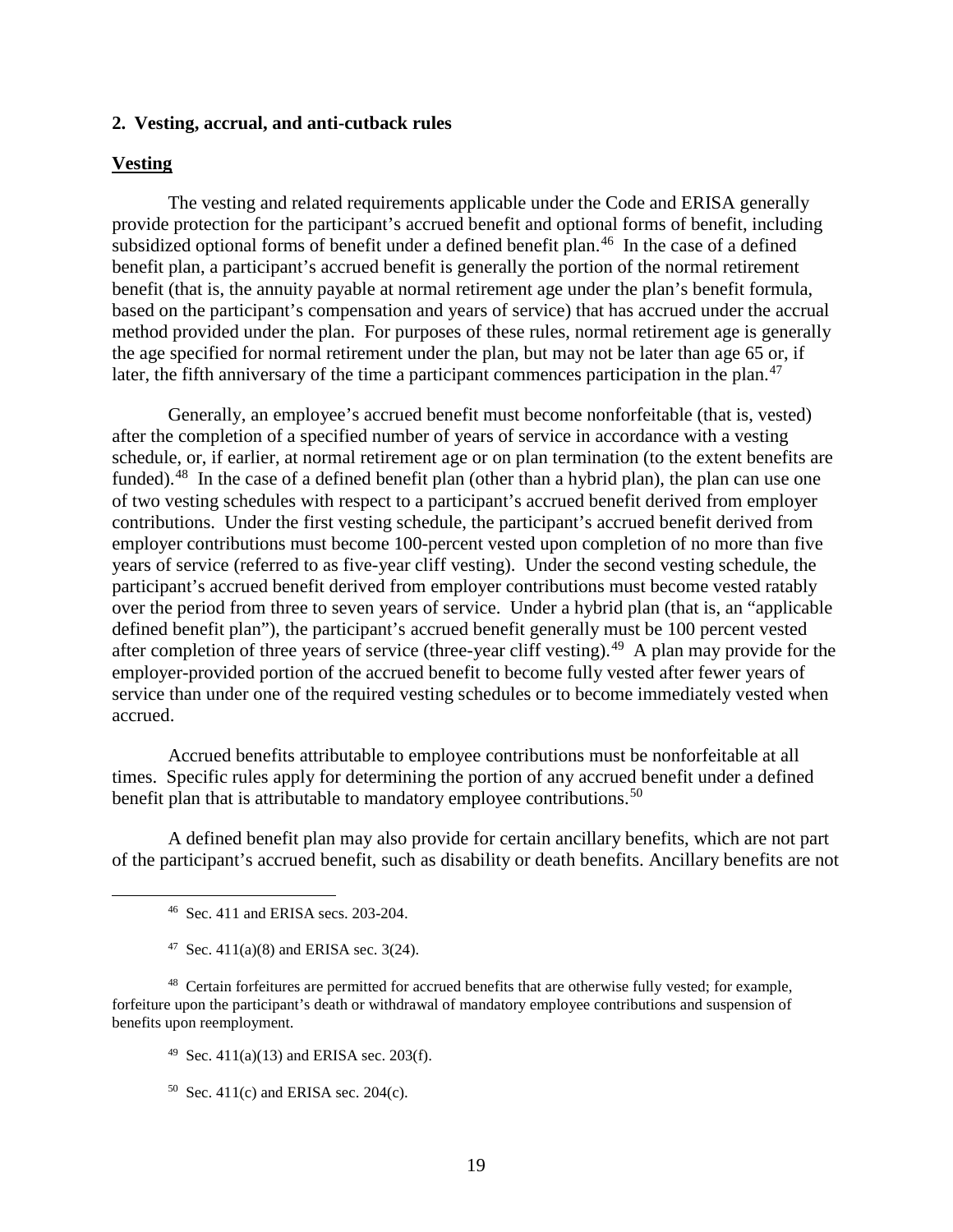subject to the vesting requirements or to the accrual or anti-cutback requirements discussed below.

## **Accrual rules**

### General rules

In general terms, a participant's accrued benefit represents the benefit that the participant has earned or "accrued" under the plan as of a given time. For example, if a participant terminates employment before reaching normal retirement age, the benefit to which the participant is entitled to receive on reaching normal retirement age is the accrued benefit. The plan must specify the method (referred to as the plan's "accrual method") used to determine the participant's accrued benefit, that is, the portion of a participant's normal retirement benefit that has been earned as of a given time.

Under the accrual rules, participants' accrued benefits under a defined benefit plan must be determined under one of three permissible accrual methods.<sup>[51](#page-21-0)</sup> These rules relate to the pattern in which a participant's normal retirement benefit is earned over the participant's years of service. The accrual rules limit the extent to which benefit accruals can be "backloaded," that is, they limit the extent to which rates of accrual can be higher for later years of service, which could undercut the vesting requirements. The accrual rules are sometimes referred to as the antibackloading rules.

Reductions in an employee's rate of accrual under a defined benefit plan due to increasing age generally are also prohibited. Special rules apply for purposes of determining whether a hybrid plan satisfies this requirement.

## Accrual methods

The three permissible accrual methods are (1) the 133-1/3 percent method, (2) the fractional method, and (3) the three percent method. Most defined benefit plans use the 133-1/3 percent method or the fractional method.

Under the 133-1/3 percent method, (1) the accrued benefit payable at normal retirement age must equal the normal retirement benefit under the plan, and (2) the annual rate at which any individual who is or could be a participant can accrue the retirement benefits payable at normal retirement age for any plan year cannot be more than 133-1/3 percent of the annual rate at which he or she can accrue benefits for any earlier plan year. For example, if the plan provides that a participant accrues a benefit of 1.5 percent of compensation for each year of service up to 20 and 2 percent of compensation for each year of service in excess of 20, the plan satisfies the requirements of the 133-1/3 percent method. However, a benefit that accrues at the rate of one percent of compensation for each year of service up to 20 and 1.5 percent of compensation for each year of service in excess of 20 does not satisfy the requirements of the 133-1/3 percent method.

<span id="page-21-0"></span><sup>&</sup>lt;sup>51</sup> Sec. 411(b) and ERISA sec. 204(b).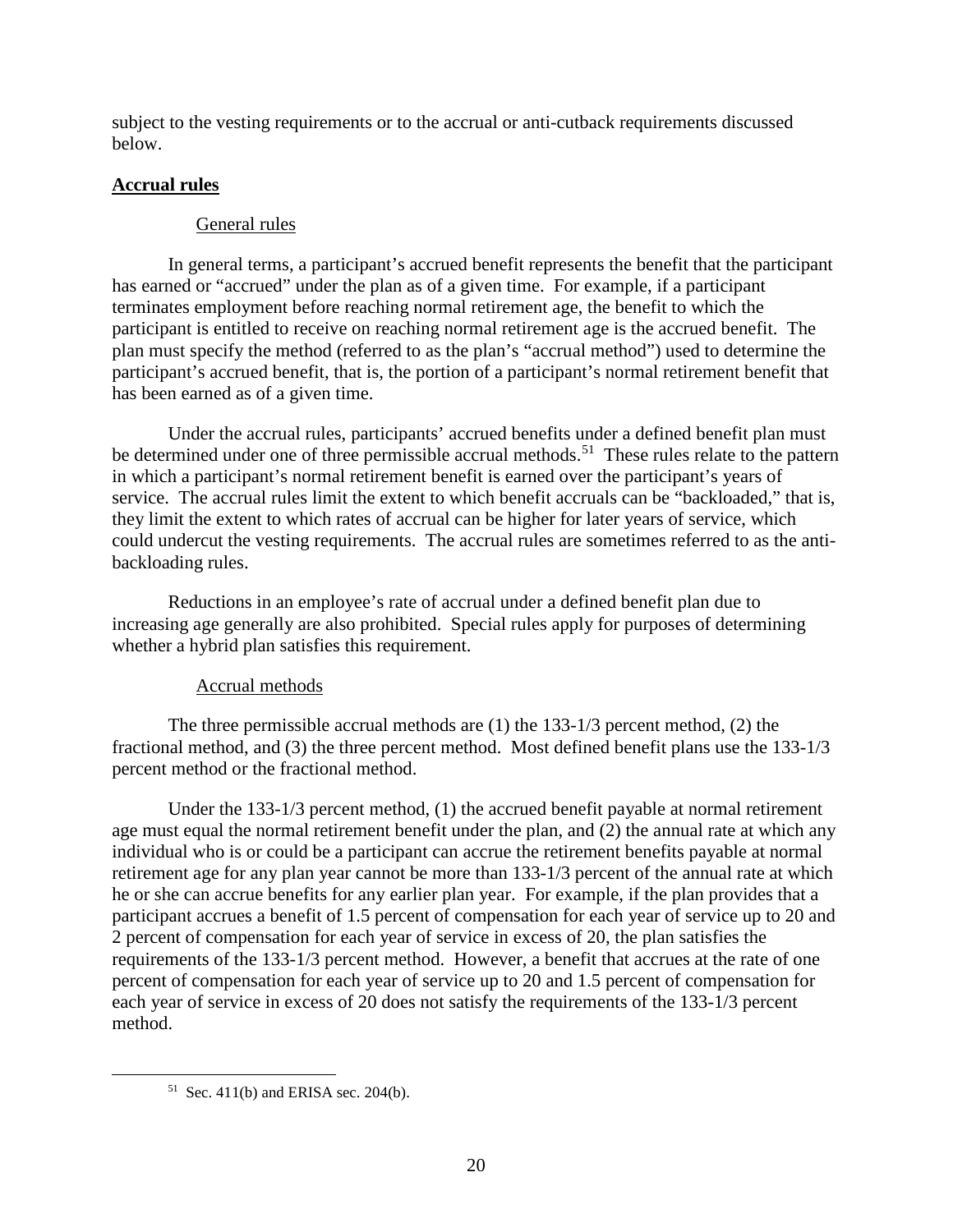Under the fractional method, the accrued benefit to which a participant is entitled at any time must equal or exceed the participant's "fractional rule benefit," multiplied by a fraction (not exceeding one), the numerator of which is the participant's total years of participation in the plan, and the denominator of which is the total number of years of plan participation the participant would have if he or she separated from service at normal retirement age. A participant's "fractional rule benefit" is the normal retirement benefit to which the participant would be entitled under the plan if the participant attained normal retirement age on the date the benefit is being determined (that is, based on the participant's current amount of compensation and years of service).

The fractional method is illustrated by the following example. Suppose a plan provides a normal retirement benefit at age 65 of two percent of compensation for each year of service up to 30 years, so that a participant with 15 years of service has a fractional rule benefit of 30 percent of compensation (determined as if the participant attained normal retirement age on the date the benefit is being determined). For a participant who began participation in the plan at age 21 and is now age 36, the participant's accrued benefit under the fractional method is the participant's fractional rule benefit (30 percent of compensation), multiplied by the fraction 15/44 (that is, the participant's 15 years of participation over the participant's projected years of plan participation at normal retirement age of 65) or 10.23 percent of compensation. For a participant who began participation in the plan at age 35 and is now age 50, the participant's accrued benefit under the fractional method is the participant's fractional rule benefit (30 percent of compensation), multiplied by the fraction 15/30 (that is, the participant's 15 years of participation over the participant's projected years of plan participation at normal retirement age of 65) or 15 percent of compensation.

Under the three percent method, the accrued benefit to which each participant is entitled (computed as if the participant separated from the service as of the end of the plan year) must be at least three percent of the "three percent method benefit," multiplied by the participant's years of plan participation as of the end of the year (but not more than 33 1/3 years). A participant's "three percent method benefit" is the normal retirement benefit to which the participant would be entitled if he or she began participation at the earliest age possible under the plan and participated in the plan continuously until the earlier of age 65 or the normal retirement age under the plan.

The fractional method and the three percent method provide the minimum rate at which a participant's benefit must accrue. Therefore, a plan may use an accrual method under which participants' accrued benefits exceed the minimum, provided that no participant's accrued benefit can be less than the minimum.

### **Other forms of benefit**

#### Optional forms of benefit

A defined benefit plan is permitted to provide a wide variety of optional forms in which distribution of the accrued benefit will be made, but each form must provide payments that are not less than the actuarial equivalent of the accrued benefit, or an impermissible forfeiture will occur.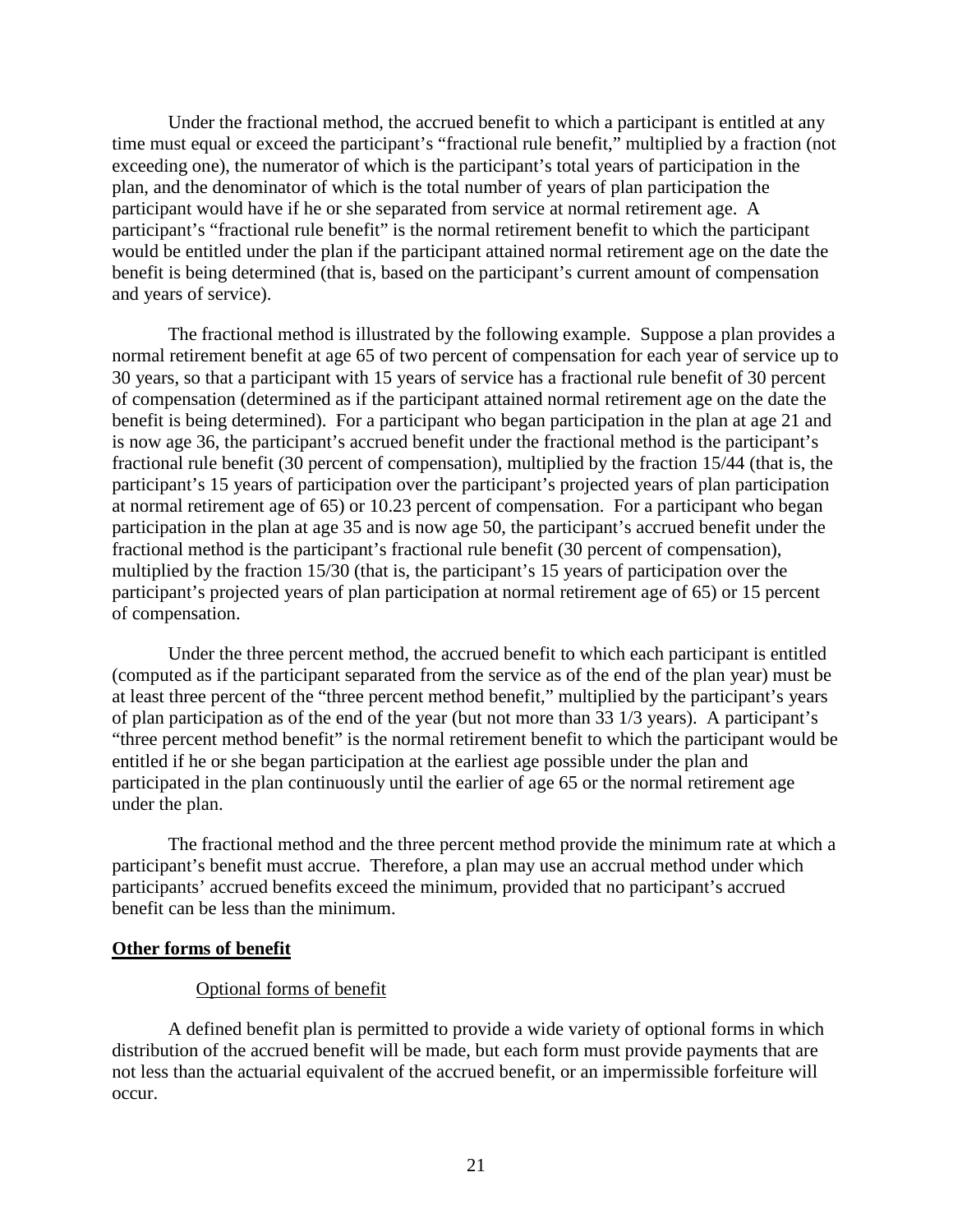In some cases, a defined benefit plan may provide for an early retirement benefit that is subsidized (that is, it has a greater actuarial value than the normal form of benefit) or another retirement-type subsidy. For example, the normal form of benefit under a plan might be a life annuity commencing at normal retirement age, but the plan may provide an early retirement benefit without a full actuarial reduction in the participant's annuity payments. The right to subsidized forms of benefit is not required to vest or accrue in accordance with the vesting schedules or accrual rules described above. For example, a plan with a normal retirement age of 65 might provide for payment of a participant's accrued benefit at age 55 without actuarial reduction for early commencement, but condition entitlement to the subsidized benefit on retirement from service with the employer after attaining age 55 with at least 30 years of service.

#### Minimum lump-sum calculation

In the case of a distribution from a defined benefit plan of an individual's entire accrued benefit in the form of a single sum (generally referred to as a lump-sum benefit), the amount of the lump-sum benefit generally must not be less than the actuarial present value of the accrued benefit calculated using specified interest rates and a specified mortality table.<sup>[52](#page-23-0)</sup> The specified interest rates (referred to as corporate bond segment rates) are determined by the Treasury Department based on a corporate bond yield curve that reflects the monthly yields on investment grade corporate bonds with varying maturities.<sup>[53](#page-23-1)</sup> The segment rates depend on the timing of the expected payments under a participant's annuity benefit, with the first segment rate applicable to payments that would be made in the next five years, the second segment rate applicable to applicable to payments that would be made in the following 15 years, and the third segment rate applicable to payments that would be made thereafter. Thus, the interest rate that applies depends on how many years in the future a participant's annuity payment will be made.

The vesting rules also prohibit a plan from distributing an employee's accrued benefit without the employee's consent (an "involuntary" distribution) before the later of the time the participant has attained normal retirement age under the plan or attained age 62.<sup>[54](#page-23-2)</sup> An exception generally allows a lump-sum distribution without the employee's consent if the present value of the employee's accrued benefit at the time of the distribution is not more than \$5,000 ("mandatory cash-out"). [55](#page-23-3)

54 Sec.  $411(a)(11)$  and ERISA sec. 203(e).

<span id="page-23-0"></span><sup>&</sup>lt;sup>52</sup> Sec. 417(e) and ERISA sec. 205(g)(3). These actuarial assumptions are required to determine minimum actuarial equivalent benefits under all forms of benefit other than life annuities. Under sec. 411(a)(13) and ERISA sec. 203(f), subject to certain conditions, an employee's lump-sum benefit under a hybrid plan may be determined as the balance of the employee's hypothetical account.

<span id="page-23-1"></span><sup>&</sup>lt;sup>53</sup> Corporate bond segment rates apply also in determining minimum required contributions under the funding rules applicable to single-employer plans.

<span id="page-23-3"></span><span id="page-23-2"></span><sup>&</sup>lt;sup>55</sup> As with respect to application of the QJSA and QPSA requirements, for this purpose, the portion of an accrued benefit attributable to amounts that were rolled over to the plan may be disregarded in determining whether present value exceeds \$5,000.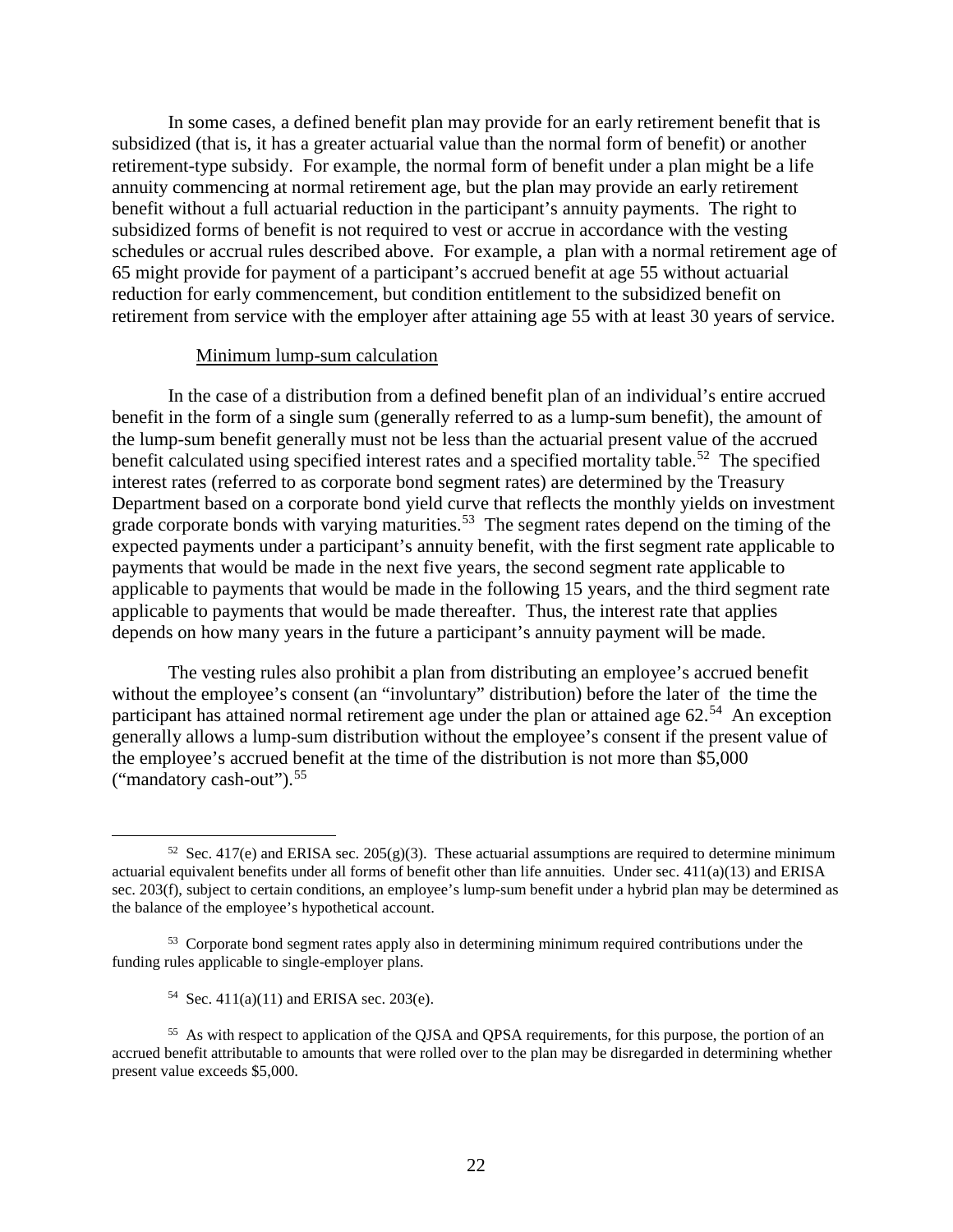#### **Anti-cutback requirements**

In general, a plan amendment may not reduce an employee's accrued benefit (whether or not vested), eliminate an optional form of benefit, or eliminate or reduce early retirement benefits or retirement-type subsidies with respect to the employee's accrued benefit.<sup>56</sup> These restrictions are referred to as the anti-cutback requirements.

If the benefit formula under a defined benefit plan includes a variable factor, variation in the factor in accordance with the plan formula is not an amendment subject to the anti-cutback requirements.<sup>[57](#page-24-1)</sup> However, an amendment substituting a fixed factor, or another variable factor, for the variable factor is subject to the anti-cutback requirements.

Amendments generally are permitted only to reduce future rates of accrual, or, in the case of optional forms of benefits, early retirement benefits and retirement-type subsidies, eliminate or reduce them only with respect to benefits that accrue after the amendment. However, as discussed below, certain benefits may be reduced or eliminated in the case of an underfunded multiemployer defined benefit plan. In addition, Treasury regulations may provide exceptions to the prohibition on eliminating an optional form of benefit.

<span id="page-24-0"></span><sup>&</sup>lt;sup>56</sup> Sec. 411(d)(6) and ERISA sec. 204(g).

<span id="page-24-1"></span><sup>57</sup> Rev. Rul. 81-12, 1981-1 C.B. 228.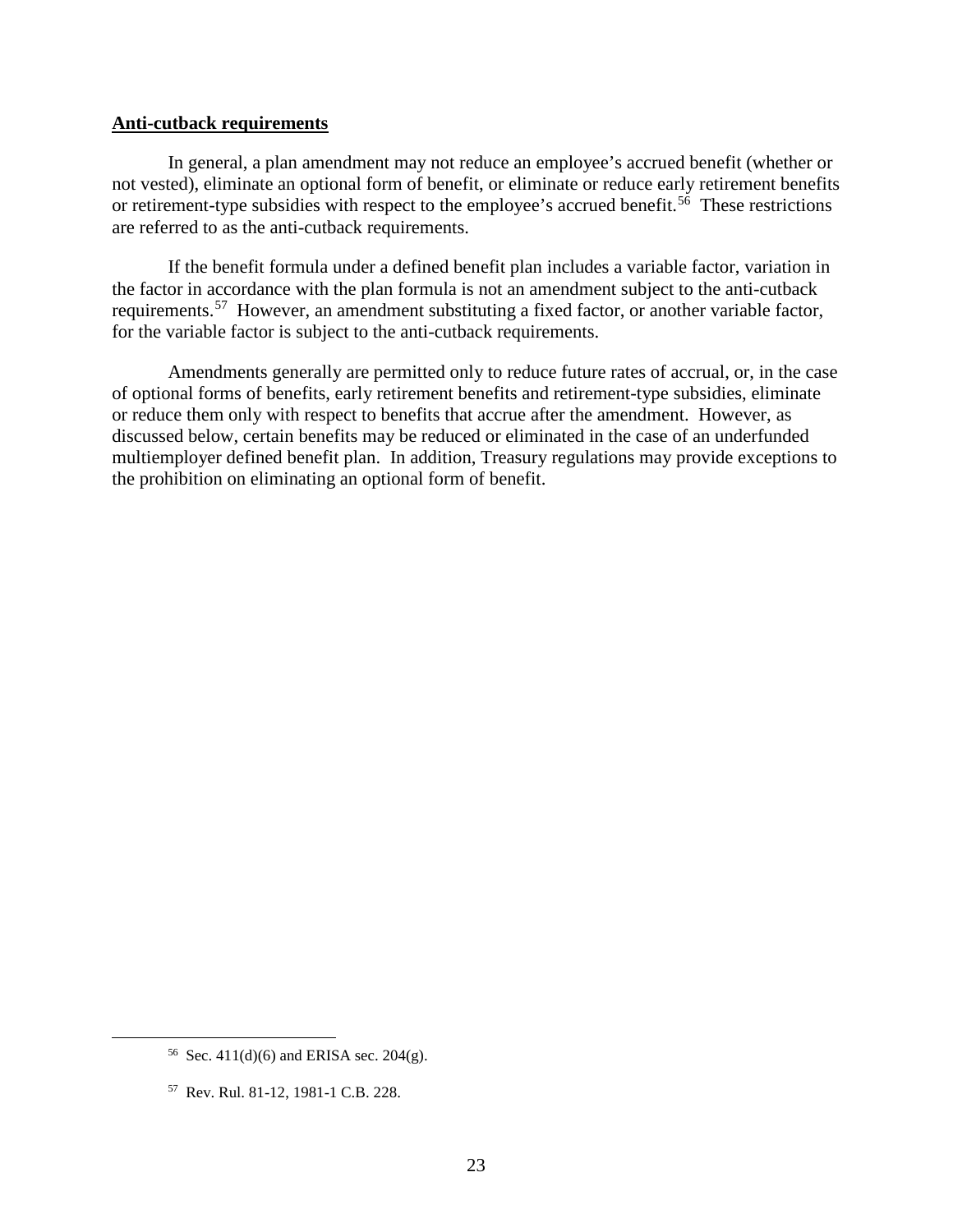### **C. Exceptions to the Anti-Cutback Requirements for Certain Multiemployer Plans**

#### <span id="page-25-1"></span><span id="page-25-0"></span>**1. Multiemployer plans in critical status**

Not later than the 90th day of each plan year, the actuary for any multiemployer plan must certify to the Secretary of the Treasury and to the plan sponsor whether or not the plan is in endangered or critical status for the plan year.<sup>58</sup> If a plan is certified as being in endangered or critical status, notice of endangered or critical status must be provided within 30 days after the date of certification to plan participants and beneficiaries, the bargaining parties, the PBGC and the Secretary of Labor.<sup>[59](#page-25-3)</sup> If a plan is in critical status,<sup>[60](#page-25-4)</sup> the notice of critical status must include an explanation of the possibility that adjustable benefits may be reduced (as discussed below) for participants and beneficiaries whose benefit commencement date is on or after the date the notice is provided for the first plan year for which the plan is in critical status.

In the case of a multiemployer plan in critical status, notwithstanding the anti-cutback rules, certain distributions may not be made as of the date notice of critical status is sent to participants and beneficiaries; thus, those forms of distribution may be eliminated. Specifically, payments in excess of a single life annuity (plus any social security supplement, if applicable) may not be made to a participant or beneficiary who begins receiving benefits after the notice is sent.

In addition, subject to providing advance notice, notwithstanding the anti-cutback rules, the plan sponsor of a plan in critical status may make certain reductions to adjustable benefits that the plan sponsor deems appropriate.<sup>61</sup> However, benefits generally may not be reduced for a participant or beneficiary who began to receive benefits before receiving notice of the multiemployer plan's critical status.

Adjustable benefits means (1) benefits, rights, and features under the plan, including post-retirement death benefits, 60-month guarantees, disability benefits not yet in pay status, and similar benefits; (2) any early retirement benefit or retirement-type subsidy and any benefit payment option (other than the QJSA); and (3) benefit increases that would not be eligible for PBGC guarantee on the first day of the initial critical year because the increases were adopted (or, if later, took effect) less than 60 months before such first day. Adjustable benefits that are otherwise protected under the anti-cutback rules, such as early retirement benefits, retirement-

<span id="page-25-2"></span><sup>&</sup>lt;sup>58</sup> The rules for multiemployer plans in endangered or critical status are discussed in Part I.D.3. These rules were enacted by the Pension Protection Act of 2006 ("PPA"), Pub. L. No. 109-280, effective for plan years beginning after 2007, and were amended by the Multiemployer Pension Reform Act of 2014 ("MPRA"), Division O of Pub. L. No. 113-235.

<span id="page-25-3"></span><sup>59</sup> Copies of critical, critical and declining, endangered and WRERA status notices are available at [https://www.dol.gov/agencies/ebsa/about-ebsa/our-activities/public-disclosure/critical-status-notices.](https://www.dol.gov/agencies/ebsa/about-ebsa/our-activities/public-disclosure/critical-status-notices) 

<sup>60</sup> See Part I.D.3 for the definition of critical status.

<span id="page-25-5"></span><span id="page-25-4"></span> $<sup>61</sup>$  In some circumstances, reductions in adjustable benefits may be required in order to enable a</sup> multiemployer plan to meet the requirements of its rehabilitation plan, discussed in Part I.D.3.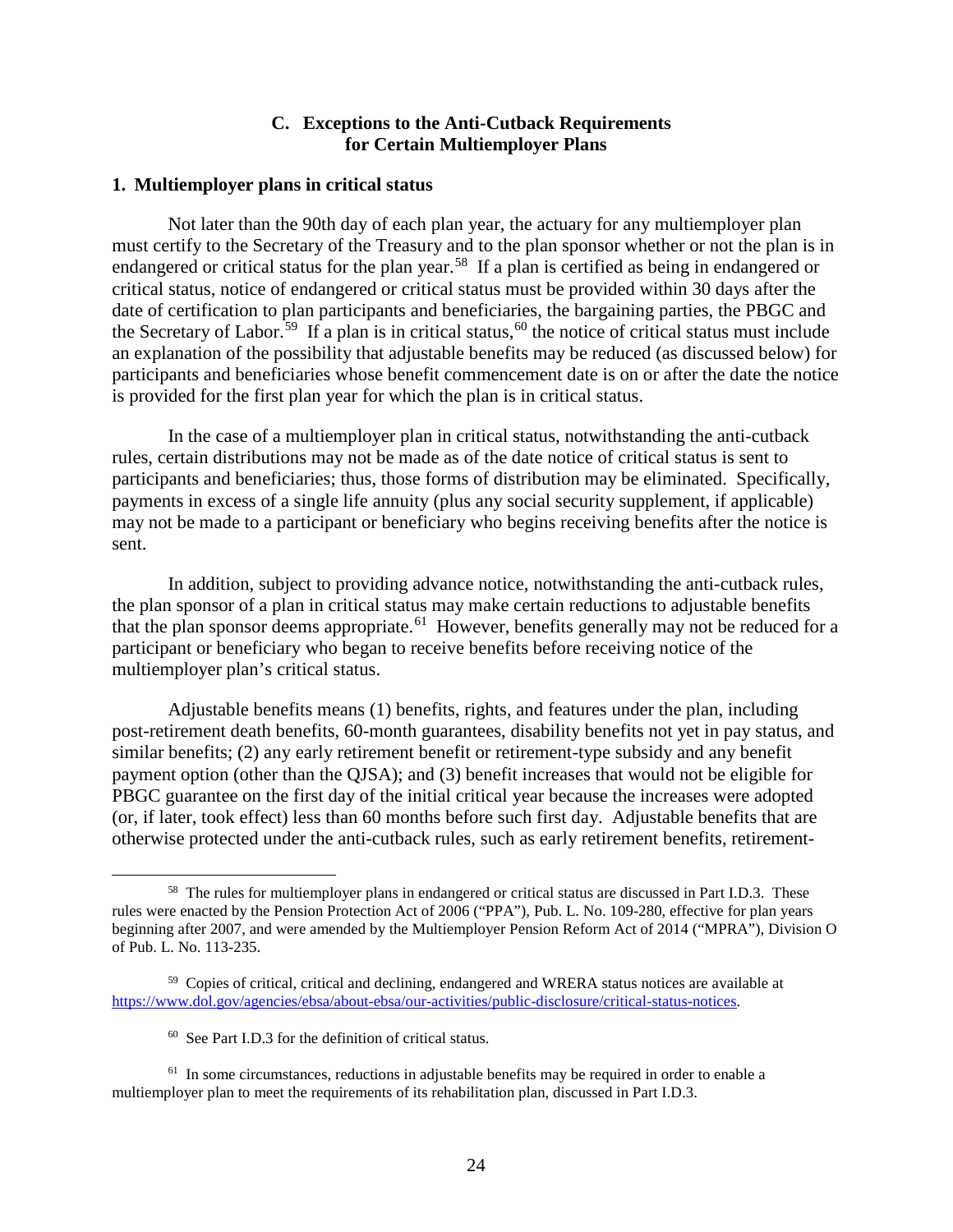type subsidies and optional forms of benefit, may be reduced notwithstanding the anti-cutback rules. However, the level of a participant's accrued benefit payable at normal retirement age may not be reduced.

No adjustable benefits may be reduced unless 30 days advance notice is given to plan participants and beneficiaries, any employer that has an obligation to contribute to the plan, and any employee organization that, in collective bargaining, represents plan participants employed by a contributing employer. The notice must contain sufficient information to enable participants and beneficiaries to understand the effect of any reduction of their benefits, including an estimate (on an annual or monthly basis) of any affected adjustable benefit that a participant or beneficiary would otherwise have been eligible for, and information as to the rights and remedies of plan participants and beneficiaries as well as how to contact DOL for further information and assistance where appropriate.

The required notice must be provided in a form and manner prescribed by the Secretary in consultation with the Secretary of Labor, must be written in a manner so as to be understood by the average plan participant, and may be provided in written, electronic, or other appropriate form to the extent such form is reasonably accessible to persons to whom the notice is required to be provided. The Secretary is to establish a model notice that a plan sponsor may use to meet the notice requirements.

### <span id="page-26-0"></span>**2. Multiemployer plans in insolvency**

Benefits under a multiemployer plan may be suspended (that is, reduced) if the plan is insolvent.<sup>62</sup> A multiemployer plan is insolvent when its available resources in a plan year are not sufficient to pay the plan benefits for that plan year, or when the sponsor of a plan in critical status reasonably determines, taking into account the plan's recent and anticipated financial experience, that the plan's available resources will not be sufficient to pay benefits that come due in the next plan year.

Notwithstanding the anti-cutback rules, an insolvent plan is required to reduce benefits to the level that can be covered by the plan's assets. Notice of the benefit reductions must be provided to the participants and beneficiaries, the bargaining parties, the Secretary of the Treasury, and the PBGC. In general, the suspension of benefits must apply in substantially uniform proportions to the benefits of all persons (participants and beneficiaries) in pay status.<sup>63</sup> Under an insolvent plan, benefits cannot be reduced below the level guaranteed under the PBGC's multiemployer plan program. The PBGC benefit guarantee level for a participant in a multiemployer plan is the sum of 100 percent of the first \$11 of vested monthly benefits and 75 percent of the next \$33 of vested monthly benefits, multiplied by the participant's number of years of service.

 <sup>62</sup> Sec. 418E and ERISA sec. 4245.

<span id="page-26-2"></span><span id="page-26-1"></span> $63$  The Secretary has the authority to prescribe rules under which benefit suspensions for different participant groups may be varied equitably to reflect variations in contribution rates and other relevant factors including differences in negotiated levels of financial support for plan benefit obligations.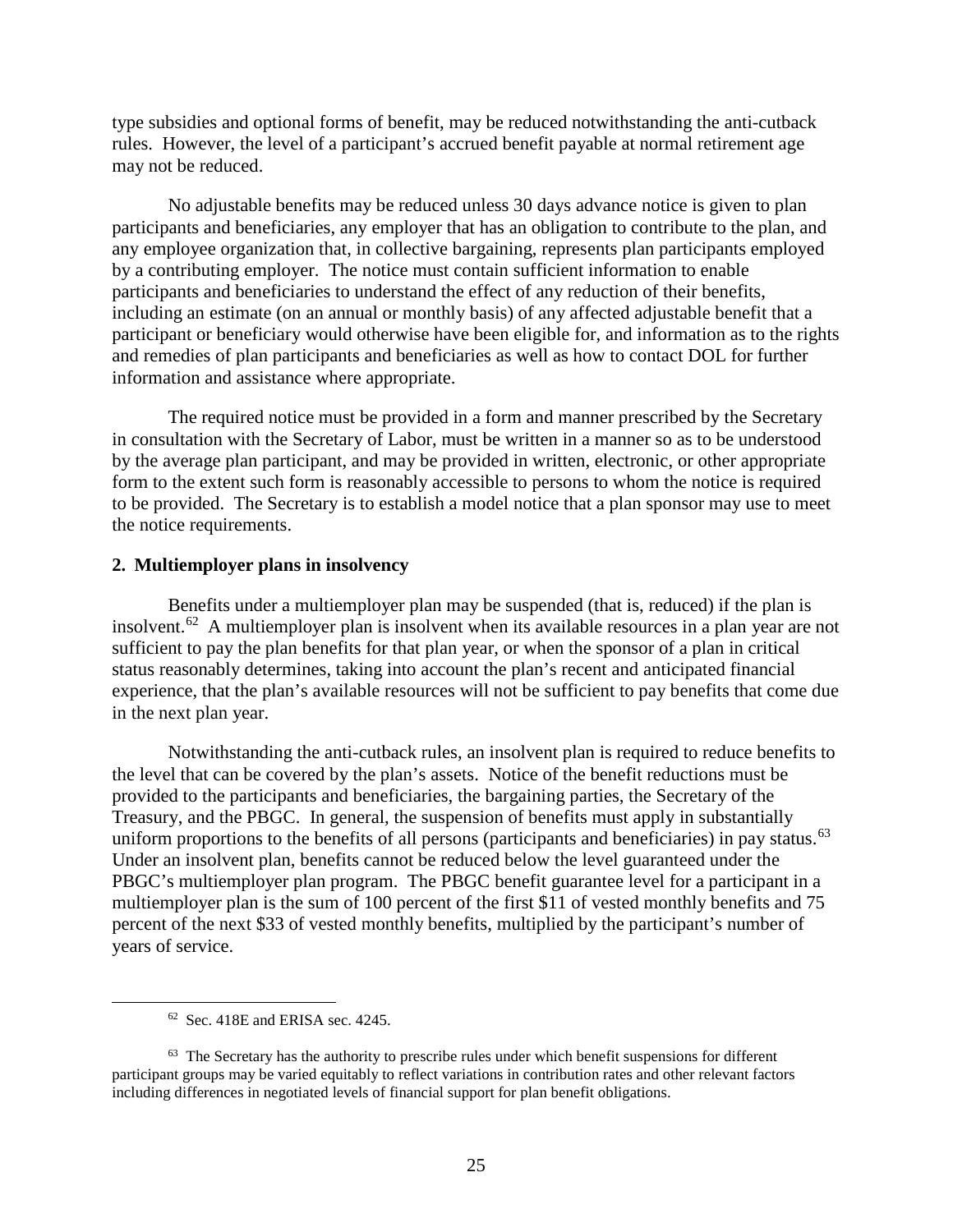If a multiemployer plan is insolvent, the PBGC guarantee is provided in the form of unsecured loans to the plan (referred to as financial assistance), regardless of the plan's ability to repay the loan. However, if a plan were later to recover from insolvency status, loans from the PBGC would have to be repaid.

### <span id="page-27-0"></span>**3. Multiemployer plans in critical and declining status under the Multiemployer Pension Reform Act of 2014 ("MPRA")**

### **In general**

Subject to certain conditions, limitations and procedural requirements, including approval by the Secretary of Treasury as described below, in the case of a multiemployer plan in critical and declining status, notwithstanding the anti-cutback rules, the plan sponsor may amend the plan to suspend benefits that the plan sponsor deems appropriate.<sup>[64](#page-27-1)</sup> In that case, the plan is not liable for any benefit payments not made as a result of a suspension of benefits.

In the annual certification of whether a multiemployer plan is in endangered or critical status for a plan year, the plan actuary must also certify whether the plan is or will be in critical and declining status for the plan year.<sup>[65](#page-27-2)</sup> A plan is in critical and declining status if the plan (1) otherwise meets one of the definitions of critical status and (2) is projected to become insolvent during the current plan year or any of the 14 succeeding plan years. In applying (2), 19 succeeding plan years is substituted for 14 if either the ratio of inactive plan participants to active plan participants is more than two to one or the plan's funded percentage is less than 80 percent.

For purpose of these rules, suspension of benefits means the temporary or permanent reduction of any current or future payment obligation of the plan to any plan participant or beneficiary, whether or not the participant or beneficiary is in pay status at the time of the suspension. Any suspension of benefits made will remain in effect until the earlier of when the plan sponsor provides benefit improvements as described below or when the suspension expires by its own terms. Thus, unless the terms of the suspension of benefits provide for the suspension to expire (and for benefits to return to the same level as before the suspension), a suspension of benefits may result in a permanent benefit reduction.

<span id="page-27-1"></span><sup>&</sup>lt;sup>64</sup> The rules for plans in critical and declining status were enacted by MPRA, effective December 16, 2014, the date of enactment of MPRA. The Department of the Treasury issued final regulations under these rules on April 28, 2016 and on May 5, 2016. See T.D. 9765, 81 Fed. Reg. 82, at 25539, Final regulations and removal of temporary regulations; and T.D. 9767, 81 Fed. Reg. 87, at 27011, Final regulations. Under Reorganization Plan No. 4 of 1978, 43 Fed. Reg. 47713, October 17, 1978, the regulations apply for purposes of both the Code and ERISA.

<span id="page-27-2"></span><sup>&</sup>lt;sup>65</sup> If a plan is certified to be in critical and declining status, the annual funding notice required under ERISA section 101(f) with respect to a multiemployer plan must include (1) whether the plan was in critical and declining status for the plan year and if so, (2) the projected date of insolvency, (3) a clear statement that such insolvency may result in benefit reductions, and (4) a statement describing whether the plan sponsor has taken legally permitted actions to prevent insolvency. The annual funding notice must be provided to plan participants and beneficiaries, the bargaining parties, and the PBGC within 120 days after the end of the plan year to which the notice relates.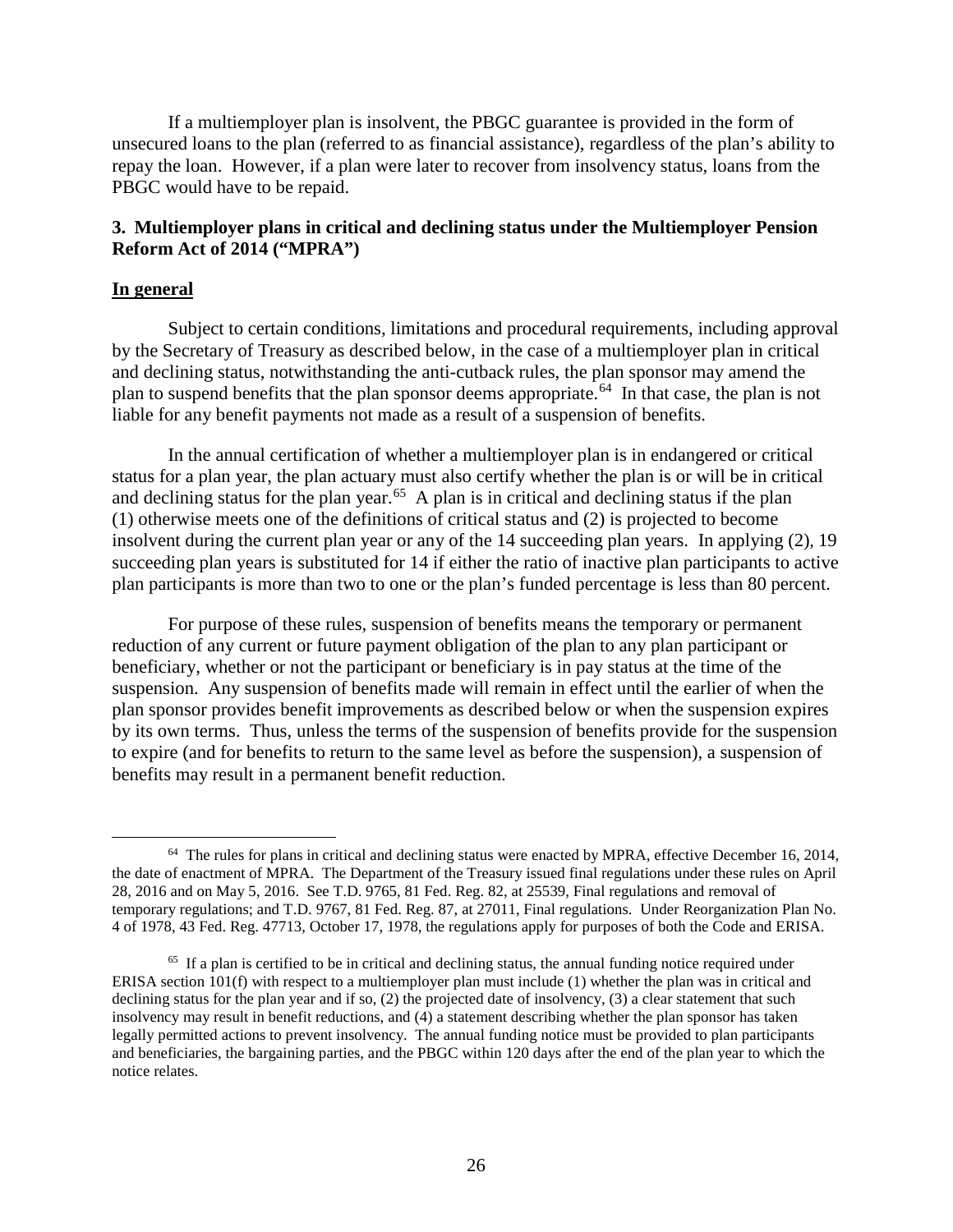### **Conditions for suspensions**

In addition to the procedural requirements described below, two conditions must be met in order for the plan sponsor of a multiemployer plan in critical and declining status for a plan year to suspend benefits:

- 1. Taking into account the proposed suspensions of benefits (and, if applicable, a proposed partition of the plan under  $ERISA^{66}$  $ERISA^{66}$  $ERISA^{66}$ , the plan actuary certifies that the plan is projected to avoid insolvency, assuming the suspensions of benefits continue until the suspensions expire by their own terms or, if no specific expiration date is set by the terms, indefinitely; and
- 2. The plan sponsor determines, in a written record to be maintained throughout the period of the suspension of benefits, that, although all reasonable measures to avoid insolvency have been taken (and continue to be taken during the period of the benefit suspensions), the plan is still projected to become insolvent unless benefits are suspended.

In making the determination described above, the plan sponsor may take into account factors including the following:

- current and past contribution levels,
- levels of benefit accruals, including any prior reductions in the rate of benefit accruals,
- prior reductions of adjustable benefits, if any,
- prior suspensions of benefits, if any,
- the impact on plan solvency of the subsidies and ancillary benefits available to active participants,
- compensation levels of active participants relative to employees in the participants' industry generally,
- competitive and other economic factors facing contributing employers,
- the impact of benefit and contribution levels on retaining active participants and bargaining groups under the plan,
- the impact of past and anticipated contribution increases under the plan on employer attrition and retention levels, and
- measures undertaken by the plan sponsor to retain or attract contributing employers.

<span id="page-28-0"></span> <sup>66</sup> The partition rules are discussed in Part I.E.3.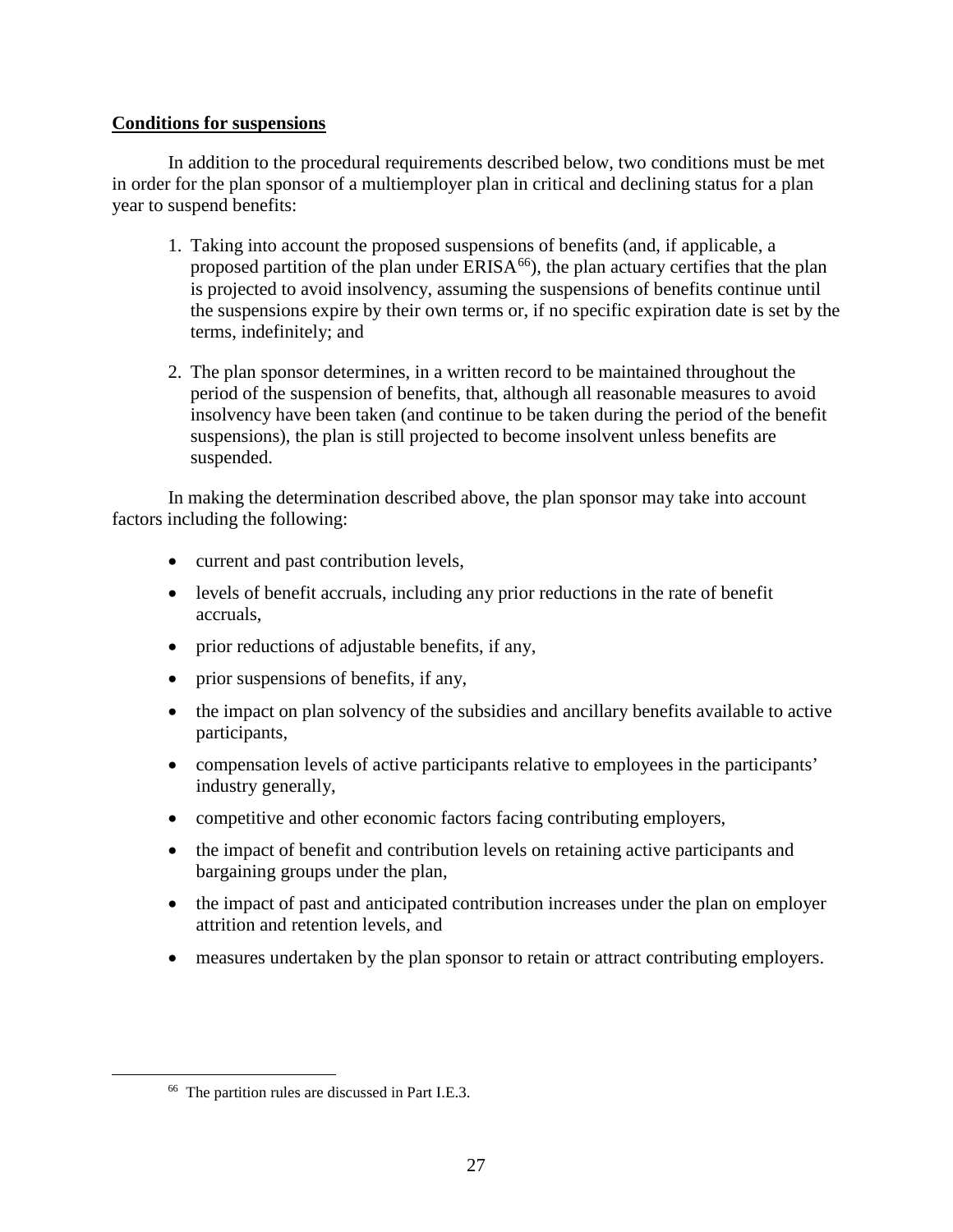### **Application of and limitations on suspensions**

In general, any suspensions of benefits must be equitably distributed across the plan participant and beneficiary population, taking into account factors (with respect to the participants and beneficiaries and their benefits) that may include one or more of the following:

- age and life expectancy,
- length of time in pay status,
- amount of benefit.
- type of benefit, such as survivor, normal retirement, early retirement,
- the extent to which a participant or beneficiary is receiving a subsidized benefit,
- the extent to which a participant or beneficiary has received post-retirement benefit increases,
- any history of benefit increases and reductions,
- the number of years to retirement for active employees,
- any discrepancies between active and retiree benefits,
- the extent to which active participants are reasonably likely to withdraw support for the plan, accelerating employer withdrawals from the plan and increasing the risk of additional benefit reductions for participants in and not in pay status, and
- the extent to which benefits are attributable to service with an employer that failed to pay its full withdrawal liability.

In addition to these factors, any suspensions of benefits are subject to an aggregate limit and several limits at the individual level. Specifically, in the aggregate (considered, if applicable, in combination with a partition of the plan), any suspensions of benefits must be at the level reasonably estimated to achieve, but not materially exceed, the level that is necessary to avoid insolvency.<sup>[67](#page-29-0)</sup>

At the individual level, no benefits based on disability (as defined under the plan) may be suspended. In addition, the monthly benefit of any participant or beneficiary may not be reduced below 110 percent of the monthly PBGC guarantee level, as determined for that participant or beneficiary.

In the case of a participant or beneficiary who is age 75 or over as of the effective date of the benefit suspension, the amount of the benefit suspension is phased out ratably over the number of months until age 80, with the result that no benefit suspension applies to a participant or beneficiary who, as of the effective date of the benefit suspension, is age 80 or older. Specifically, for a participant or beneficiary who is between age 75 and 80 as of the effective date of the benefit suspension, not more than the applicable percentage of the participant's or

<span id="page-29-0"></span> $67$  If suspensions of benefits under a plan are made in combination with a partition of the plan, the suspensions may not take effect before the effective date of the partition.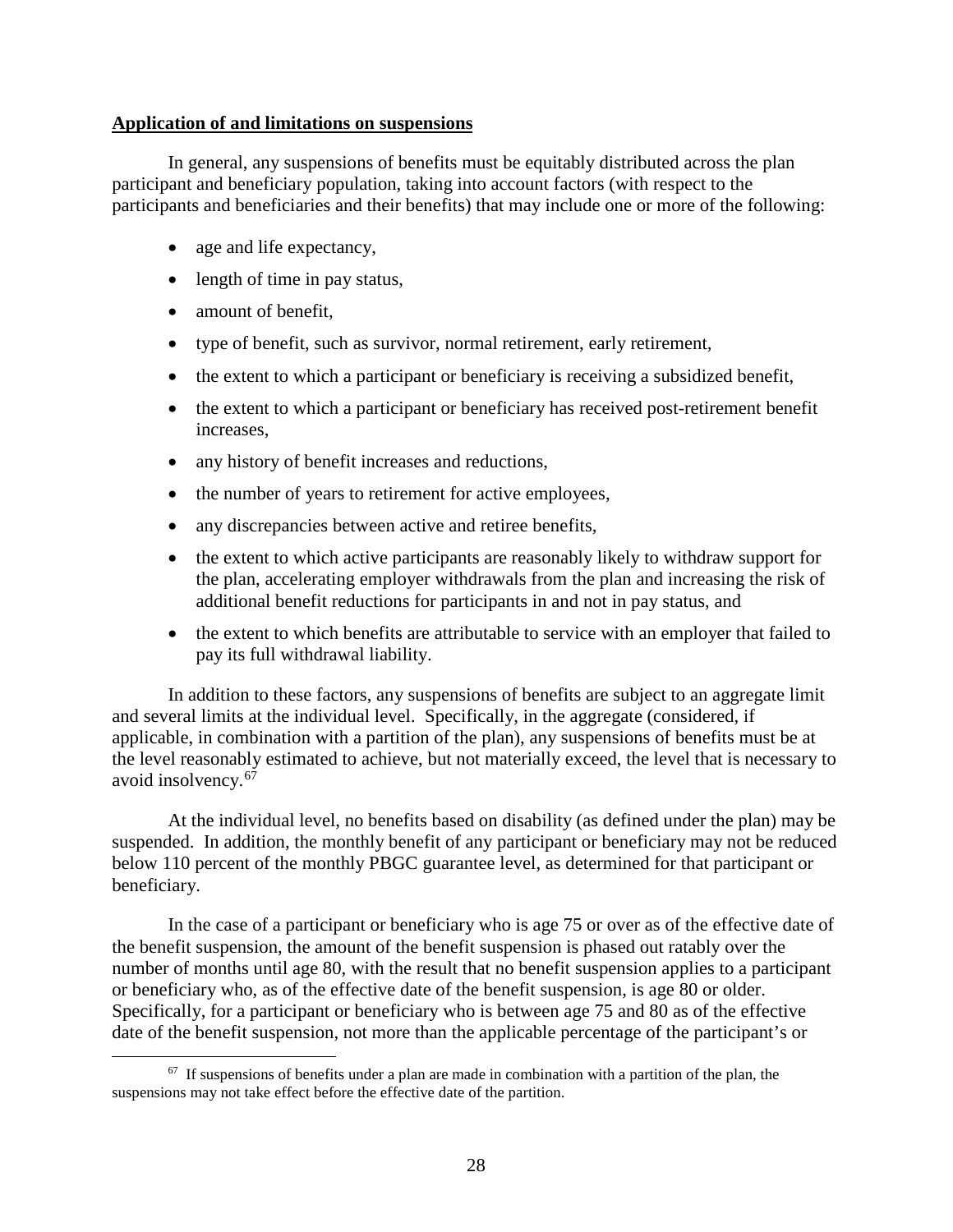beneficiary's maximum suspendable benefits may be suspended. For this purpose, the applicable percentage for a participant or beneficiary is obtained by dividing (1) the number of months during the period beginning with the month after the month containing the effective date of the suspension and ending with the month in which the participant or beneficiary attains the age of 80, by (2) 60 months. Thus, the applicable percentage is determined on the basis of a participant's or beneficiary's age as of the effective date of the benefit suspension and does not change as the participant or beneficiary gets older. A participant's or beneficiary's maximum suspendable benefits is the portion of the participant's or beneficiary's benefits that would otherwise be suspended if the applicable percentage limitation did not apply.[68](#page-30-0) For example, if a participant is exactly age 77 (that is, age 77 and zero months) as of the effective date of the benefit suspension, with a period of 36 months until attainment of age 80, the participant's applicable percentage is 36/60 or 60 percent, and the amount of the suspension of benefits applied to the participant is 60 percent of the portion of the participant's benefits that would otherwise be suspended.

Besides these limitations, an ordering rule applies if benefits under a multiemployer plan include benefits that are directly attributable to a participant's service with an employer that, before the date of enactment of the critical and declining rules, (1) withdrew from the plan in a complete withdrawal and paid the full amount of its withdrawal liability,<sup>[69](#page-30-1)</sup> and (2) pursuant to a collective bargaining agreement, assumed liability for providing benefits to plan participants and beneficiaries under a separate, single-employer plan sponsored by the employer, in the amount by which those participants' and beneficiaries' benefits under the multiemployer plan are reduced as a result of the financial status of the multiemployer plan.<sup>70</sup> In that case, suspensions of benefits are applied: first, to the maximum extent permissible, to benefits attributable to service with an employer that withdrew from the plan and failed to pay (or is delinquent in paying) the full amount of its withdrawal liability and before reductions are permitted to be applied to any other benefits; second, to all other benefits that may be suspended, other than those in the following (third) category; and third, to benefits directly attributable to service with an employer described in the preceding sentence. However, the benefits under the second category are not required to be suspended to the maximum extent permissible before any suspension is permitted to be applied to benefits under the third category.<sup>[71](#page-30-3)</sup>

<span id="page-30-0"></span><sup>&</sup>lt;sup>68</sup> The maximum suspendable benefits does not mean a participant's or beneficiary's entire benefit, but only the portion of the benefit that would otherwise be suspended under the proposed suspensions of benefits, taking into account the other rules applicable to benefit suspensions. For example, in determining the portion of a participant's or beneficiary's benefit that would otherwise be suspended, the prohibition on reducing benefits below 110 percent of the PBGC guarantee level is taken into account.

<span id="page-30-1"></span> $69$  For purposes of the ordering rule, the full amount of an employer's withdrawal liability with respect to a plan is determined under the withdrawal liability rules under ERISA or an agreement with the plan sponsor, whichever is applicable.

<span id="page-30-2"></span> $70$  The ordering rule does not apply if benefits under a multiemployer plan do not include benefits directly attributable to service with such an employer.

<span id="page-30-3"></span><sup>&</sup>lt;sup>71</sup> Treas. Reg. sec. 1.432(e)(9)-1(d)(8). The regulations clarify that a suspension does not violate the required relationship between benefits under the third and second categories if no individual's benefits under the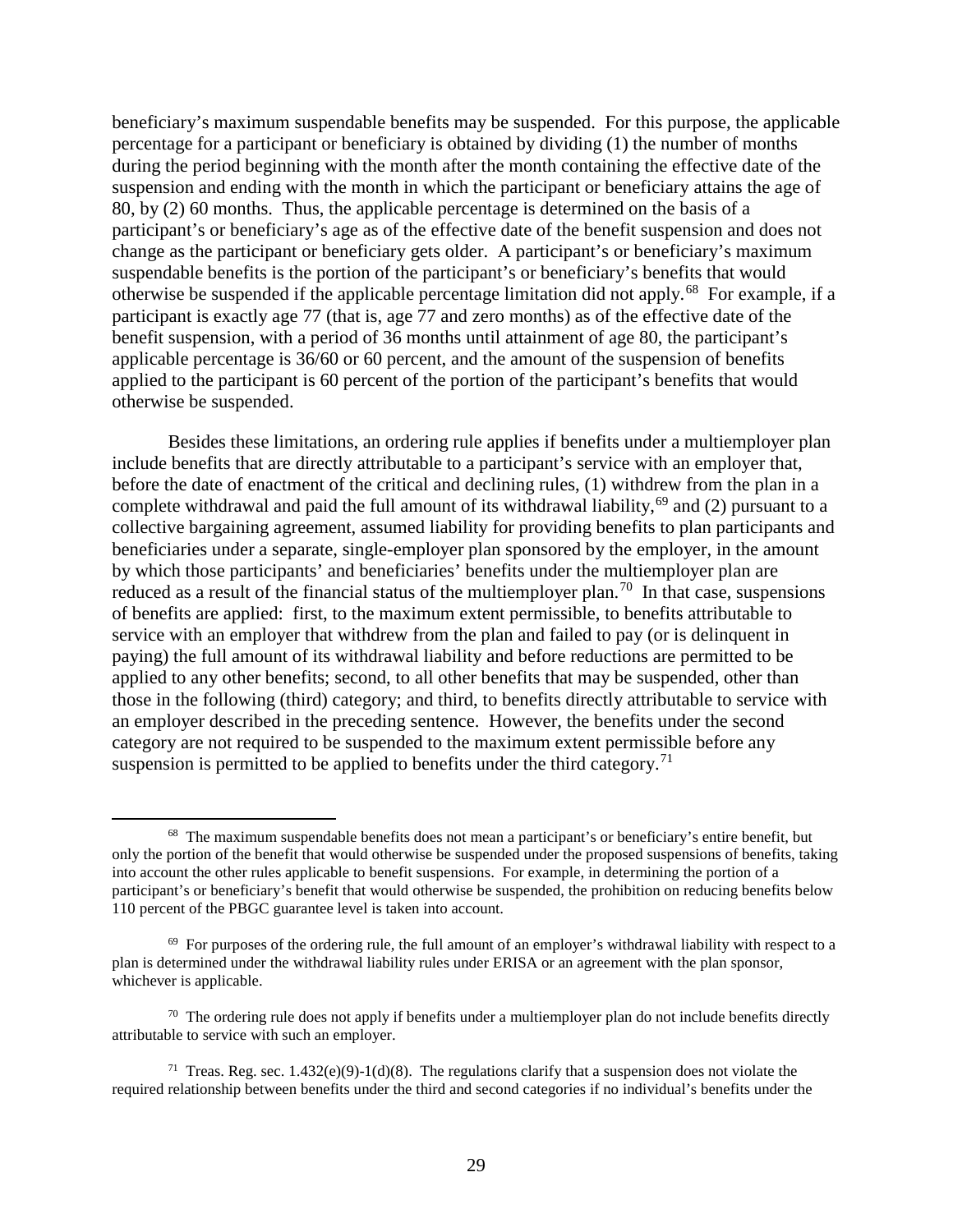#### **Benefit improvements**

 $\overline{a}$ 

Several requirements apply with respect to benefit improvements under a multiemployer plan while a suspension of benefits under the plan is in effect. For this purpose, a benefit improvement means a resumption of suspended benefits, an increase in benefits, an increase in the rate at which benefits accrue under the plan, or an increase in the rate at which benefits vest under the plan. Except for resumptions of suspended benefits as discussed below, any limit on benefit improvements while a suspension of benefits is in effect is in addition to any other applicable limits imposed on a plan with respect to benefit increases.

Subject to certain conditions, the plan sponsor may, in its sole discretion, provide benefit improvements while any suspension of benefits remains in effect. However, the plan sponsor may not increase the liabilities of the plan by reason of a benefit improvement for any participant or beneficiary who is not in pay status by the first day of the plan year for which the benefit improvement takes effect (referred to herein as the "benefit improvement year") unless (1) the benefit improvement is accompanied by equitable benefit improvements (as described below) for all participants and beneficiaries who are in pay status before the first day of the benefit improvement year, and (2) the plan actuary certifies that, after taking any benefit improvements into account, the plan is projected to avoid insolvency indefinitely.

In order to satisfy (1) above, the present value of the total liabilities attributable to benefit improvements for participants and beneficiaries who are not in pay status by the first day of the benefit improvement year (with this present value determined as of that day) may not exceed the present value of the liabilities attributable to benefit improvements for participants and beneficiaries who are in pay status before the first day of the benefit improvement year (with this present value also determined as of that day). In addition, with respect to the required benefit improvements for participants and beneficiaries who are in pay status before the first day of the benefit improvement year, the plan sponsor must equitably distribute any increase in total liabilities attributable to the benefit improvements to some or all of those participants and beneficiaries, taking into account the factors relevant in equitably distributing benefit suspensions among participants and beneficiaries (as described above) and the extent to which the benefits of the participants and beneficiaries were suspended.

Benefit improvements only for participants and beneficiaries in pay status are permitted. However, a plan sponsor may increase plan liabilities through a resumption of benefits for participants and beneficiaries in pay status only if the plan sponsor equitably distributes the value of resumed benefits to some or all of the participants and beneficiaries in pay status, taking into account the factors relevant in equitably distributing benefit suspensions among participants and beneficiaries (as described above).

third category are reduced more than that individual's benefits would have been reduced if, holding constant the benefit formula, work history, and all other relevant factors used to determine the individual's benefits, those benefits were attributable to service with any other employer. In addition, the regulations clarify that benefits under the third category are any benefits directly attributable to a participant's service with the employer, without regard to whether the employer has assumed liability for providing benefits to the participant or beneficiary that were reduced as a result of the financial status of the plan under a make-whole agreement.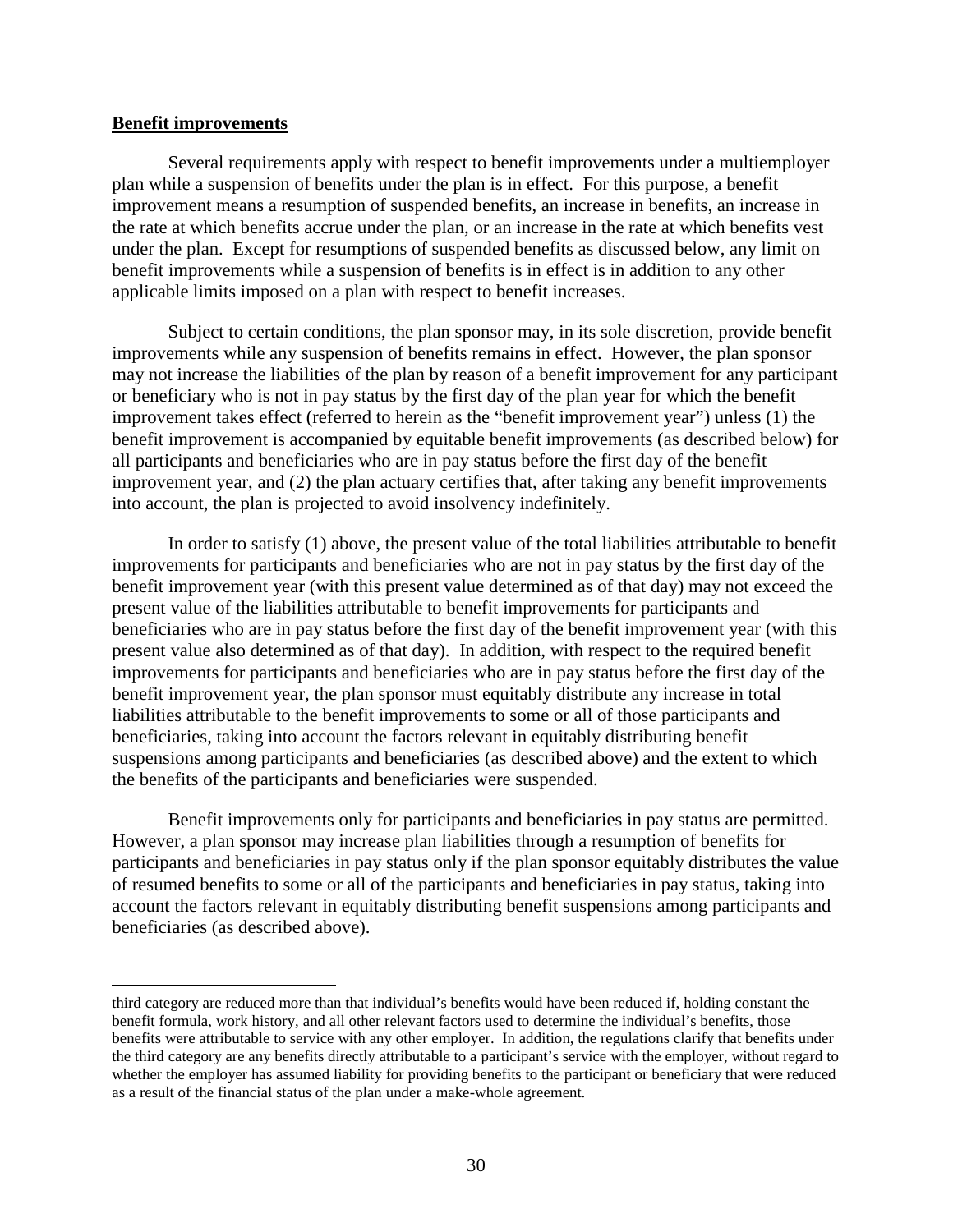The requirements with respect to benefit improvements do not apply to a resumption of suspended benefits or a plan amendment that increases liabilities with respect to participants and beneficiaries not in pay status by the first day of the benefit improvement year that (1) the Secretary (in consultation with the PBGC and the Secretary of Labor) determines to be reasonable and that provides for only de minimis increases in plan liabilities, or (2) is required as a condition of qualified retirement plan status under the Code or to comply with other applicable law, as determined by the Secretary.

### **Procedural requirements for suspension of benefits**

### In general

A series of procedural steps must be taken and certain approvals must be obtained before any proposed suspension of benefits under a multiemployer plan in critical and declining status may be implemented by the plan sponsor. Below is a summary of these procedural steps and approvals. The approval procedures for a proposed suspension of benefits are administered by the Treasury. However, every step of the process requiring action by Treasury is required to be done in consultation with the PBGC and the DOL. Thus, all references below to Treasury with respect to these procedures include this required consultation with the PBGC and DOL (including references to information to be provided in required notices).

- Not less than 60 days before submitting an application to Treasury for approval of proposed benefit suspensions, the plan sponsor must appoint a retiree representative if the plan has more than 10,000 participants.
- Plan sponsor submits an application to Treasury for approval of the proposed benefit suspensions. Concurrently with submitting the application, the plan sponsor must provide certain parties (which include plan participants) notice of the application and the proposed benefit suspensions.
- Within 30 days after receipt of the application, Treasury must publish the application on the Treasury website and publish notice requesting comments on the application in the Federal Register.
- Within 225 days after receipt of the application, Treasury must approve or disapprove the application, or the application is deemed to be approved in the absence of an affirmative decision. If the application is denied by Treasury at this step, then the suspension of benefits cannot be implemented and the process does not continue.
- Within 30 days after the approval, if the application is approved, or deemed approved, by Treasury, Treasury must administer a participant and beneficiary vote on the proposed benefit suspension.
- Within 7 days after the vote, unless a majority of participants and beneficiaries vote to reject the proposed benefit suspensions ("negative vote"), Treasury must issue a final authorization to allow implementation of the benefit suspensions.
- Within 14 days after a negative vote, Treasury must determine whether the plan is systemically important. In the event of a negative vote, the benefits suspensions cannot be implemented unless the plan is systemically important.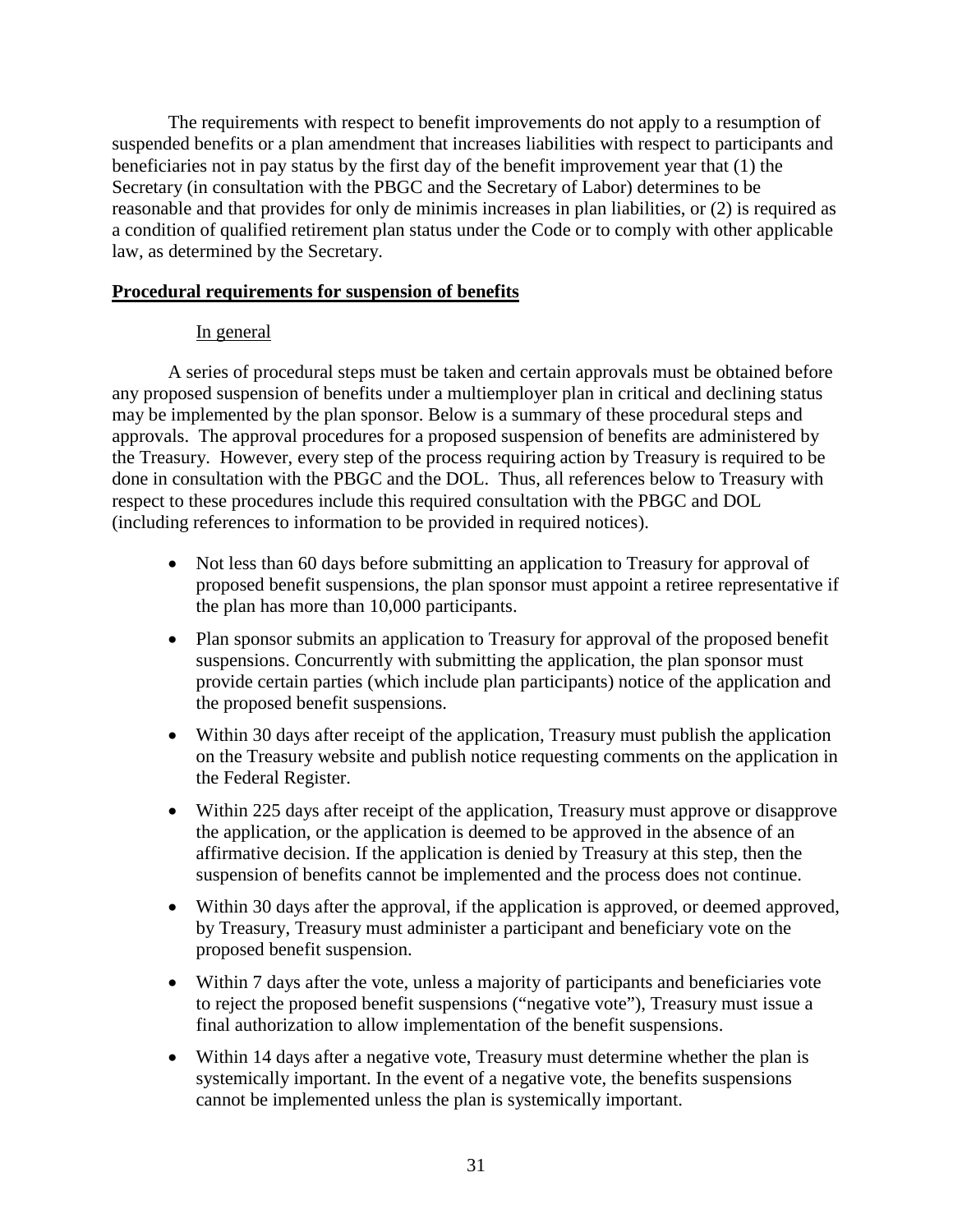• Within 90 days after a negative vote with respect to a plan determined to be systemically important, Treasury must issue a final authorization permitting benefit suspensions to be implemented by the plan sponsor and in sufficient time to allow implementation before the end of this 90 day period, but can impose modifications to the proposed suspensions.

#### Appointment of retiree representative

If a multiemployer plan has 10,000 or more participants (as of the end of the plan year for the most recently filed Form 5500, "Annual Return/Report of Employee Benefit Plan"), the plan sponsor is required to appoint a participant of the plan in pay status to act as a retiree representative to advocate for the interests of the retired and deferred vested participants and beneficiaries of the plan throughout the suspension approval process.<sup>[72](#page-33-0)</sup> The appointment must be made no later than 60 days before the plan sponsor submits an application to Treasury for approval of proposed benefit suspensions. The plan is required to provide for reasonable expenses by the retiree representative, including reasonable legal and actuarial support, commensurate with the plan's size and funded status. Duties performed by the retiree representative are not subject to prohibited transaction rules under the Code and the fiduciary responsibility requirements under  $ERISA$ <sup>73</sup> However, this relief from fiduciary responsibility does not apply to those duties associated with an application to suspend benefits that are performed by a retiree representative who is also a plan trustee.

#### Plan sponsor notice of application for Treasury approval of proposed suspension

The first step in satisfying the procedural requirements for being allowed to implement proposed benefit suspensions (after appointing a retiree representative if applicable) is applying to Treasury for approval of the proposed suspensions, as described below.<sup>74</sup> Concurrently with submitting that application, the plan sponsor must provide a notice to plan participants and beneficiaries, employers with an obligation to contribute to the plan and any employee organization representing participants employed by the employers. The notice must contain the following information:[75](#page-33-3)

<span id="page-33-1"></span><span id="page-33-0"></span><sup>&</sup>lt;sup>72</sup> Sec. 432(e)(9)(B)(v) and Treas. Reg. sec. 1.432(e)(9)-1(b)(4). A deferred vested participant is a participant who has a vested benefit under the plan, is no longer accruing benefits under the plan, and has not yet begun receiving benefits. In the discretion of the plan sponsor, the retiree representative may continue in this role throughout the period of the benefit suspension.

<sup>&</sup>lt;sup>73</sup> Sec. 4975 and ERISA sec.  $404(a)$ .

<span id="page-33-2"></span><sup>74</sup> Application procedures are provided in Rev. Proc. 2016-27, 2016-19 I.R.B. 725, issued May 9, 2016.

<span id="page-33-3"></span><sup>&</sup>lt;sup>75</sup> Sec. 432(e)(9)(F)(ii) and Treas. Reg. sec. 1.432(e)(9)-1(f).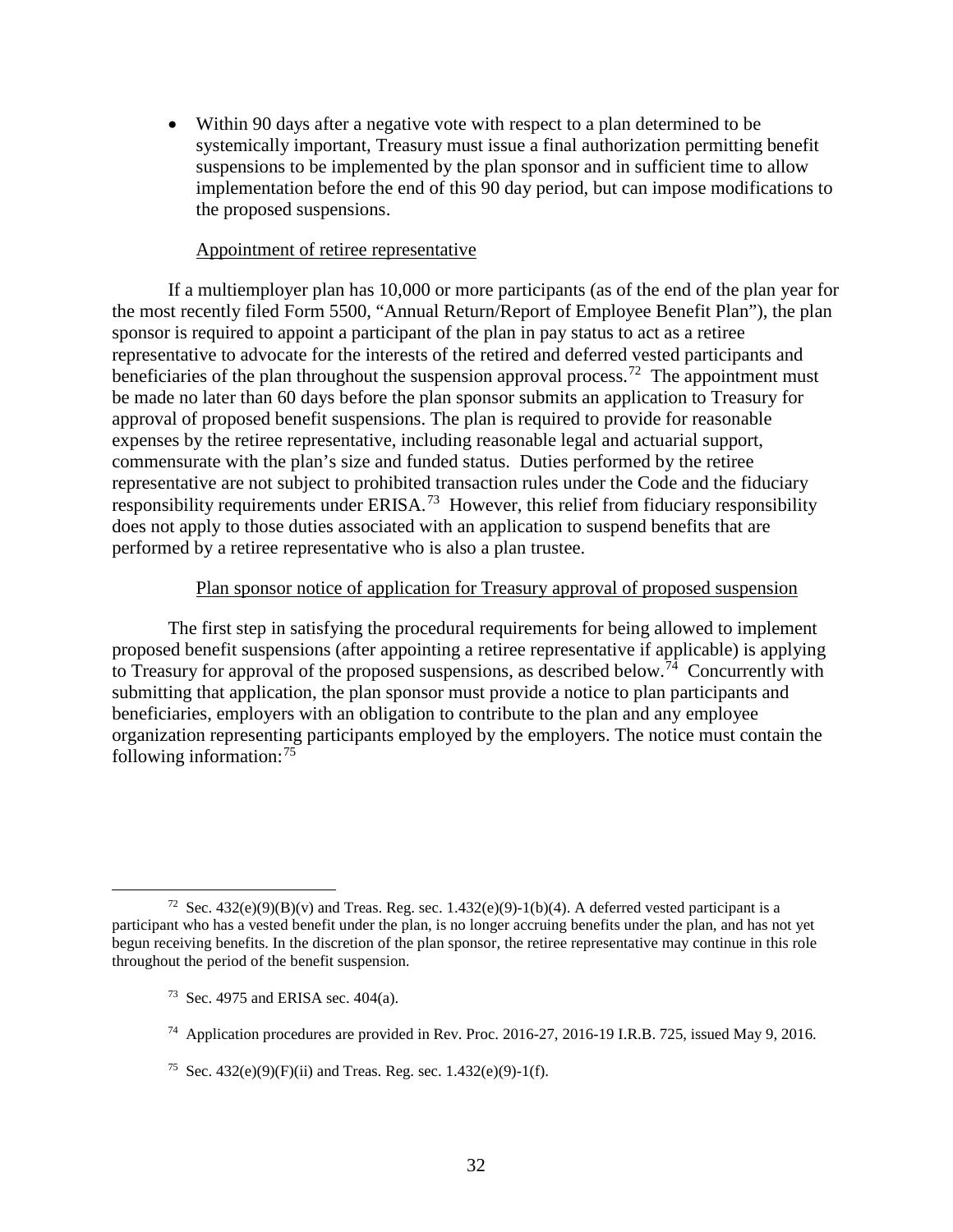- sufficient information to enable participants and beneficiaries to understand the effect of any suspensions of benefits, including an individualized estimate (on an annual or monthly basis) of such effect on each participant or beneficiary,  $^{76}$  $^{76}$  $^{76}$
- a description of the factors considered by the plan sponsor in designing the benefit suspensions;
- a statement that the application for approval of any suspension of benefits will be available on the Treasury website and that comments on the application will be accepted;
- information as to the rights and remedies of plan participants and beneficiaries;
- if applicable, a statement describing the appointment of a retiree representative, the date of appointment of the representative, identifying information about the retiree representative (including whether the representative is a plan trustee), and how to contact the representative;
- a statement that the plan sponsor has determined that the plan will become insolvent unless the proposed suspension takes effect, and the year in which insolvency is projected to occur without a suspension of benefits (and, if applicable, a proposed partition);
- a statement that insolvency of the plan could result in benefits lower than benefits paid under the proposed suspension and a description of the projected benefit payments upon insolvency;
- a description of the proposed suspension and its effect, including a description of the different categories or groups affected by the suspension, how those categories or groups are defined, and the formula that is used to calculate the amount of the proposed suspension for individuals in each category or group;
- a description of the effect of the proposed suspension on the plan's projected insolvency;
- a description of whether the suspension will remain in effect indefinitely or will expire by its own terms;
- a statement describing the right to vote on the suspension application; and
- information on how to contact Treasury for further information and assistance where appropriate.

The notice must be provided in a form and manner prescribed in guidance by Treasury. It must be written in a manner so as to be understood by the average plan participant. It may be provided in written, electronic, or other appropriate form to the extent such form is reasonably

<span id="page-34-0"></span> $76$  If it is not possible to provide an individualized estimate on an annual or monthly basis of the quantitative effect of the suspension on a participant or beneficiary, such as in the case of a suspension that affects the payment of any future cost-of-living adjustment, a narrative description of the effect of the suspension must be provided.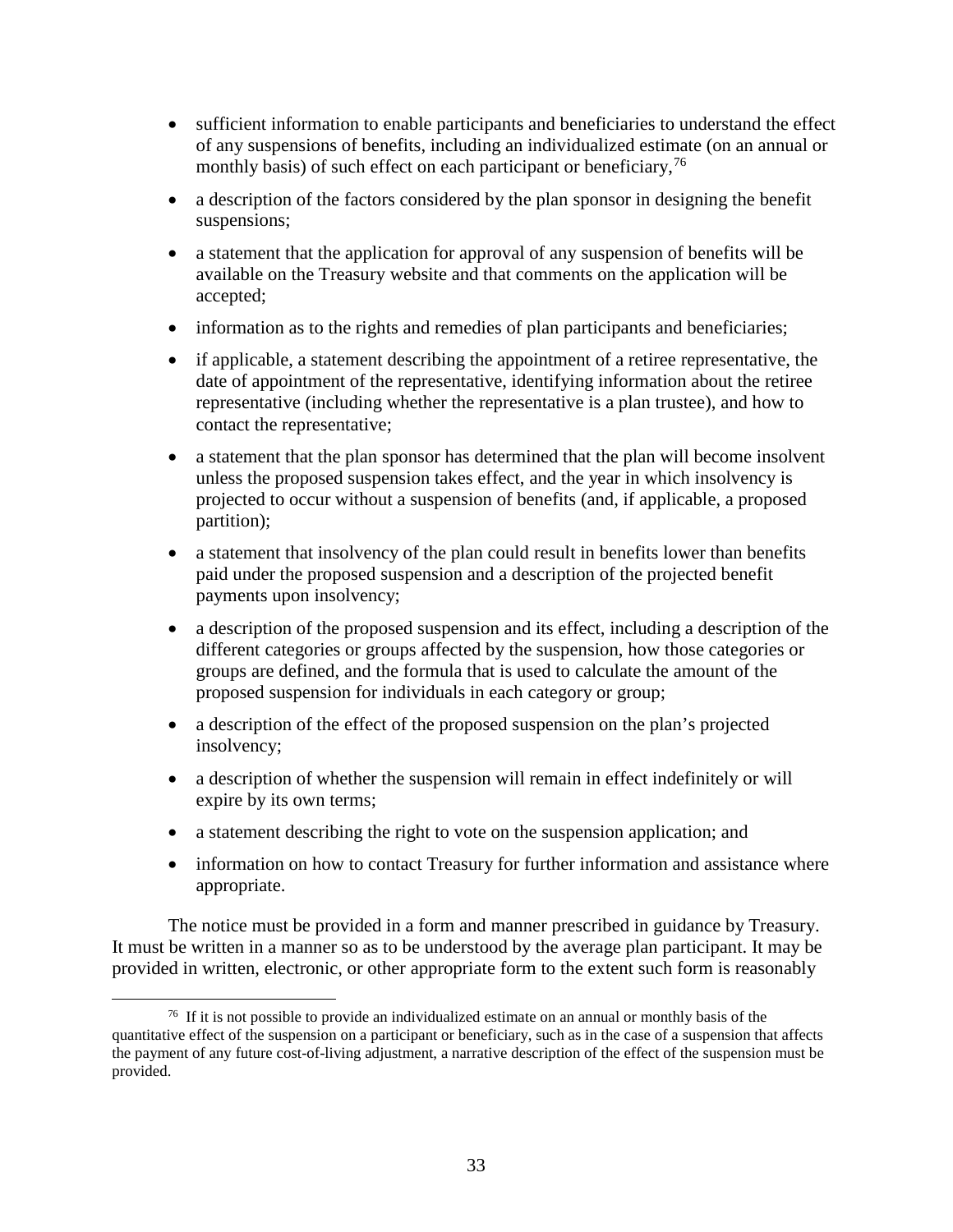accessible to persons to whom the notice is required to be provided.<sup>77</sup> Treasury is directed to publish a model notice that a plan sponsor may use to meet these requirements.<sup>[78](#page-35-1)</sup>

### Public notice of the application by Treasury

The application for approval of the suspension of benefits must be published on the Treasury website.[79](#page-35-2) In addition, not later than 30 days after receipt of the application, Treasury must publish a notice in the Federal Register soliciting comments from contributing employers, employee organizations, and participants and beneficiaries of the plan for which an application was made.

### Approval procedures by Treasury

Treasury must approve the plan sponsor's application for a suspension of benefits upon finding that the plan is eligible for the suspensions and has satisfied the criteria, as previously described, for suspending benefits, limitations on suspensions, and benefit improvements (if any) during suspension and has provided the required notice of the proposed suspensions.

In general, in evaluating an application, Treasury is to accept a plan sponsor's determinations unless Treasury concludes that the plan sponsor's determinations were clearly erroneous. As previously discussed, as a condition for benefit suspensions, the plan sponsor must determine that, although all reasonable measures to avoid insolvency have been taken (and continue to be taken during the period of the benefit suspensions), the plan is still projected to become insolvent unless benefits are suspended. The plan sponsor may take various factors into account in making this determination. In evaluating whether the plan sponsor has met the criteria for its required determination, Treasury must review the plan sponsor's consideration of relevant factors.

Treasury is directed to approve or deny the application within 225 days of the submission by the plan sponsor, and the application for suspension of benefits is deemed approved unless, within such 225 days, Treasury notifies the plan sponsor that it has failed to satisfy one or more of the criteria for approval.<sup>[80](#page-35-3)</sup>

78 Rev. Proc. 2016-27 includes a model notice.

<span id="page-35-0"></span> <sup>77</sup> Section 4980F of the Code and section 204(h) of ERISA require notice of any amendment to significantly reduce the rate of future benefit accrual under a pension plan to be provided to affected plan participants and alternate payees (and employee organizations representing these participants and alternate payees and participating employers) within a reasonable time before the amendment is effective. The notice of the application fulfills the requirement for providing notice of a significant reduction in the future rate of benefit accrual

<sup>79</sup> Applications are published at [https://www.treasury.gov/services/Pages/Plan-Applications.aspx.](https://www.treasury.gov/services/Pages/Plan-Applications.aspx)

<span id="page-35-3"></span><span id="page-35-2"></span><span id="page-35-1"></span><sup>&</sup>lt;sup>80</sup> Treas. Reg. sec. 1.432(e)(9)-1(g)(3)(iv) provides that the Treasury and the sponsor may mutually agree in writing to stay the 225-day period.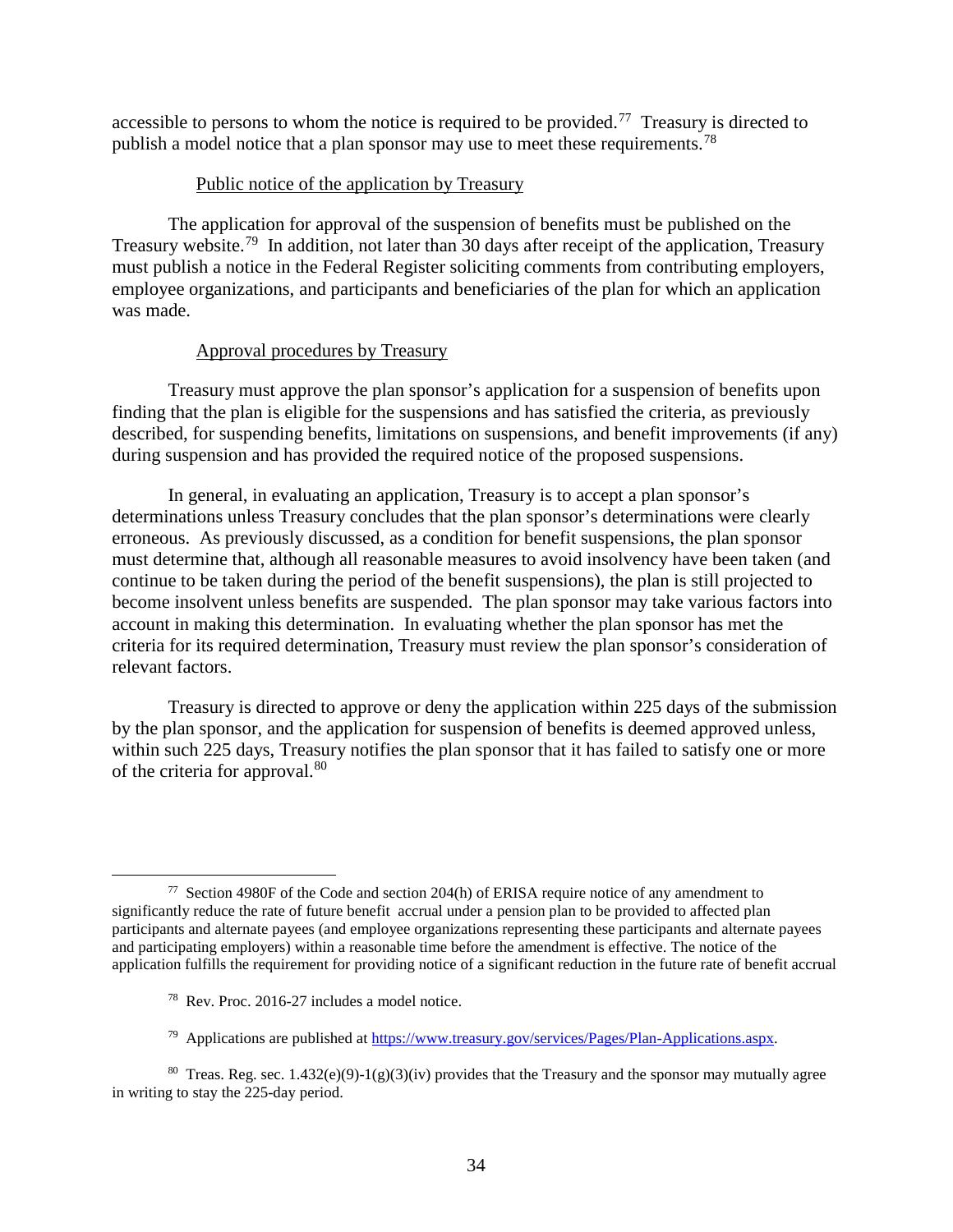If Treasury rejects a plan sponsor's application, Treasury must provide notice to the plan sponsor detailing the specific reasons for the rejection, including reference to the specific requirement not satisfied.

### Participant vote to ratify or reject the proposed suspensions

Not later than 30 days after Treasury approves the proposed benefit suspension, Treasury must administer a vote of plan participants and beneficiaries. No suspension of benefits may take effect prior to a vote of the plan participants and beneficiaries with respect to the proposed benefit suspension.

The plan sponsor is required to provide a ballot for the vote (subject to approval by Treasury) that includes the following statements:

- from the plan sponsor in support of the suspension,
- in opposition to the suspension compiled from comments received pursuant to the Notice published in the Federal Register (as described above),
- that the suspension has been approved by Treasury,
- that the plan sponsor has determined that the plan will become insolvent unless the suspension takes effect,
- that insolvency of the plan could result in benefits lower than benefits paid under the suspension, and
- that insolvency of the PBGC would result in benefits lower than benefits paid in the case of plan insolvency.

The ballot must be written in a manner readily understandable by the average plan participant, and may not include false or misleading information (or omit information in a manner that causes the information provided to be misleading).The ballot must be approved by Treasury.

A negative vote occurs only if a majority of all plan participants and beneficiaries vote to reject the proposed benefit suspensions ("negative vote").<sup>[81](#page-36-0)</sup> The suspension goes into effect following the vote if the result is not a negative vote. In that case, not later than seven days after the vote, Treasury must issue a final authorization of the suspension.

If the result is a negative vote, the plan sponsor may not implement the benefit suspension unless the plan is systemically important. However, after a negative vote with respect to a plan that is not systemically important, the plan sponsor may start the process again by developing different proposed benefit suspensions, subject to the conditions applicable to benefits suspensions, and submitting a new application for approval to Treasury.

<span id="page-36-0"></span><sup>&</sup>lt;sup>81</sup> Thus, a participant's or beneficiary's failure to vote has the effect of a vote in favor of the benefit suspension.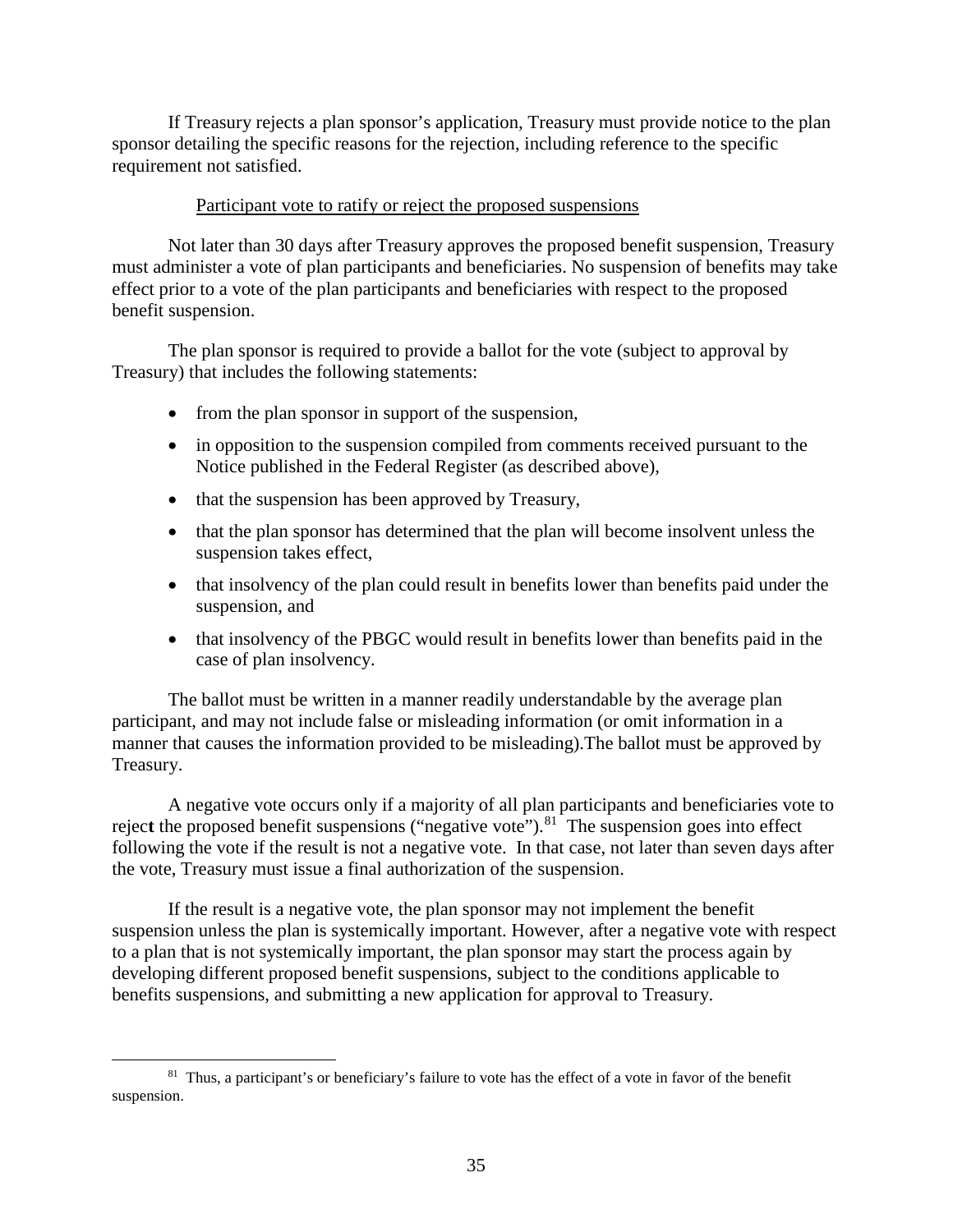### Systemically important plan

Not later than 14 days after a negative vote, Treasury must determine whether the plan is a systemically important plan. A systemically important plan is a plan with respect to which the PBGC projects that, if suspensions are not implemented, the present value of projected financial assistance payments exceeds \$1 billion (indexed).<sup>82</sup> Not later than 30 days after a determination by Treasury that the plan is systemically important, if applicable, the Participant and Plan Sponsor Advocate ("Advocate")<sup>[83](#page-37-1)</sup> may submit recommendations to Treasury with respect to the proposed benefit suspensions or any revisions to the proposed suspensions.

If Treasury determines that the plan is a systemically important plan, not later than the end of the 90-day period beginning on the date the results of the vote are certified, Treasury must, notwithstanding the negative vote, issue a final authorization either:

- permitting the implementation of the benefit suspensions proposed by the plan sponsor, or
- permitting the implementation of a modification by Treasury of the benefit suspensions (giving consideration to any recommendations submitted by the Advocate), provided that the plan is projected to avoid insolvency under the modification.

However, Treasury must issue the final authorization at a time sufficient to allow implementation of the benefit suspension before the end of the 90-day period. Thus, the deadline for issuance of the final authorization of the suspension is actually earlier than the end of the 90 day period.

### **Appeal of decisions**

For purposes of judicial review of agency action, approval or denial by Treasury of an application is treated as a final agency action. $84$ 

<span id="page-37-0"></span> $82$  This determination is expected to be made using the assumptions that PBGC generally uses in evaluating the financial position of its multiemployer program. For calendar years beginning after 2015, the \$1 billion is indexed by reference to the change in the wage base applicable for purposes of Social Security taxes and benefits since 2014. If the amount otherwise determined under this calculation is not a multiple of \$1 million, the amount is rounded to the next lowest multiple of \$1 million.

<sup>83</sup> The Advocate is selected under section 4004 of ERISA.

<span id="page-37-2"></span><span id="page-37-1"></span><sup>&</sup>lt;sup>84</sup> Rules for judicial review of agency action are provided at 5 U.S.C. chap. 7 (part of the Administrative Procedure Act). These rules are not specifically applicable to Treasury's approval or denial of an application for benefit suspensions. However, under 5 U.S.C. sec. 701, these rules apply except to the extent that statutes preclude judicial review or agency action is committed to agency discretion by law. Pursuant to 5 U.S.C sec. 704, agency action made reviewable by statute and final agency action for which there is no other adequate remedy in a court are subject to judicial review under these rules.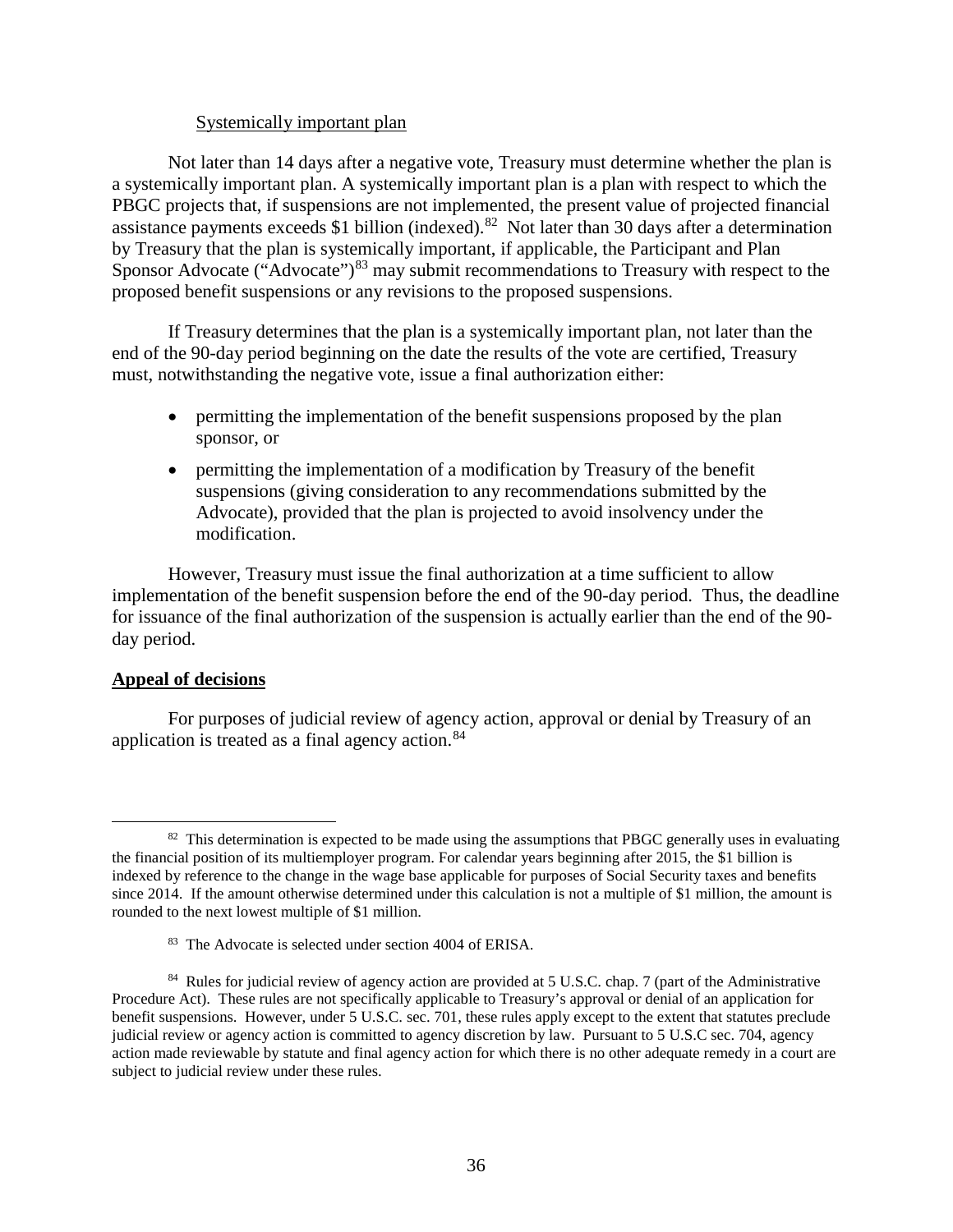An action by a plan sponsor challenging the denial of an application for suspension of benefits by Treasury may only be brought following the denial. An action challenging a suspension of benefits may only be brought following a final authorization to suspend by Treasury. A participant or beneficiary affected by a benefit suspension does not have a cause of action under the Code or Title I of ERISA. $85$  No action challenging a suspension of benefits following the final authorization to suspend or the denial of an application for suspension of benefits may be brought after one year after the earliest date on which the plaintiff acquired or should have acquired actual knowledge of the existence of the cause of action.

A court review of an action challenging a suspension of benefits is to be done in accordance with the rules for judicial review of agency actions.<sup>[86](#page-38-1)</sup> A court reviewing an action challenging a suspension of benefits may not grant a temporary injunction with respect to the suspension unless the court finds a clear and convincing likelihood that the plaintiff will prevail on the merits of the case.

<span id="page-38-0"></span><sup>&</sup>lt;sup>85</sup> A participant or beneficiary might otherwise have a cause of action against the plan sponsor under ERISA section 502 with respect to the benefit suspension.

<span id="page-38-1"></span><sup>&</sup>lt;sup>86</sup> In reviewing an agency action, under 5 U.S.C. sec. 706, the reviewing court is to decide all relevant questions of law, interpret constitutional and statutory provisions, and determine the meaning or applicability of the terms of an agency action. The reviewing court is to set aside agency action in certain circumstances, such as when found to be arbitrary, capricious, an abuse of discretion, or otherwise not in accordance with law. In making its determinations, the court is to review the whole record, or those parts of it cited by a party, and due account is to be taken of the rule of prejudicial error.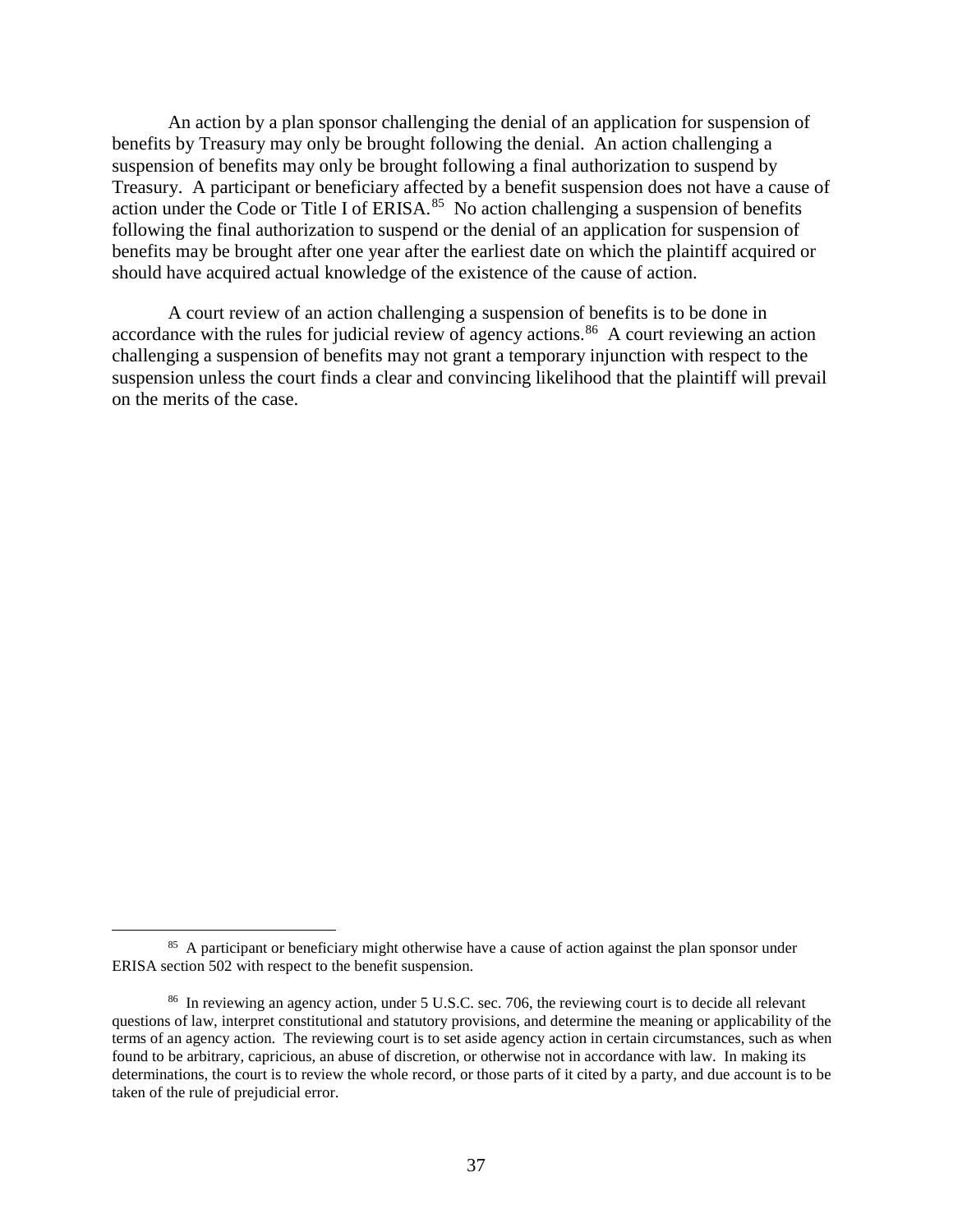### **D. Funding and Deduction Rules for Multiemployer Defined Benefit Plans**

### <span id="page-39-1"></span><span id="page-39-0"></span>**1. In general**

#### **Funding requirements and waivers**

Employer contributions to a defined benefit plan are subject to minimum funding requirements to ensure that plan assets are sufficient to pay the benefits under the plan. $87$  In the case of a multiemployer plan, the amount of required annual contributions is determined under certain actuarial methods, and additional rules apply in the case of a plan in endangered or critical status.<sup>[88](#page-39-3)</sup> Minimum required contributions for a plan year must generally be made no later than 8½ months after the end of the plan year.

In general, an employer is subject to a two-tier excise tax for a failure to make required contributions unless a funding waiver is obtained.<sup>89</sup> The initial tax is five percent of the plan's accumulated funding deficiency in the case of a multiemployer plan. (However, as discussed below, in the case of a multiemployer plan in critical status, the excise tax does not apply, subject to compliance with the requirements for a plan in critical status.) An additional tax is imposed if the failure is not corrected before the date that a notice of deficiency with respect to the initial tax is mailed to the employer by the IRS or the date of assessment of the initial tax. The additional tax is equal to 100 percent of the accumulated funding deficiency.

Within limits, the IRS is permitted to waive all or a portion of the contributions required under the minimum funding standard for a plan year (a "funding" waiver).<sup>[90](#page-39-5)</sup> In the case of a multiemployer plan, a funding waiver may be granted if 10 percent or more of the employers responsible for the contribution could not make the required contribution without substantial business hardship. In addition, a funding waiver may be granted only if requiring the contribution would be adverse to the interests of plan participants in the aggregate. Generally, no more than five waivers may be granted to a multiemployer plan within any period of 15 consecutive plan years. Additional requirements apply, including notice to participants and the PBGC, and restrictions on benefit increases, as well as conditions that the IRS may require.

<sup>&</sup>lt;sup>87</sup> The funding rules generally do not apply to governmental or church plans.

<span id="page-39-5"></span><span id="page-39-4"></span><span id="page-39-3"></span><span id="page-39-2"></span><sup>88</sup> Secs. 412 and 431-432 and ERISA secs. 302 and 304-305. For a description of the funding rules applicable to single-employer defined benefit plans, see Joint Committee on Taxation, *Present Law and Background Relating to Qualified Defined Benefit Plans* (JCX-99-14), September 15, 2014, Part I.D.2, available at [www.jct.gov.](http://www.jct.gov/)

<sup>89</sup> Sec. 4971.

 $90$  Sec. 412(c).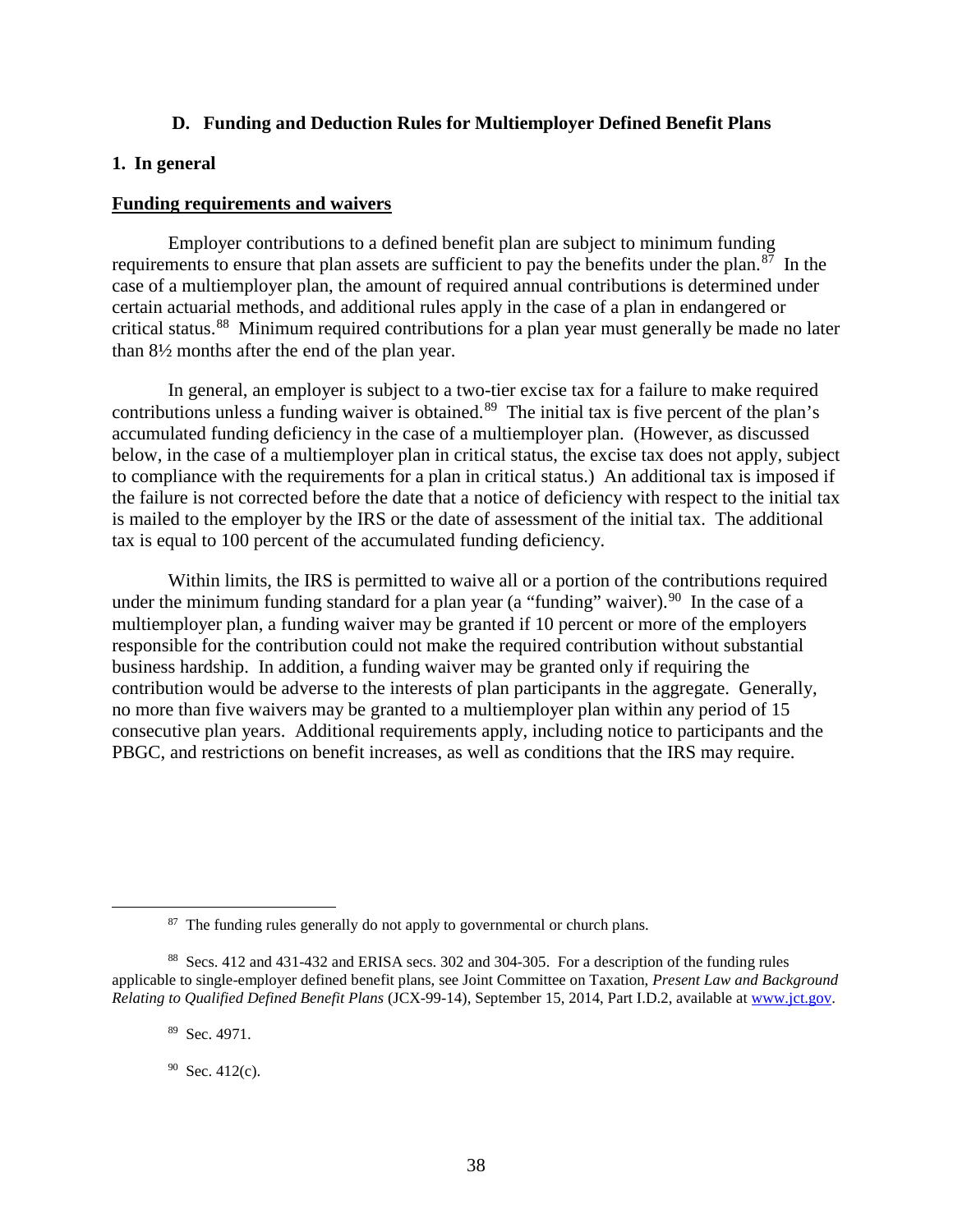### **Deduction limit**

The Code limits the amount of employer contributions to a defined benefit plan that may be deducted for a year.<sup>[91](#page-40-1)</sup> The deduction limit for employer contributions to a multiemployer plan is generally the excess of (1) 140 percent of the plan's current liability (the present value of all benefits earned under the plan, determined using specified interest and mortality assumptions), over (2) the value of plan assets. However, the deduction limit is never less than the contributions required for the year under the minimum funding rules. The deduction limit applies to the total contributions made by all employers participating in the multiemployer plan.

If contributions exceed the amount deductible, an excise tax generally applies, in the amount of 10 percent of the excess for each year the excess remains in the plan.<sup>[92](#page-40-2)</sup> The excise tax is allocated among the employers that contribute to the multiemployer plan.

### <span id="page-40-0"></span>**2. General funding rules for multiemployer plans**

### **Minimum required contributions**

In connection with the funding requirements, a multiemployer defined benefit plan maintains a notional account called a "funding standard account" to which specific charges and credits (including plan contributions) are made for each plan year the multiemployer plan is maintained. The minimum required contribution for a plan year is the amount, if any, needed so that the accumulated credits to the funding standard account as of that plan year are not less than the accumulated charges (that is, so the funding standard account does not have a negative balance). If, as of the close of a plan year, accumulated charges to the funding standard account exceed credits, the plan has an "accumulated funding deficiency" equal to the amount of the excess. For example, if, as of a plan year, the balance of charges to the funding standard account would be \$200,000 without any contributions, then a minimum contribution equal to that amount is required to meet the minimum funding standard for the year (that is, to prevent an accumulated funding deficiency). If credits to the funding standard account exceeds charges, a "credit balance" results. The amount of the credit balance, increased with interest, reduces future required contributions.

### **Funding method; charges and credits to the funding standard account**

A multiemployer plan is required to use an acceptable actuarial cost method (referred to as a funding method) to determine the elements included in its funding standard account for a year. Generally, an actuarial cost method breaks up the cost of benefits under the plan into annual charges to the funding standard account consisting of two elements for each plan year. These elements are referred to as: (1) normal cost and (2) supplemental cost.

<sup>&</sup>lt;sup>91</sup> Sec. 404.

<span id="page-40-2"></span><span id="page-40-1"></span> $92$  Sec. 4972. If contributions for a subsequent year are less than the deduction limit for that year, the difference reduces the excess contributed for the previous year, thus reducing the amount taken into account for purposes of the excise tax for the subsequent year.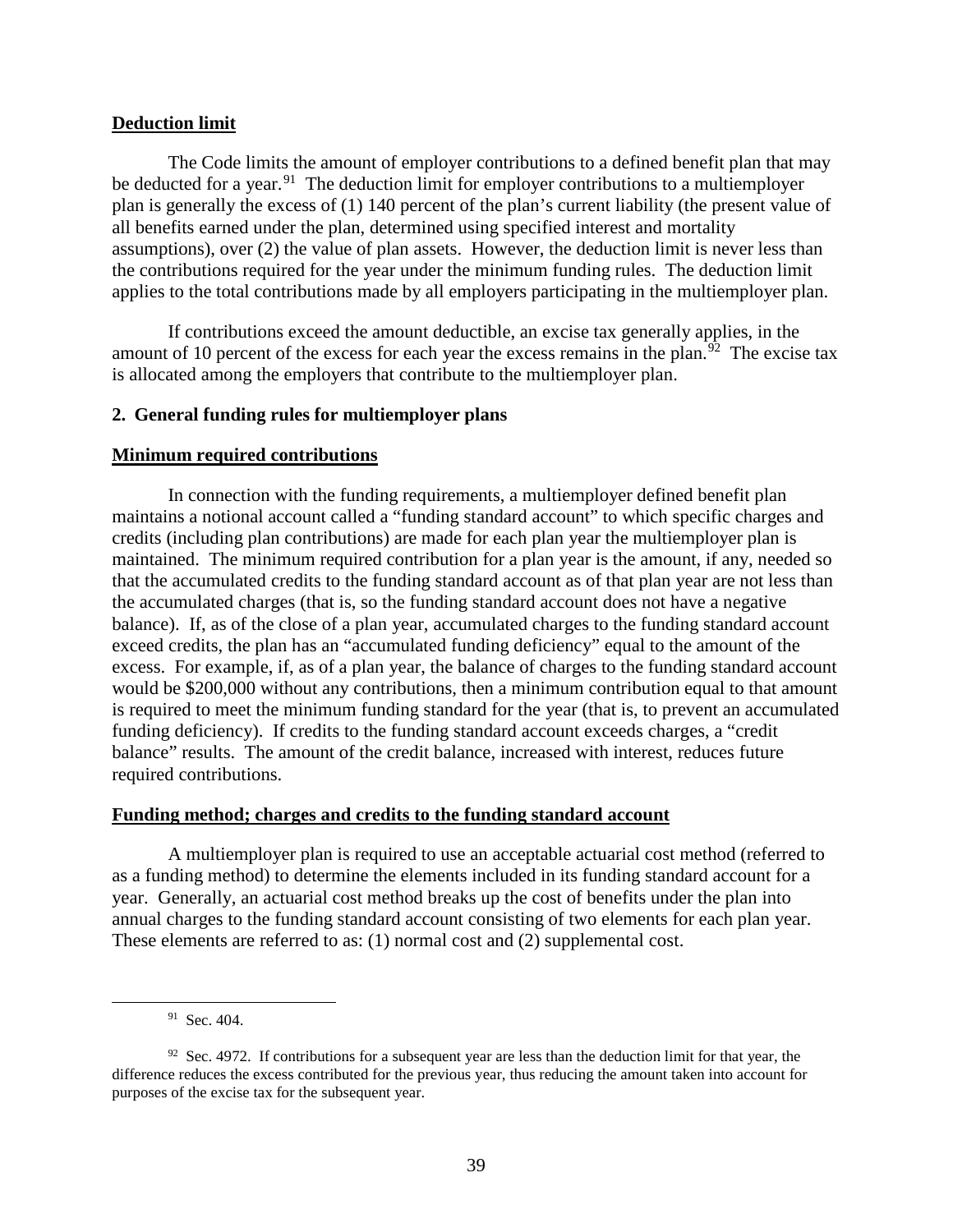The plan's normal cost for a plan year generally represents the cost of future benefits allocated to the year by the funding method used by the plan for current employees and, under some funding methods, for separated employees. Specifically, it is the amount actuarially determined that would be required as a contribution by the employer for the plan year in order to maintain the plan if the plan had been in effect from the beginning of service of the included employees and if the costs for prior years had been paid, and all assumptions (such as interest and mortality) had been fulfilled. A plan's normal cost for a plan year is charged to the funding standard account for that year.

The supplemental cost for a plan year is the cost of future benefits that would not be met by future normal costs, future employee contributions, or plan assets. The most common supplemental cost is that attributable to past service liability, which represents the cost of future benefits under the plan: (1) on the date the plan is first effective; or (2) on the date a plan amendment increasing plan benefits is first effective. Other supplemental costs may be attributable to net experience losses (for example, worse than expected investment returns or actuarial experience), losses from changes in actuarial assumptions, and amounts necessary to make up funding deficiencies for which a waiver was obtained. Supplemental costs are amortized (that is, recognized for funding purposes) over a specified number of years (generally 15 years) by annual charges to the funding standard account over that period.<sup>93</sup>

Factors that result in a supplemental loss can alternatively result in a gain that is recognized by annual credits to the funding standard account over a 15-year amortization period (in addition to a credit for contributions made each the plan year). These include a reduction in plan liabilities as a result of a plan amendment decreasing plan benefits, net experience gains (for example, better than expected investment returns or actuarial experience), and gains from changes in actuarial assumptions.

### **Actuarial assumptions; value of plan assets**

In applying the funding rules to a multiemployer plan, all costs, liabilities, interest rates, and other factors are required to be determined on the basis of actuarial assumptions and methods, each of which is reasonable (taking into account the experience of the plan and reasonable expectations). In addition, the assumptions are required to offer the actuary's best estimate of anticipated experience under the plan. The interest rate used in multiemployer plan funding computations, which represents the expected return on plan assets over time, and the mortality assumptions used are subject to these general standards.

For funding purposes, the actuarial value of plan assets may be used, rather than fair market value. The actuarial value of plan assets is the value determined under a reasonable actuarial valuation method that takes into account fair market value and is permitted under Treasury regulations. Any actuarial valuation method used generally must result in a value of plan assets that is not less than 80 percent of the fair market value of the assets and not more than 120 percent of the fair market value. In addition, if the valuation method uses average value of

<span id="page-41-0"></span><sup>&</sup>lt;sup>93</sup> If certain requirements are met, the IRS may grant an extension of up to ten years of the amortization period used in determining certain charges to the funding standard account. In some circumstances, a five-year extension is automatic with an additional five-year extension available if granted by the IRS.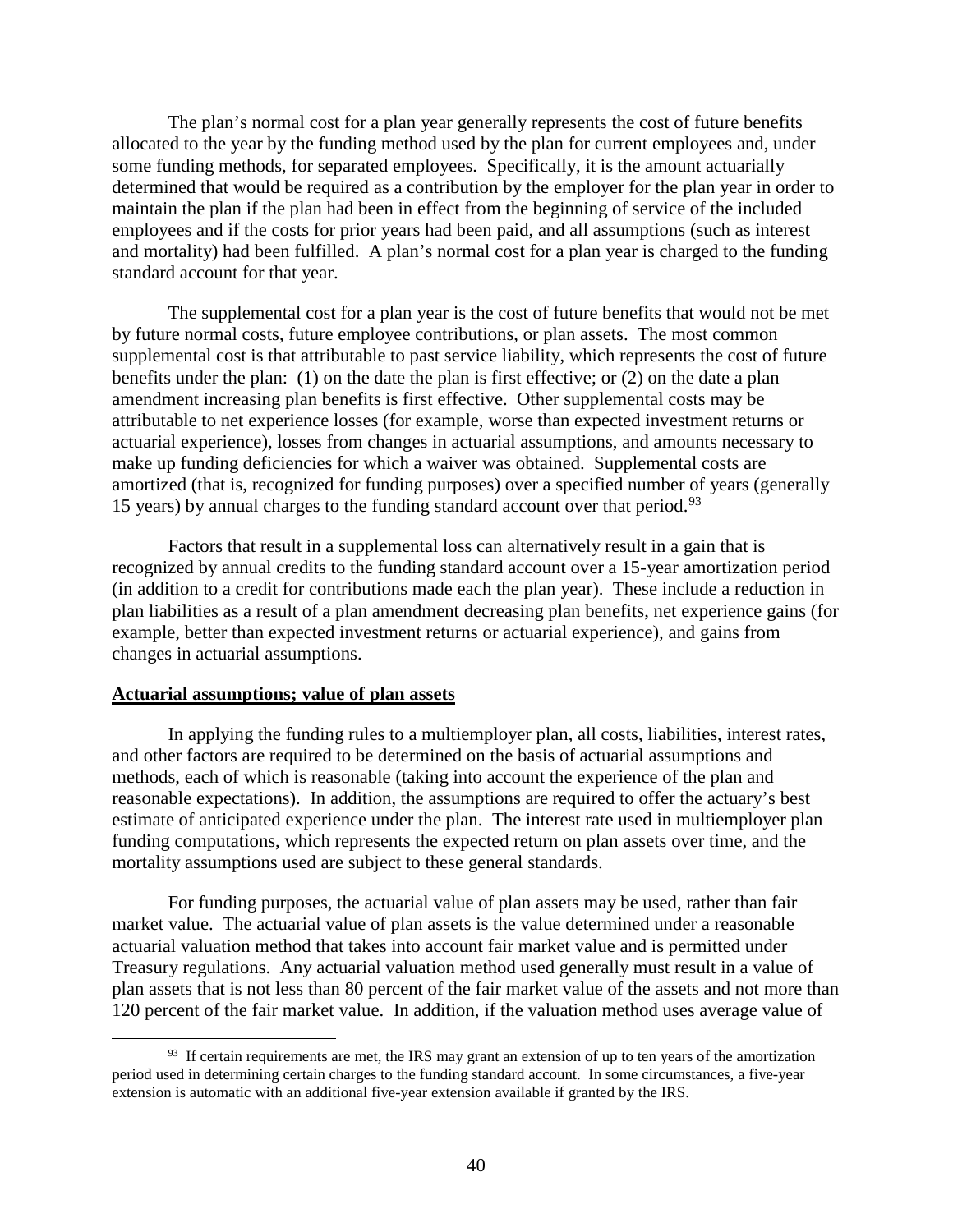the plan assets, values may be used for a stated period generally not to exceed the five most recent plan years, including the current year.

### <span id="page-42-0"></span>**3. Additional requirements for multiemployer plans in endangered or critical status**

### **In general**

Additional funding requirements apply to multiemployer defined benefit plans in effect on July 16, 2006, that are in endangered or critical status.<sup>94</sup> In connection with these requirements, a multiemployer plan's actuary is required to certify to the IRS and to the plan sponsor each year whether the plan is in endangered status, critical status, or neither.<sup>95</sup> If a plan is certified to be in endangered or critical status**,** the plan sponsor must provide notification of the plan's status within 30 days after the date of certification to the participants and beneficiaries, the bargaining parties, the PBGC and the Secretary of Labor. In addition, as discussed further below, the plan sponsor must adopt a funding improvement plan in the case of a multiemployer plan in endangered status and a rehabilitation plan in the case of a multiemployer plan in critical status.[96](#page-42-3)

### **Definitions of endangered and critical status**

### Endangered status

A multiemployer plan is generally in endangered status if the plan is not in critical status and, as of the beginning of the plan year, (1) the plan's funded percentage for the plan year is less than 80 percent, or (2) the plan has an accumulated funding deficiency for the plan year or is projected to have an accumulated funding deficiency in any of the six succeeding plan years (taking into account amortization extensions). A plan's funded percentage is the percentage determined by dividing the value of plan assets by the accrued liability of the plan. A plan that meets the requirements of both (1) and (2) is treated as in seriously endangered status.<sup>97</sup>

<span id="page-42-1"></span><sup>&</sup>lt;sup>94</sup> Sec. 432 and ERISA sec. 305. The rules for multiemployer plans in endangered or critical status as originally enacted by PPA were generally scheduled to expire for plan years beginning after December 31, 2014. The rules were amended and made permanent by MPRA.

<span id="page-42-2"></span><sup>&</sup>lt;sup>95</sup> In the case of a plan that is in a funding improvement or rehabilitation period, as discussed below, the actuary must certify whether or not the plan is making scheduled progress in meeting the requirements of its funding improvement or rehabilitation plan.

<span id="page-42-3"></span><sup>&</sup>lt;sup>96</sup> Certain operational restrictions, such as limits on increasing benefits, apply while a plan is in endangered or critical status.

<span id="page-42-4"></span> $97$  A plan is treated as not being in endangered status if the plan was not in critical or endangered status for the immediately preceding plan year and the plan actuary certifies that the plan is projected to no longer be described in (1) or (2) above as of the end of the tenth plan year ending after the plan year to which the certification relates.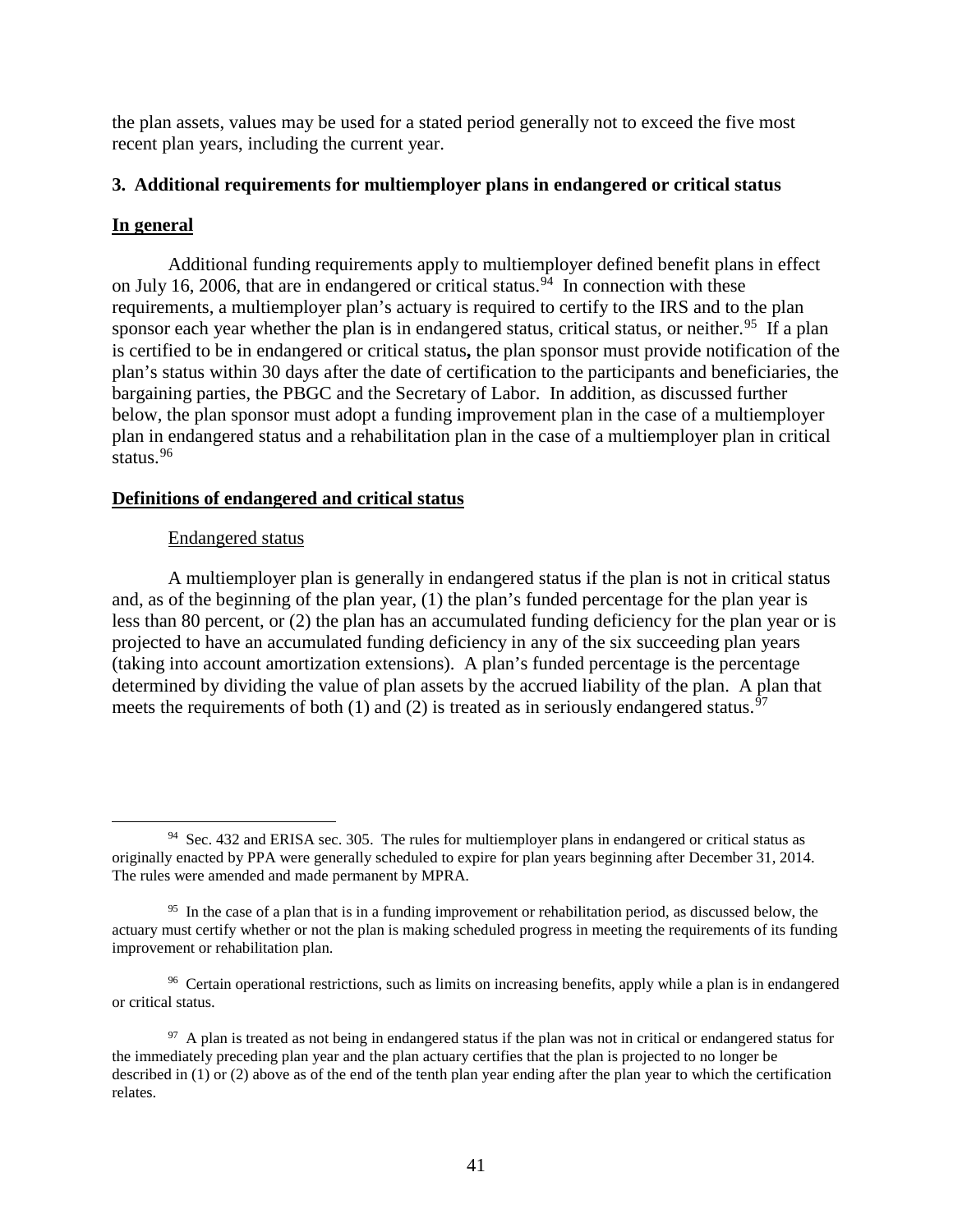### Critical status

A multiemployer plan is generally in critical status for a plan year if as of the beginning of the plan year:

- The funded percentage of the plan is less than 65 percent and the sum of  $(1)$  the market value of plan assets, plus (2) the present value of reasonably anticipated employer and employee contributions for the current plan year and each of the six succeeding plan years (assuming that the terms of the collective bargaining agreements continue in effect) is less than the present value of all benefits projected to be payable under the plan during the current plan year and each of the six succeeding plan years (plus administrative expenses);
- (1) The plan has an accumulated funding deficiency for the current plan year, not taking into account any amortization extension, or (2) the plan is projected to have an accumulated funding deficiency for any of the three succeeding plan years (four succeeding plan years if the funded percentage of the plan is 65 percent or less), not taking into account any amortization extensions;
- (1) The plan's normal cost for the current plan year, plus interest for the current plan year on the amount of unfunded benefit liabilities under the plan as of the last day of the preceding year, exceeds the present value of the reasonably anticipated employer contributions for the current plan year, (2) the present value of nonforfeitable benefits of inactive participants is greater than the present value of nonforfeitable benefits of active participants, and (3) the plan has an accumulated funding deficiency for the current plan year, or is projected to have an accumulated funding deficiency for any of the four succeeding plan years, not taking into account amortization extensions; or
- The sum of  $(1)$  the market value of plan assets, plus  $(2)$  the present value of the reasonably anticipated employer contributions for the current plan year and each of the four succeeding plan years (assuming that the terms of the collective bargaining agreements continue in effect) is less than the present value of all benefits projected to be payable under the plan during the current plan year and each of the four succeeding plan years (plus administrative expenses).  $98$

### **Funding improvement plan**

In the case of a multiemployer plan in endangered status, a funding improvement plan must be adopted within 240 days following the deadline for certifying a plan's status.<sup>99</sup> A funding improvement plan is a plan that consists of the actions, including options or a range of options, to be proposed to the bargaining parties, formulated to provide, based on reasonably anticipated experience and reasonable actuarial assumptions, for the attainment by the plan of

<span id="page-43-0"></span><sup>&</sup>lt;sup>98</sup> If a plan is not in critical status under one of these standards, but is projected to be in critical status in any of the succeeding five plan years, the plan sponsor may elect to treat the plan as in critical status.

<span id="page-43-1"></span><sup>&</sup>lt;sup>99</sup> This requirement applies for the initial determination year (that is, the first plan year that the plan is in endangered status). If a plan sponsor fails to adopt a funding improvement plan by the end of the 240-day period after the required certification date, an ERISA penalty of up to \$1,100 a day applies.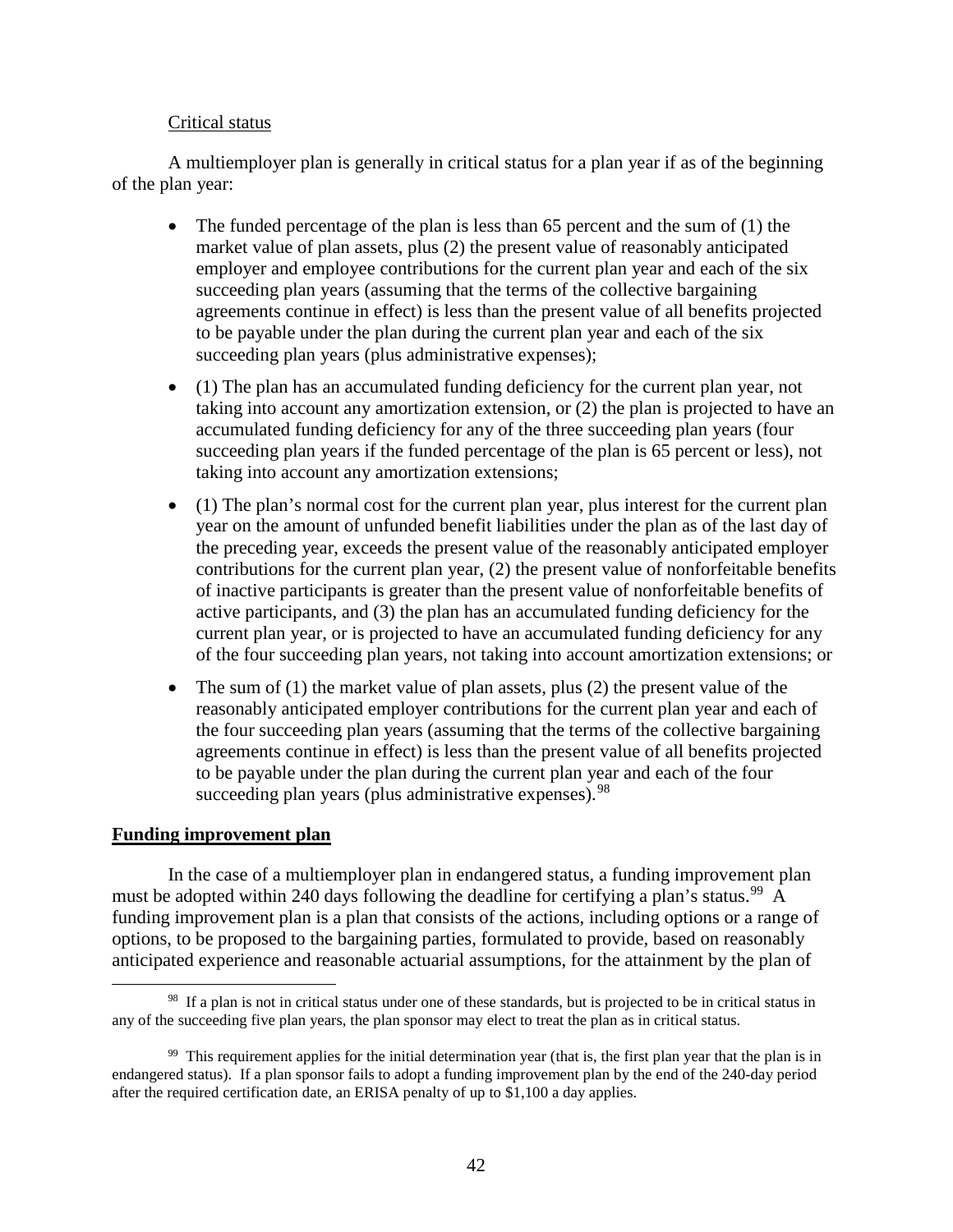certain requirements (referred to as the "applicable benchmarks"). The plan sponsor must update the funding improvement plan annually to reflect the circumstances of the multiemployer plan.

The funding improvement plan must provide that, by end of the funding improvement period, the plan will have a certain required increase in the funded percentage and the plan will not have an accumulated funding deficiency for the last plan year in the funding improvement period, taking into account amortization extensions. In the case of a plan that is not in seriously endangered status, under the applicable benchmarks, the plan's funded percentage must increase such that the funded percentage as of the close of the funding improvement period equals or exceeds a percentage equal to the sum of (1) the funded percentage at the beginning of the first plan year for which the plan is in endangered status, plus (2) 33 percent of the difference between 100 percent and the percentage in (1). Thus, the difference between 100 percent and the plan's funded percentage at the beginning of the first plan year for which the plan is in endangered status must be reduced by at least one-third by the end of the funding improvement period.

The funding improvement period is generally the 10-year period beginning on the first day of the first plan year beginning after the earlier of (1) the second anniversary of the date of adoption of the funding improvement plan, or (2) the expiration of collective bargaining agreements that were in effect on the due date for the actuarial certification of endangered status for the initial determination year and covering, as of such date, at least 75 percent of the plan's active participants. The period ends if the plan is no longer in endangered status or if the plan enters critical status.

In the case of a plan in seriously endangered status that is funded at 70 percent or less, under the applicable benchmarks, the difference between 100 percent and the plan's funded percentage at the beginning of the first plan year for which the plan is in endangered status must be reduced by at least one-fifth by the end of the funding improvement period. In the case of such a plan, a 15-year funding improvement period is used.

In the case of a seriously endangered plan that is more than 70-percent funded as of the beginning of the initial determination year, the same benchmarks apply for plan years beginning on or before the date on which the last collective bargaining agreements in effect on the date for actuarial certification for the initial determination year and covering at least 75 percent of active employees in the multiemployer plan have expired if the plan actuary certifies within 30 days after certification of endangered status that the plan is not projected to attain the funding percentage increase otherwise required by the provision. Thus, for such plans, the difference between 100 percent and the plan's funded percentage at the beginning of the period must be reduced by at least one-fifth during the 15-year funding improvement period. For subsequent years for such plans, if the plan actuary certifies that the plan is not able to attain the increase generally required under the provision, the same benchmarks continue to apply.

If, for the first plan year following the close of the funding improvement period, the plan's actuary certifies that the plan is in endangered status, the year is treated as an initial determination year. Thus, a new funding improvement plan must be adopted within 240 days of the required certification date. In that case, the multiemployer plan may not be amended in a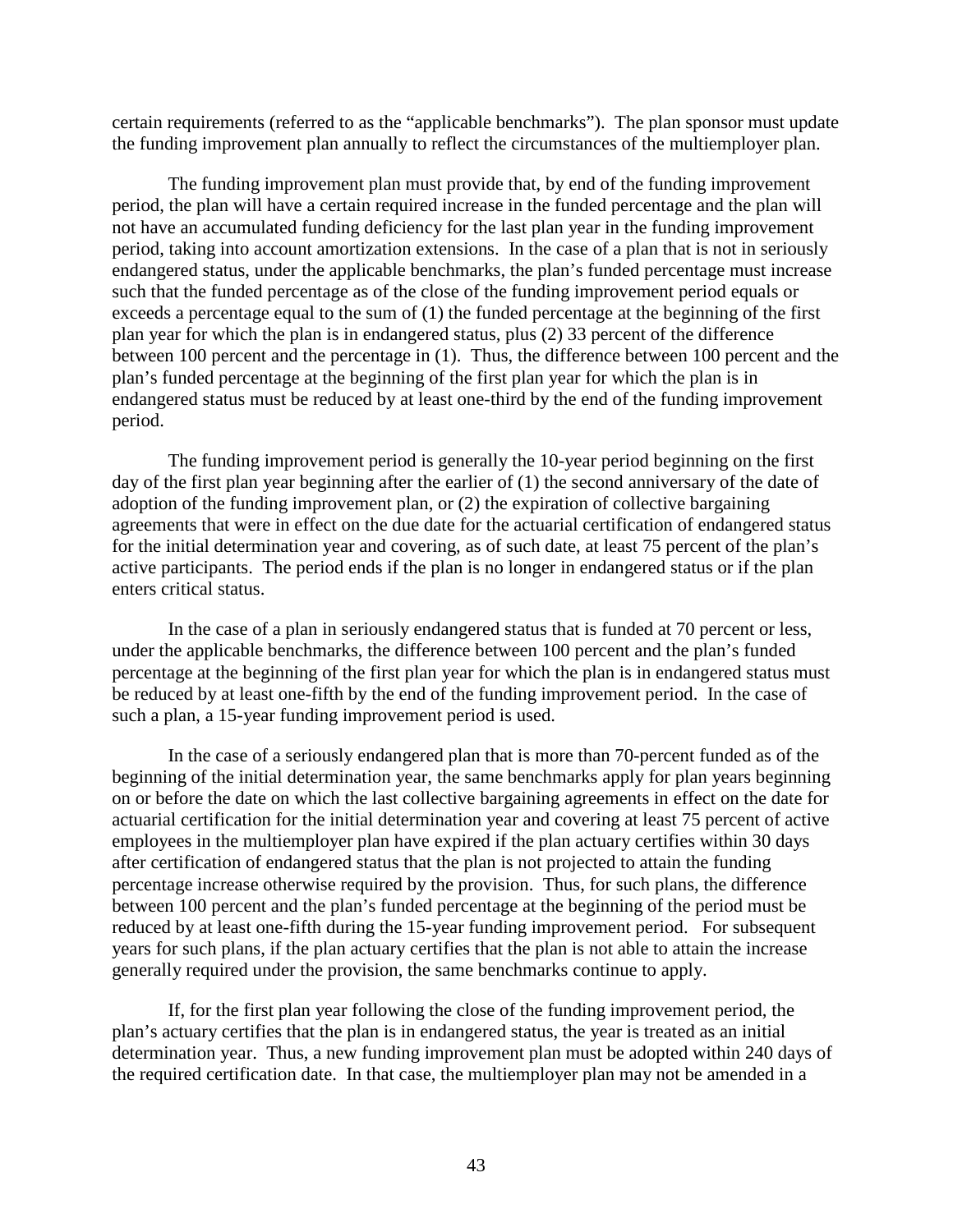manner inconsistent with the funding improvement plan in effect for the preceding plan year until a new funding improvement plan is adopted.

In the case of a multiemployer plan in endangered status, but not seriously endangered status, a civil penalty of \$1,100 a day may apply if the plan fails to meet the applicable benchmarks by the end of the funding improvement period. If a multiemployer plan in seriously endangered status fails to meet the applicable benchmarks by the end of the funding improvement period, for excise tax purposes (unless the excise tax is waived), the plan is treated as having a funding deficiency equal to (1) the amount of the contributions necessary to meet the applicable benchmarks and (2) the plan's actual funding deficiency, if any.

### **Rehabilitation plan**

If a plan is in critical status for a plan year, the plan sponsor must adopt a rehabilitation plan within 240 days following the required date for the actuarial certification of critical status.<sup>[100](#page-45-0)</sup> A rehabilitation plan is a plan that consists of actions, including options or a range of options to be proposed to the bargaining parties, formulated, based on reasonable anticipated experience and reasonable actuarial assumptions, to enable the plan to cease to be in critical status by the end of the rehabilitation period and may include reductions in plan expenditures (including plan mergers and consolidations), reductions in future benefits accruals or increases in contributions, if agreed to by the bargaining parties, or any combination of such actions. A rehabilitation plan must provide annual standards (referred to as scheduled progress) for meeting the requirements of the rehabilitation plan. The plan must also include the schedules required to be provided to the bargaining parties, as discussed below. The plan sponsor must update the rehabilitation plan annually to reflect the circumstances of the multiemployer plan.

If the plan sponsor determines that, based on reasonable actuarial assumptions and upon exhaustion of all reasonable measures, the plan cannot reasonably be expected to emerge from critical status by the end of the rehabilitation period, the plan must include reasonable measures to emerge from critical status at a later time or to forestall possible insolvency. In such case, the plan must set forth alternatives considered, explain why the plan is not reasonably expected to emerge from critical status by the end of the rehabilitation period, and specify when, if ever, the plan is expected to emerge from critical status in accordance with the rehabilitation plan.

The rehabilitation period is generally the 10-year period beginning on the first day of the first plan year following the earlier of (1) the second anniversary of the date of adoption of the rehabilitation plan or (2) the expiration of collective bargaining agreements that were in effect on the due date for the actuarial certification of critical status for the initial critical year and covering at least 75 percent of the active participants in the plan. The rehabilitation period ends if the plan emerges from critical status.

<span id="page-45-0"></span><sup>&</sup>lt;sup>100</sup> The requirement applies with respect to the initial critical year. If a plan sponsor fails to adopt a rehabilitation plan within 240 days after the date required for certification, an ERISA penalty of \$1,100 a day applies. In addition, upon the failure to timely adopt a rehabilitation plan, an excise tax is imposed on the plan sponsor equal to the greater of (1) the present law excise tax or (2) \$1,100 per day.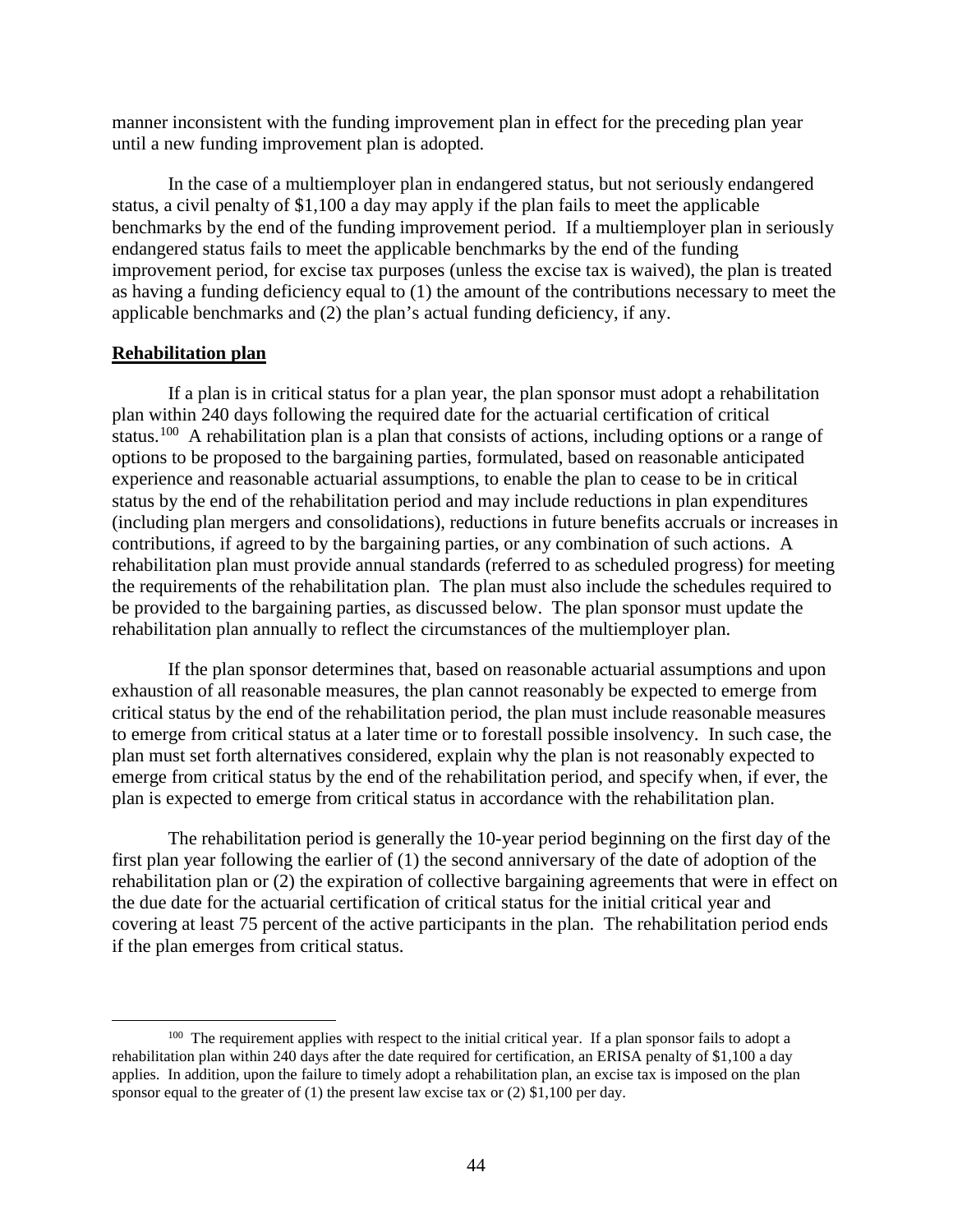If a multiemployer plan fails to make scheduled progress under the rehabilitation plan for three consecutive years or fails to meet the requirements applicable to plans in critical status by the end of the rehabilitation period, for excise tax purposes (unless the excise tax is waived), the plan is treated as having a funding deficiency equal to (1) the amount of the contributions necessary to leave critical status or make scheduled progress or (2) the plan's actual funding deficiency, if any.

#### **Excise tax on employers failing to make required contributions**

If a funding improvement or rehabilitation plan requires an employer to make contributions to the multiemployer plan and the employer fails to make the contributions within the time required under the plan, an excise tax (unless waived) applies to the employer in the amount of required contributions the employer failed to make.

#### **Information to be provided to bargaining parties**

Within 30 days of the adoption of a funding improvement or rehabilitation plan, the plan sponsor must provide to the bargaining parties schedules showing revised benefit structures, revised contribution structures, or both, which, if adopted, may reasonably be expected to enable the multiemployer plan to meet the applicable requirements under the funding improvement or rehabilitation plan.<sup>[101](#page-46-0)</sup> Certain schedules of contributions and benefits are required to be provided to the bargaining parties and, in each case, a particular schedule must be designated as the default schedule under the funding improvement or rehabilitation plan.<sup>102</sup> The plan sponsor may provide the bargaining parties with additional information as it deems appropriate.

If a collective bargaining agreement providing for plan contributions that was in effect at the time the plan entered endangered or critical status expires, and after receiving one or more schedules from the plan sponsor, the bargaining parties fail to adopt a contribution schedule consistent with the funding improvement or rehabilitation plan, the plan sponsor must implement the default schedule 180 days after the date on which the collective bargaining agreement expires. If a subsequent collective bargaining agreement expires and the bargaining parties fail to adopt a contribution schedule consistent with the updated funding improvement or rehabilitation plan, the plan sponsor must implement the schedule applicable under the expired collective bargaining agreement (whether adopted by the parties or implemented by the plan sponsor), as updated and in effect on the date the collective bargaining agreement expires, 180 days after the date on which the collective bargaining agreement expires.

#### **Additional rules for multiemployer plans in critical status**

In the case of a multiemployer plan in critical status, if a rehabilitation plan is adopted and complied with, employers are not liable for contributions otherwise required under the

<span id="page-46-0"></span><sup>&</sup>lt;sup>101</sup> The plan sponsor must annually update any schedule of contribution rates under a funding improvement or rehabilitation plan to reflect the experience of the multiemployer plan.

<span id="page-46-1"></span> $102$  A default schedule under a rehabilitation plan that includes reductions in future benefit accruals must not reduce the rate of benefit accruals below a specified minimum level.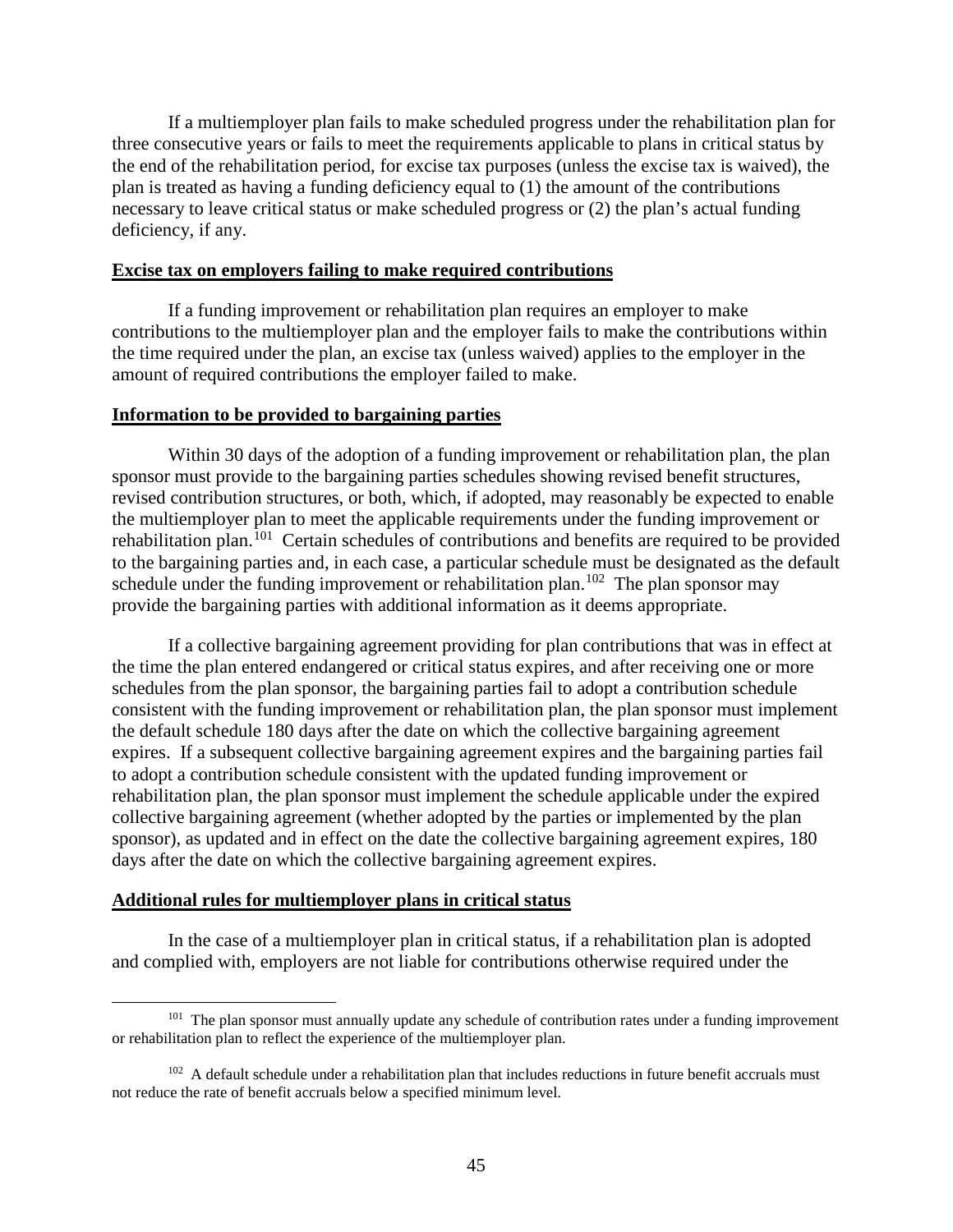general funding rules. In addition, the excise tax for failure to meet the funding requirements, that is, in the case of an accumulated funding deficiency, does not apply.

Certain plan contributions ("surcharges"), in addition to the contributions required under a collective bargaining agreement, apply to employers otherwise obligated to make a contribution in the first plan year for which the plan is in critical status. For that year, the surcharge is five percent of the contribution otherwise required to be made under the applicable collective bargaining agreement. The surcharge is 10 percent of contributions otherwise required in the case of succeeding plan years in which the plan is in critical status. The surcharge applies 30 days after the employer is notified by the plan sponsor that the plan is in critical status and the surcharge is in effect. The surcharges are due and payable on the same schedule as the contributions on which the surcharges are based. Failure to make the surcharge payment is treated as a delinquent contribution under a collective bargaining agreement. The surcharge is not required with respect to employees covered by a collective bargaining agreement (or other agreement pursuant to which the employer contributes), beginning on the effective date of a collective bargaining agreement (or other agreement) that includes terms consistent with a schedule provided by the plan sponsor. Surcharges may not be the basis for any benefit accrual under the plan, and surcharges are generally disregarded in determining an employer's withdrawal liability.

#### <span id="page-47-0"></span>**4. Withdrawal liability**

An employer that withdraws from a multiemployer plan in a complete or partial withdrawal is generally liable to the plan in the amount determined to be the employer's withdrawal liability.<sup>[103](#page-47-1)</sup> In general, a "complete withdrawal" means the employer has permanently ceased operations under the plan or has permanently ceased to have an obligation to contribute. A "partial withdrawal" generally occurs if, on the last day of a plan year, there is a 70-percent contribution decline for such plan year or there is a partial cessation of the employer's contribution obligation.

When an employer withdraws from a multiemployer plan, the plan sponsor is required to determine the amount of the employer's withdrawal liability, notify the employer of the amount of the withdrawal liability, and collect the amount of the withdrawal liability from the employer. In order to determine an employer's withdrawal liability, a portion of the plan's unfunded vested benefits is first allocated to the employer, generally in proportion to the employer's share of plan contributions for a previous period.[104](#page-47-2) The amount of unfunded vested benefits allocable to the employer is then subject to various reductions and adjustments. An employer's withdrawal liability is generally payable, with interest, in level annual installments. However, the amount of the annual installments is limited, based on the amount of the employer's previous contributions to the plan, and the period over which installments are paid is limited to 20 years. An employer's withdrawal is the amount determined after application of these limits. In addition,

 <sup>103</sup> ERISA secs. 4201-4225.

<span id="page-47-2"></span><span id="page-47-1"></span><sup>&</sup>lt;sup>104</sup> Under 29 C.F.R. sec. 4211.2, for this purpose, unfunded vested benefits is the amount by which the value of vested benefits under the plan exceeds the value of plan assets.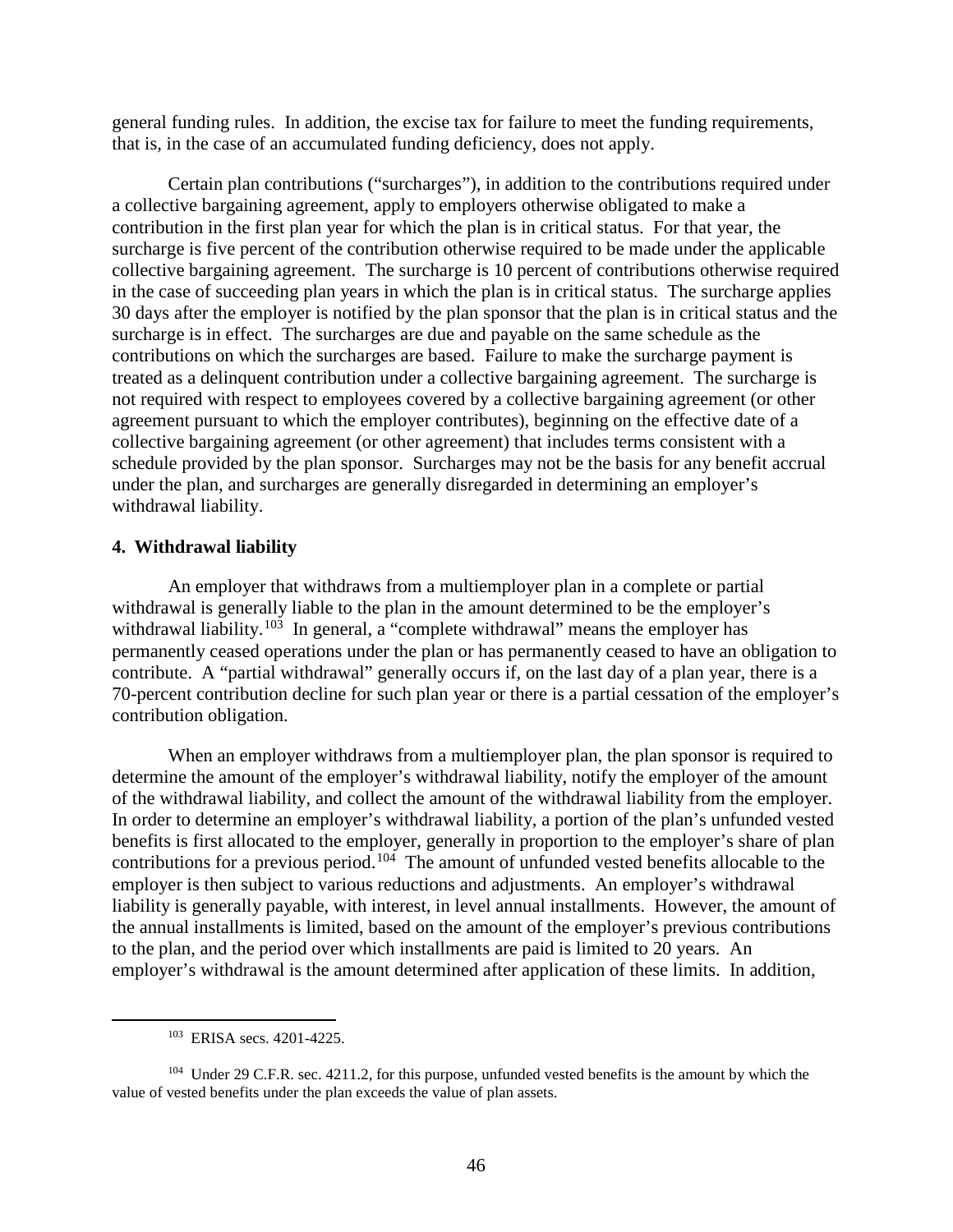the plan sponsor and the employer may agree to settle an employer's withdrawal liability obligation for a different amount.

As discussed in Part I.C.1, if a multiemployer plan is in critical status, payments in excess of a single life annuity (plus any social security supplement, if applicable) may not be made and reductions in adjustable benefits are permitted. If a plan is in critical and declining status, benefit suspensions are permitted, including with respect to participants and beneficiaries in pay status. The elimination of any prohibited forms of distribution and reductions in adjustable benefits are disregarded in determining a plan's unfunded vested benefits for purposes of determining an employer's withdrawal liability. In addition, suspensions of benefits made under a multiemployer plan in critical and declining status are disregarded in determining the plan's unfunded vested benefits for purposes of determining an employer's withdrawal liability unless the withdrawal occurs more than 10 years after the effective date of the benefit suspension.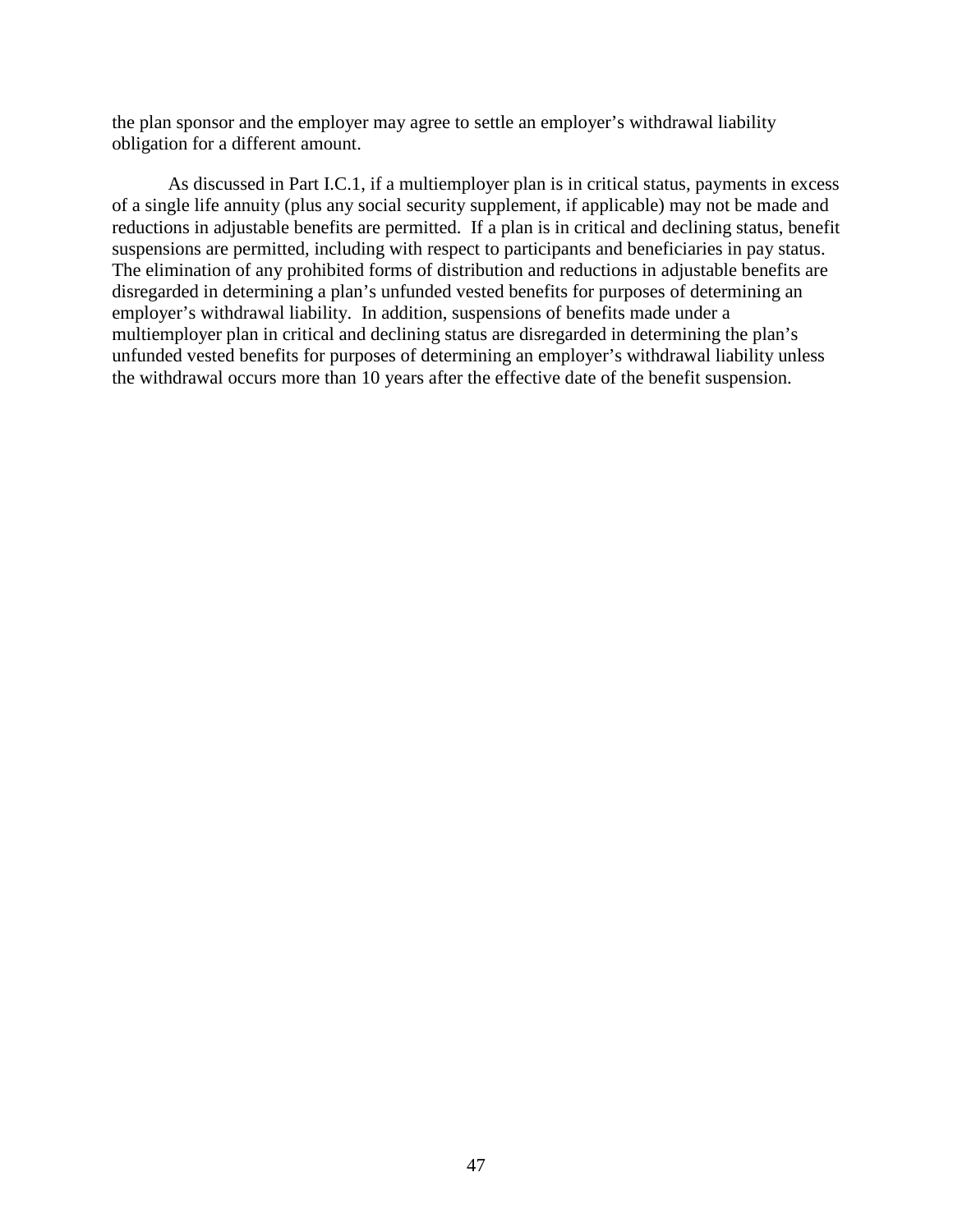### **E. Multiemployer Plan Program of the PBGC**

#### <span id="page-49-1"></span><span id="page-49-0"></span>**1. In general**

The minimum funding requirements permit defined benefit plan benefits to be funded over a period of time. Thus, plan assets as of any time may not be sufficient to provide all benefits earned by employees under the plan. In order to protect plan participants and beneficiaries from losing retirement benefits in such circumstances, the PBGC, a corporation within DOL, was created under ERISA to provide an insurance program for benefits under most defined benefit plans maintained by private employers.<sup>[105](#page-49-2)</sup>

ERISA provides that the PBGC is administered by a director, who is appointed by the President of the United States by and with the advice and consent of the Senate. The director must act in accordance with policies established by the board of directors of the PBGC. The composition of the board of directors is specified under ERISA as the Secretary of the Treasury, the Secretary of Labor, and the Secretary of Commerce. The Secretary of Labor is the chairman of the board of directors.

The PBGC is financed through the payment of premiums by covered defined benefit plans, assets from terminated single-employer defined benefit plans trusteed by the PBGC, and investment income on PBGC assets. The PBGC insures pension benefits under separate programs, one for single-employer defined benefit plans and the other for multiemployer defined benefit plans.<sup>[106](#page-49-3)</sup> Assets held by the PBGC are divided among several funds, with specified purposes for each fund, and amounts in a particular fund are prohibited from being used for other purposes.[107](#page-49-4)

Under ERISA, the PBGC board of directors selects a Participant and Plan Sponsor Advocate, who generally acts as a liaison between the PBGC, defined benefit plan sponsors, and participants in defined benefit plans trusteed by the PBGC.<sup>[108](#page-49-5)</sup>

<span id="page-49-2"></span><sup>&</sup>lt;sup>105</sup> ERISA secs. 4001-4071. Governmental and church plans are generally not covered by the PBGC insurance programs.

<span id="page-49-3"></span><sup>&</sup>lt;sup>106</sup> For a description of the PBGC single-employer plan program, see Joint Committee on Taxation, *Present Law and Background Relating to Qualified Defined Benefit Plans* (JCX-99-14), September 15, 2014, Part I.E.2. Multiple-employer defined benefit plans are covered by the PBGC insurance program for single-employer plans. PBGC insurance coverage does not apply to nonqualified deferred compensation plans or to certain private qualified defined benefit plans maintained exclusively for substantial owners of the employer sponsoring the plan or maintained by a professional service employer that at no time has more than 25 active participants.

<span id="page-49-4"></span><sup>107</sup> ERISA sec. 4005.

<span id="page-49-5"></span><sup>108</sup> ERISA sec. 4004.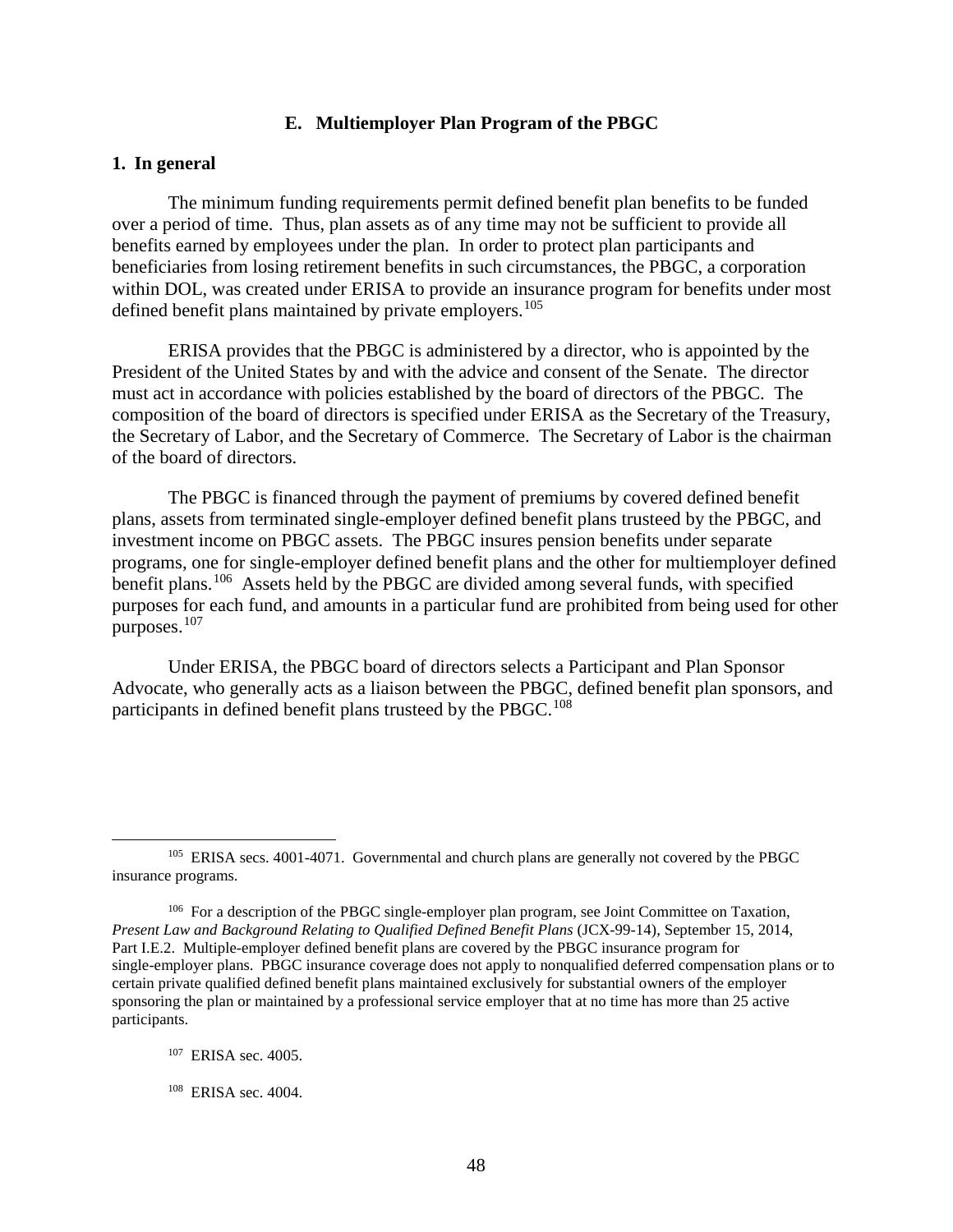### <span id="page-50-0"></span>**2. Multiemployer Plan Program**

### **Premiums**

In the case of a multiemployer plan, flat-rate premiums apply at a rate of \$28 per participant for 2018 with indexing thereafter.

### **Guarantee**

In the case of multiemployer plans, the PBGC insures plan insolvency, rather than plan termination. Accordingly, a multiemployer plan need not be terminated to qualify for PBGC financial assistance, but must be found to be insolvent. A plan is insolvent when its available resources are not sufficient to pay the plan benefits for the plan year in question, or when the sponsor of a plan in critical status reasonably determines, taking into account the plan's recent and anticipated financial experience, that the plan's available resources will not be sufficient to pay benefits that come due in the next plan year. If it appears that available resources will not support the payment of benefits at the guaranteed level, the PBGC will provide the additional resources needed as a loan, referred to as financial assistance. The PBGC may provide loans to the plan for multiple years. If the plan recovers from insolvency, it must begin repaying loans on reasonable terms in accordance with regulations.

The PBGC benefit guarantee level for multiemployer plans is the sum of 100 percent of the first \$11 of vested monthly benefits and 75 percent of the next \$33 of vested monthly benefits, multiplied by the participant's number of years of service. Thus, the guarantee level for a particular participant depends on the participant's years of service. For example, if a participant has 20 years of service under a multiemployer plan, the maximum monthly benefit for that participant that is covered by the guarantee is \$35.75 per month  $[(100\% \times $11) + (75\% \times $11)]$ \$33)] x 20 = \$715, or a yearly benefit of \$8,580 (\$715 x 12).

### <span id="page-50-1"></span>**3. Multiemployer plan mergers and partitions**

### **In general**

In addition to providing financial assistance to an insolvent multiemployer plan, the PBGC has authority with respect to mergers and assets transfers between multiemployer plans and partitions of multiemployer plans.<sup>[109](#page-50-2)</sup>

<span id="page-50-2"></span><sup>&</sup>lt;sup>109</sup> The PBGC rules relating to mergers and transfers and partitions were amended by sections 121 and 122 of MPRA.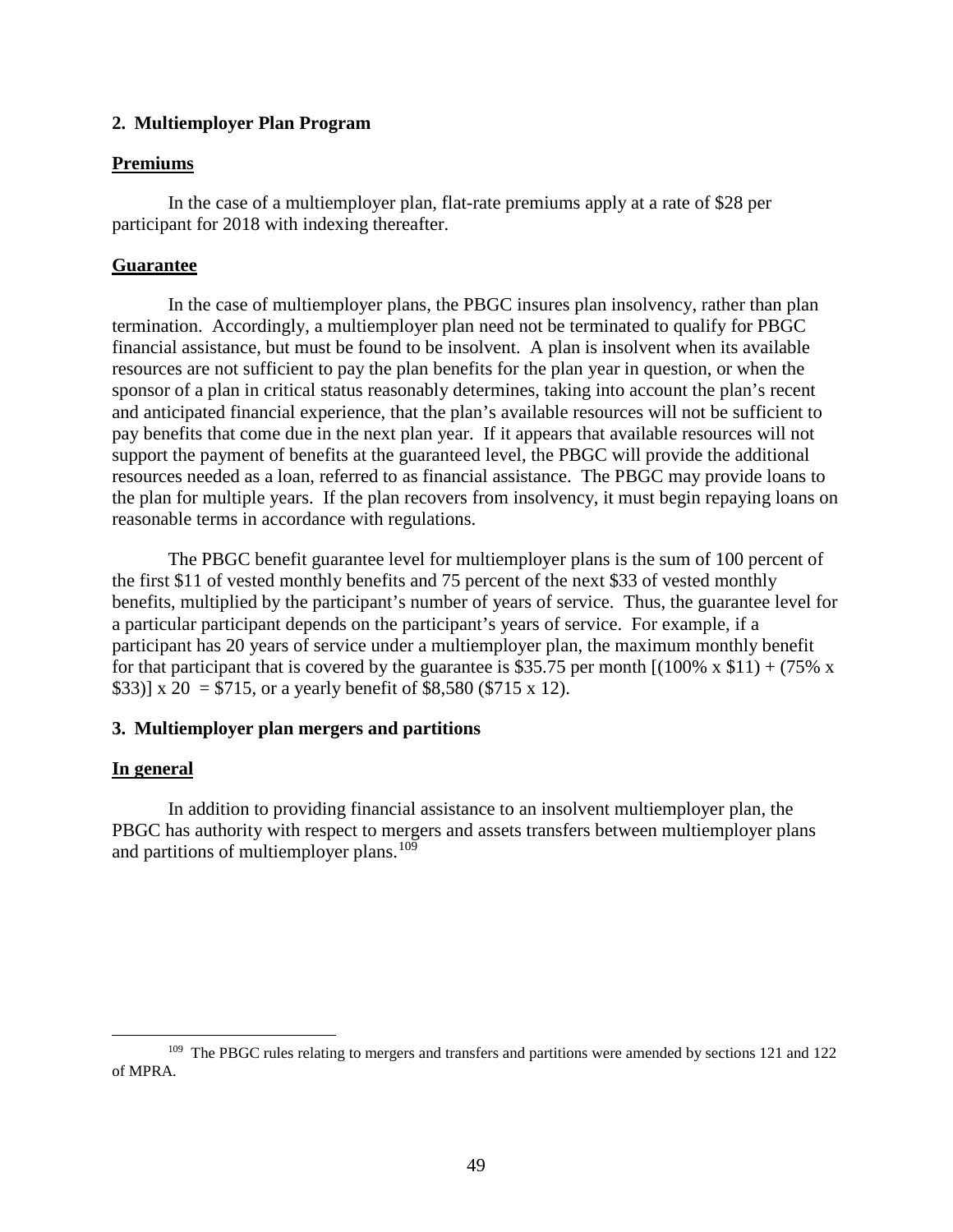### **Plan mergers and transfers[110](#page-51-0)**

A plan sponsor generally may not cause a multiemployer plan to merge with one or more other multiemployer plans, or engage in a transfer of assets and liabilities to or from another multiemployer plan, unless the following requirements are met:

- the plan sponsor notifies the PBGC of the merger or transfer at least 120 days before the effective date of the merger or transfer,
- no participant's or beneficiary's accrued benefit will be lower immediately after the effective date of the merger or transfer than immediately before the effective date,
- the benefits of participants and beneficiaries are not reasonably expected to be subject to suspension as a result of plan insolvency, and
- an actuarial valuation of the assets and liabilities of each of the affected plans has been performed in accordance with PBGC regulations.

In connection with a possible merger of multiemployer plans, when requested by the plan sponsors of the relevant plans, the PBGC may take actions as it deems appropriate to promote and facilitate the merger of the plans. Before taking action, the PBGC must determine, after consultation with the Participant and Plan Sponsor Advocate that the merger is in the interests of the participants and beneficiaries of at least one of the plans and is not reasonably expected to be adverse to the overall interests of the participants and beneficiaries of any of the plans. Actions taken by the PBGC may include training, technical assistance, mediation, communication with stakeholders, and support with related requests to other government agencies.

In order to facilitate a merger that the PBGC determines is necessary to enable one or more of the plans involved to avoid or postpone insolvency, the PBGC may provide financial assistance to the merged plan if (1) one or more of the multiemployer plans participating in the merger is in critical and declining status, (2) the PBGC reasonably expects that the financial assistance will reduce the PBGC's expected long-term loss with respect to the plans involved and is necessary for the merged plan to become or remain solvent, (3) the PBGC certifies that its ability to meet existing financial assistance obligations to other plans will not be impaired by providing the financial assistance, and (4) the financial assistance is paid exclusively from the PBGC fund for basic benefits guaranteed for multiemployer plans.

Not later than 14 days after the provision of financial assistance, the PBGC must provide notice thereof to the Committees of the House of Representatives ("House Committees") on Education and the Workforce and on Ways and Means and the Committees of the Senate ("Senate Committees") on Finance and on Health, Education, Labor, and Pensions.

<span id="page-51-0"></span> <sup>110</sup> ERISA sec. 4231; 29 C.F.R. secs. 4231.1-4231.10.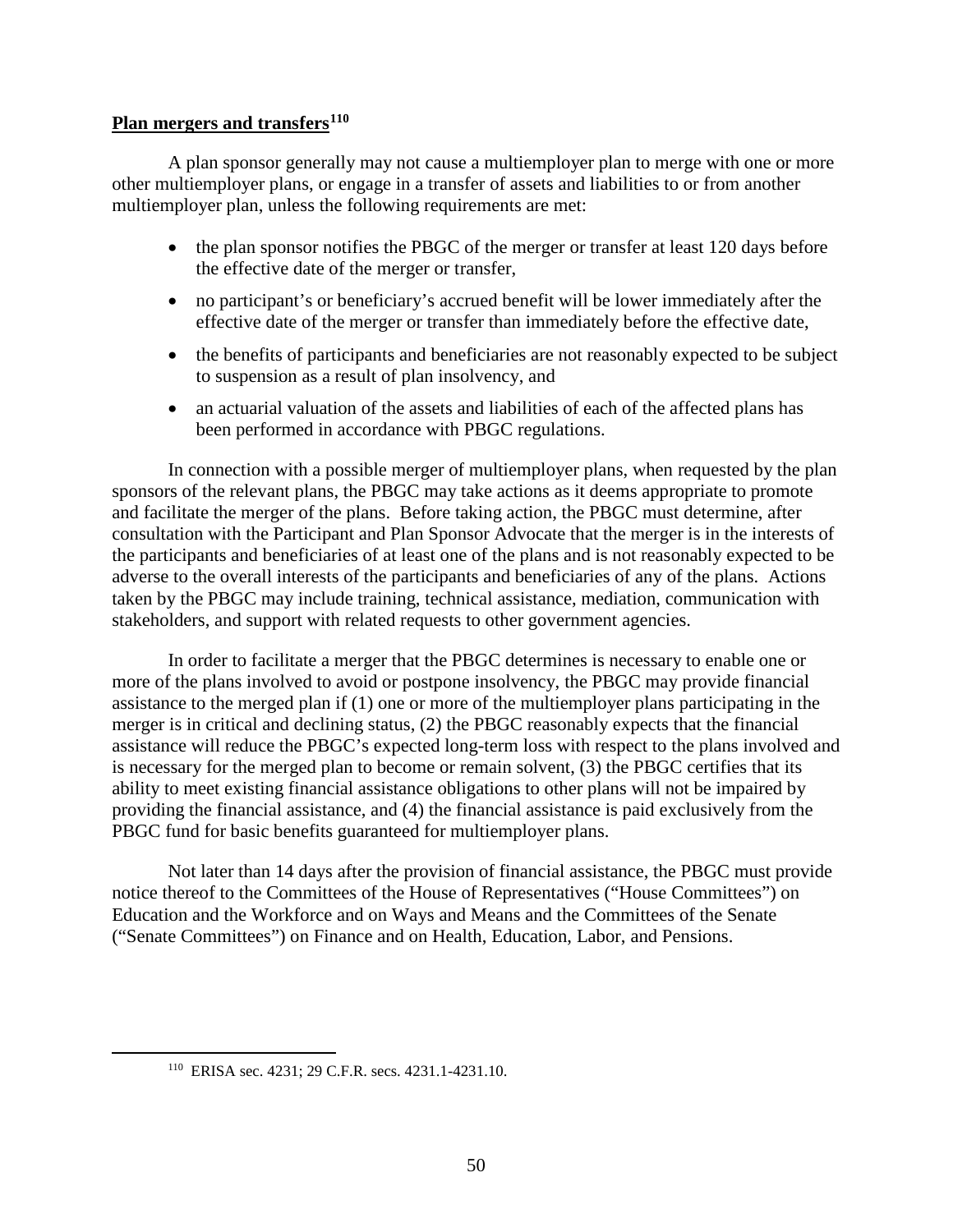### **Partitions of eligible multiemployer plans[111](#page-52-0)**

On application by the plan sponsor of an eligible multiemployer plan for a partition of the plan, the PBGC may order a partition of the plan. Not later than 30 days after submitting an application to the PBGC for partition of a plan, the plan sponsor must notify the participants and beneficiaries of the application, in the form and manner prescribed by PBGC regulations.

For purposes of the provision, a multiemployer plan is an eligible multiemployer plan if--

- the plan is in critical and declining status,
- the PBGC determines, after consultation with the Participant and Plan Sponsor Advocate, that the plan sponsor has taken (or is taking concurrently with an application for partition) all reasonable measures to avoid insolvency, including maximum benefit suspensions permitted in the case of a critical and declining plan, if applicable,
- the PBGC reasonably expects that a partition of the plan will reduce the PBGC's expected long-term loss with respect to the plan and is necessary for the plan to remain solvent,
- the PBGC certifies to Congress that the PBGC's ability to meet existing financial assistance obligations to other plans (including any liabilities associated with multiemployer plans that are insolvent or that are projected to become insolvent within 10 years) will not be impaired by the partition, and
- the cost to the PBGC arising from the proposed partition is paid exclusively from the PBGC fund for basic benefits guaranteed for multiemployer plans.

The PBGC must make a determination regarding a partition application not later than 270 days after the application is filed (or, if later, the date the application is completed) in accordance with PBGC regulations. Not later than 14 days after a partition order, the PBGC must provide notice thereof to the House Committees on Education and the Workforce and on Ways and Means and the Senate Committees on Finance and on Health, Education, Labor, and Pensions, as well as to any affected participants or beneficiaries.

The plan sponsor and the plan administrator of the eligible multiemployer plan (the "original" plan) before the partition are the plan sponsor and plan administrator of the plan created by the partition order (the "new" plan). For purposes of determining benefits eligible for guarantee by the PBGC, the new plan is a successor plan with respect to the original plan.

The PBGC's partition order is to provide for a transfer to the new plan the minimum amount of the original plan's liabilities necessary for the original plan to remain solvent. The provision does not provide for the transfer to the new plan of any assets of the original plan.

<span id="page-52-0"></span>The liabilities transferred to the new plan are liabilities attributable to benefits of specific participants and beneficiaries (or a specific group or groups of participants and beneficiaries) as

 <sup>111</sup> ERISA sec. 4233; 29 C.F.R. secs. 4233.1-4233.17.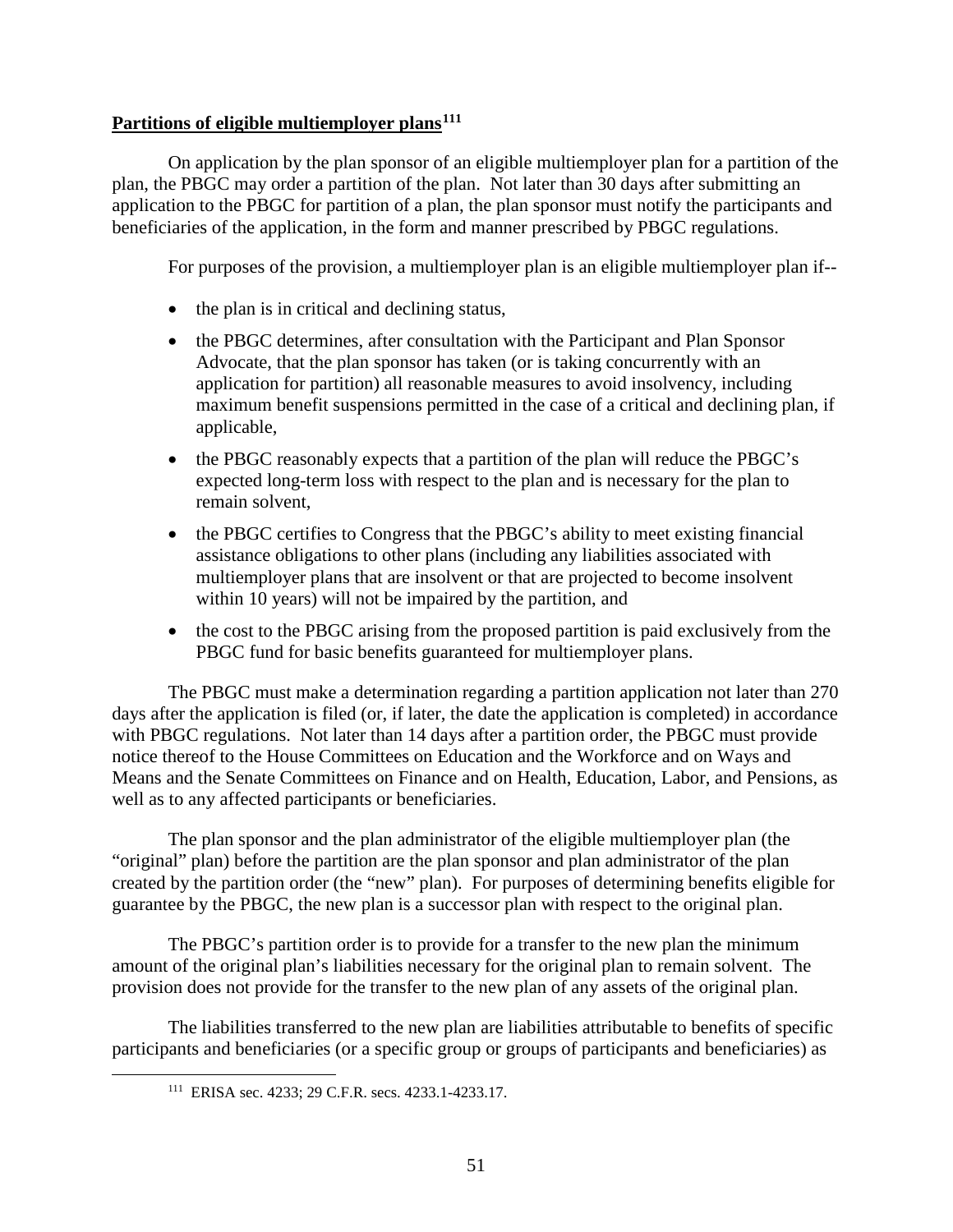requested by the plan sponsor of the original plan and approved by the PBGC, up to the PBGC guarantee level applicable to each participant or beneficiary. Thus, benefits for such participants and beneficiaries up to the guarantee level will be paid by the new plan. For each month after the effective date of the partition that such a participant or beneficiary is in pay status, the original plan will pay a monthly benefit to the participant or beneficiary in the amount by which (1) the monthly benefit that would be paid to the participant or beneficiary under the terms of the original plan if the partition had not occurred (taking into account any benefit suspensions and any plan amendments after the effective date of the partition) exceeds (2) the amount of the participant's or beneficiary's benefit up to the PBGC guarantee level.

During the 10-year period following the effective date of the partition, the original plan must pay the PBGC premiums due for each year with respect to participants whose benefits were transferred to the new plan. The original plan must pay an additional amount to the PBGC if it provides a benefit improvement (as defined under the rules for plans in critical and declining status) that takes effect after the effective date of the partition. Specifically, for each year during the 10-year period following the effective date of the partition, the original plan must pay the PBGC an annual amount equal to the lesser of (1) the total value of the increase in benefit payments for the year that is attributable to the benefit improvement, or (2) the total benefit payments from the new plan for the year. This payment must be made to the PBGC at the time of, and in addition to, any other PBGC premium due from the original plan.

If an employer withdraws from the original plan within ten years after the date of the partition order, the employer's withdrawal liability will be determined by reference to both the original plan and the new plan. If the withdrawal occurs more than ten years after the date of the partition order, withdrawal liability will be determined only by reference to the original plan and not with respect to the new plan.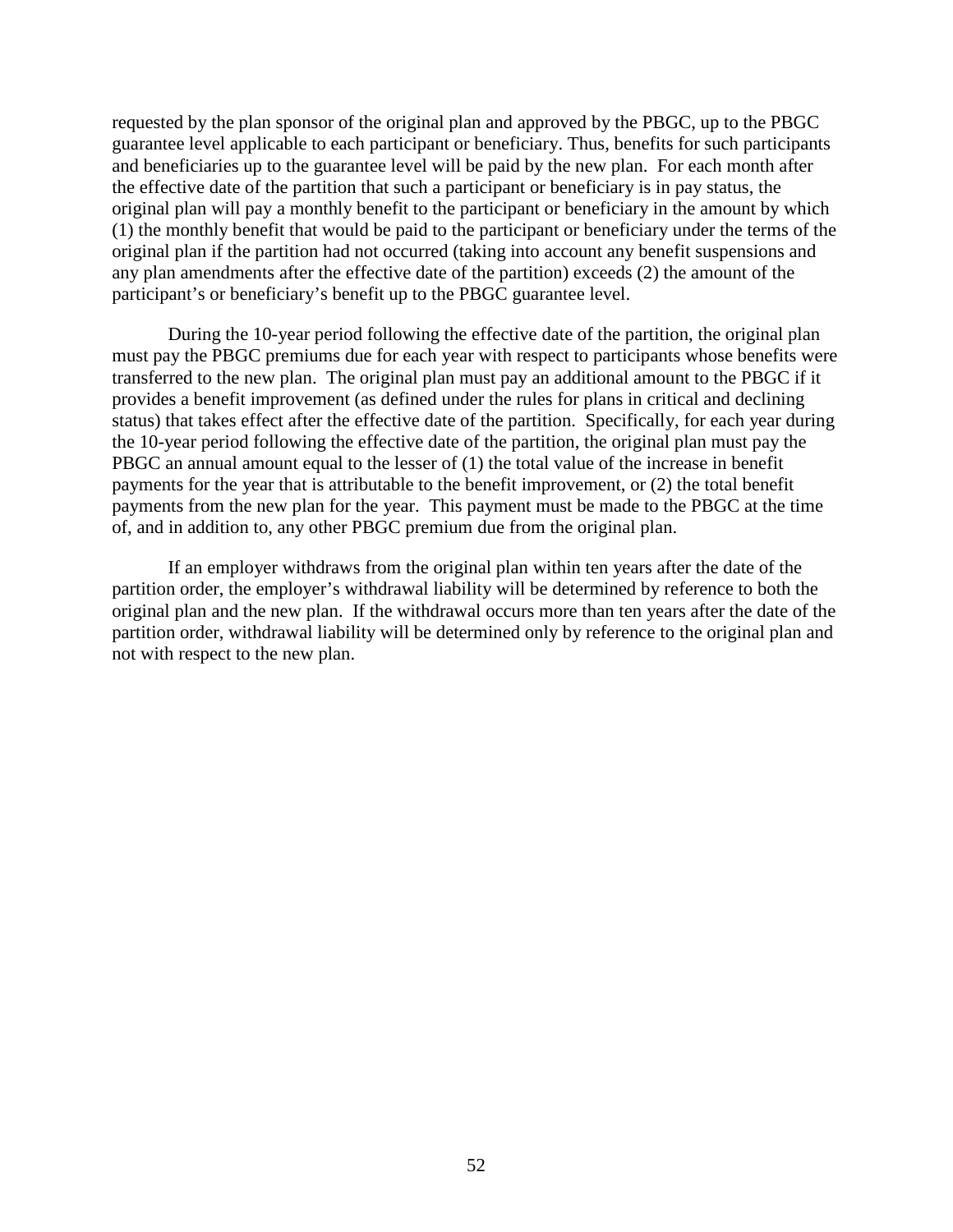### **F. Data on Funded Status of Multiemployer Plans and Status of PBGC Programs**

<span id="page-54-0"></span>Below is information about the funded status of multiemployer defined benefit plans insured by the PBGC. Information about PBGC-insured multiemployer plans and their funded status is taken from PBGC Pension Insurance Data Tables 2015 and 2016.<sup>[112](#page-54-1)</sup>

Table 1 presents data on the total number of multiemployer plans that are covered by the PBGC and the total number of insured participants in these plans.

### **Table 1.−Number of PBGC-Insured Multiemployer Plans and Participants as of 2016**

| <b>Number of Plans</b> | <b>Number of Participants</b> |
|------------------------|-------------------------------|
| 1.375                  | 10,465,000                    |

Source: PBGC premium filings.

Note: Figures are estimates from PBGC internal calculations.

Tables 2, 3, and 4 contain information on the estimated levels of aggregate underfunding and overfunding in multiemployer plans as well as total assets and liabilities for all multiemployer plans; all multiemployer plans that are underfunded; and all multiemployer plans that are overfunded, respectively.

Table 2 shows a sharp increase in aggregate liabilities between 2011 and 2012, along with a drop in the aggregate funding ratio through 2013, an increase in aggregate underfunding of underfunded plans through 2013, and a decrease in aggregate overfunding in overfunded plans through 2013. There is a sharp reversal in these trends in 2014, though it is difficult to draw conclusions about longer term trends based on a single year.

<span id="page-54-1"></span> <sup>112</sup> Available at<https://www.pbgc.gov/sites/default/files/2015-pension-data-tables.pdf> and [https://www.pbgc.gov/sites/default/files/2016\\_pension\\_data\\_tables\\_-\\_release\\_1.pdf.](https://www.pbgc.gov/sites/default/files/2016_pension_data_tables_-_release_1.pdf) Notes in the relevant PBGC source tables describe the interest and mortality assumptions used in determining vested liabilities.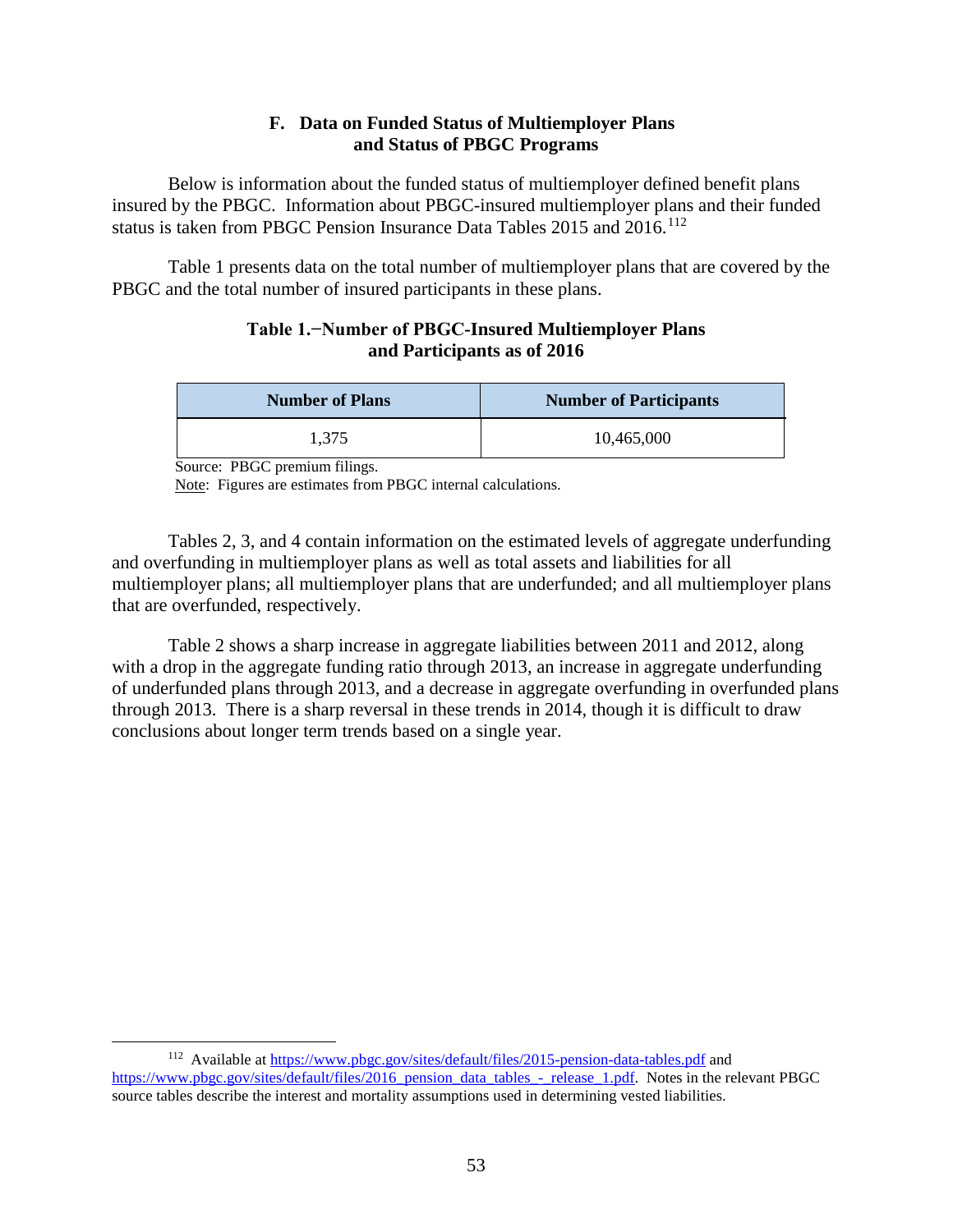| Year | <b>Assets</b><br>(millions) | <b>Liabilities</b><br>(millions) | <b>Aggregate</b><br><b>Funding</b><br><b>Ratio</b> | <b>Aggregate</b><br><b>Underfunding in</b><br><b>Underfunded</b><br><b>Plans</b><br>(millions) | <b>Aggregate</b><br><b>Overfunding in</b><br><b>Overfunded</b><br><b>Plans</b><br>(millions) |
|------|-----------------------------|----------------------------------|----------------------------------------------------|------------------------------------------------------------------------------------------------|----------------------------------------------------------------------------------------------|
| 2009 | \$326,940                   | \$672,513                        | 49%                                                | \$345,788                                                                                      | \$215                                                                                        |
| 2010 | \$366,333                   | \$756,999                        | 48%                                                | \$391,027                                                                                      | \$360                                                                                        |
| 2011 | \$398,263                   | \$798,963                        | 50%                                                | \$401,080                                                                                      | \$380                                                                                        |
| 2012 | \$392,245                   | \$964,299                        | 41%                                                | \$572,228                                                                                      | \$174                                                                                        |
| 2013 | \$422,942                   | \$1,033,758                      | 41%                                                | \$611,115                                                                                      | \$299                                                                                        |
| 2014 | \$467,985                   | \$962,902                        | 49%                                                | \$495,712                                                                                      | \$795                                                                                        |

## **Table 2.−Estimated Aggregate Funding of Multiemployer Plans, 2009-2014**

Source: Form 5500 filings.

# **Table 3.−Estimated Aggregate Funding for 2014 of Underfunded Multiemployer Plans**

| <b>Assets</b><br>(millions) | <b>Liabilities</b><br>(millions) | <b>Aggregate Funding</b><br><b>Ratio</b> | <b>Aggregate</b><br><b>Underfunding in</b><br><b>Underfunded Plans</b><br>(millions) |
|-----------------------------|----------------------------------|------------------------------------------|--------------------------------------------------------------------------------------|
| \$462,543                   | \$958,255                        | 48%                                      | \$495,712                                                                            |

Source: Form 5500 filings.

# **Table 4.−Estimated Aggregate Funding for 2014 of Overfunded Multiemployer Plans**

| <b>Assets</b><br>(millions) | Liabilities<br>(millions) | <b>Aggregate Funding</b><br>Ratio | <b>Aggregate</b><br><b>Overfunding in</b><br><b>Overfunded Plans</b><br>(millions) |
|-----------------------------|---------------------------|-----------------------------------|------------------------------------------------------------------------------------|
| \$5,442                     | \$4,647                   | 117%                              | \$795                                                                              |

Source: Form 5500 filings.

Note: Table M-13 of PBGC Pension Insurance Data Tables 2015 shows 26 multiemployer plans were overfunded for 2014 (1.8 percent of all plans for 2014), covering 0.6 percent of all participants and having 0.5 percent of total plan liabilities.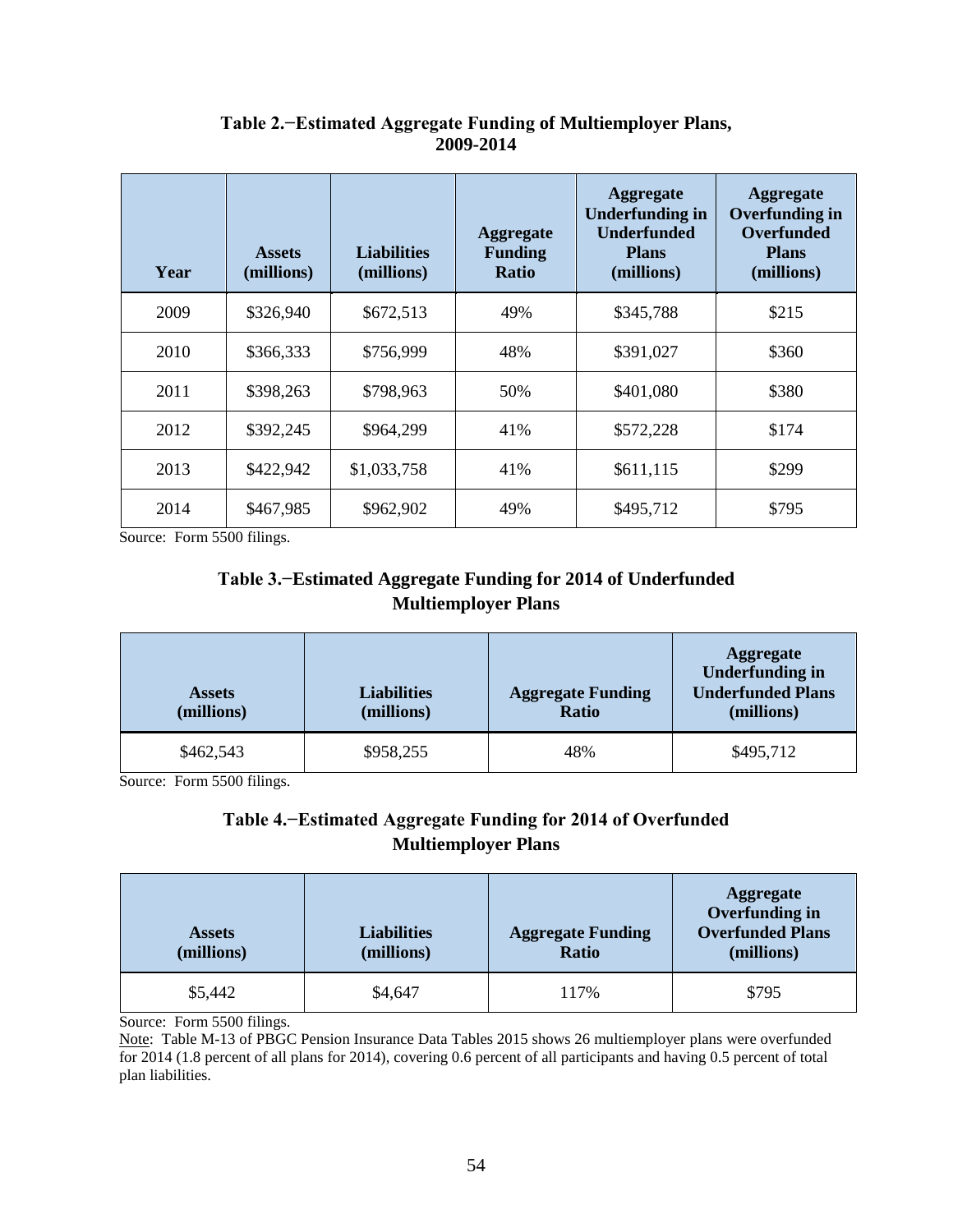In 2014, there were a total of 1,345 underfunded plans, constituting 94.4 percent of all multiemployer plans. The 50 plans with the highest levels of underfunding accounted for 54.96 percent of total underfunding for all multiemployer plans. Table 5 displays data on the distribution of underfunded amounts across plans. The table shows that in 2014, the ten plans with the highest levels of underfunding together account for 27.51 percent of aggregate levels of underfunding and approximately 2.7 million participants. The next 40 plans with highest underfunding account for another 27.45 percent of aggregate levels of underfunding and approximately 2.8 million participants.

| <b>Plans</b>                               | <b>Underfunding</b><br>Amount<br>(millions) | <b>Percentage of</b><br><b>Total</b><br><b>Underfunding</b> | <b>Total Participants</b> <sup>1</sup> |
|--------------------------------------------|---------------------------------------------|-------------------------------------------------------------|----------------------------------------|
| All plans                                  | \$495,712                                   | 100%                                                        | Approximately<br>10.4 million          |
| 10 plans with highest<br>underfunding      | \$136,350                                   | 27.51%                                                      | Approximately<br>2.7 million           |
| Next 40 plans with highest<br>underfunding | \$136,095                                   | 27.45%                                                      | Approximately<br>2.8 million           |
| All other plans                            | \$223,267                                   | 45.04%                                                      | Approximately<br>4.9 million           |

## **Table 5.−Estimated Concentration of Underfunding in Multiemployer Plans, 2014**

Source: Form 5500 filings.

<sup>1</sup> Participant counts are JCT internal calculations of 5500 data.